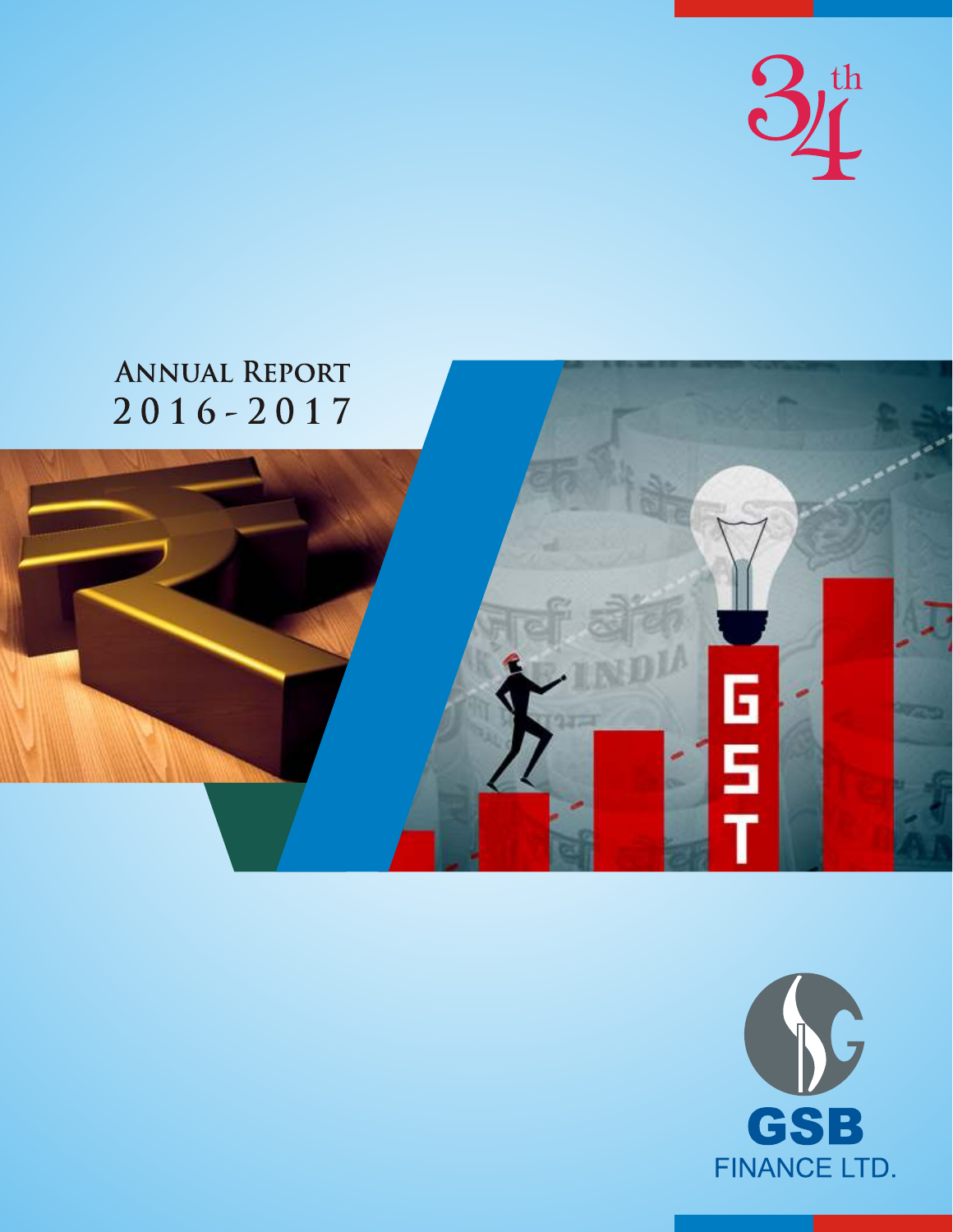



# **CIN : L99999MH2001PLC134193**

# *34th ANNUAL REPORT*

| $\overline{\mathsf{Sr.}}$<br>No. | <b>CONTENTS</b>                                               | PAGE NO.       |
|----------------------------------|---------------------------------------------------------------|----------------|
| $\mathbf 1$ .                    | <b>Board Of Directors</b>                                     | 1              |
| 2.                               | <b>Notice</b>                                                 | $\overline{2}$ |
| 3.                               | <b>Director's Report</b>                                      | 8              |
| 4.                               | <b>Secretarial Audit Report</b>                               | 16             |
| 5.                               | <b>CEO / CFO Certification</b>                                | 28             |
| 6.                               | <b>Management Discussion And Analysis Report</b>              | 29             |
| 7.                               | <b>Independent Auditor's Report</b>                           | 31             |
| 8.                               | <b>Balance Sheet</b>                                          | 41             |
| 9.                               | <b>Profit And Loss Account</b>                                | 42             |
| 10 <sub>1</sub>                  | <b>Cash Flow Statement</b>                                    | 43             |
| 11.                              | <b>Notes Forming Part of Accounts</b>                         | 44             |
| 12.                              | <b>Notes or Balance Sheet &amp; Profit &amp; Loss Account</b> | 49             |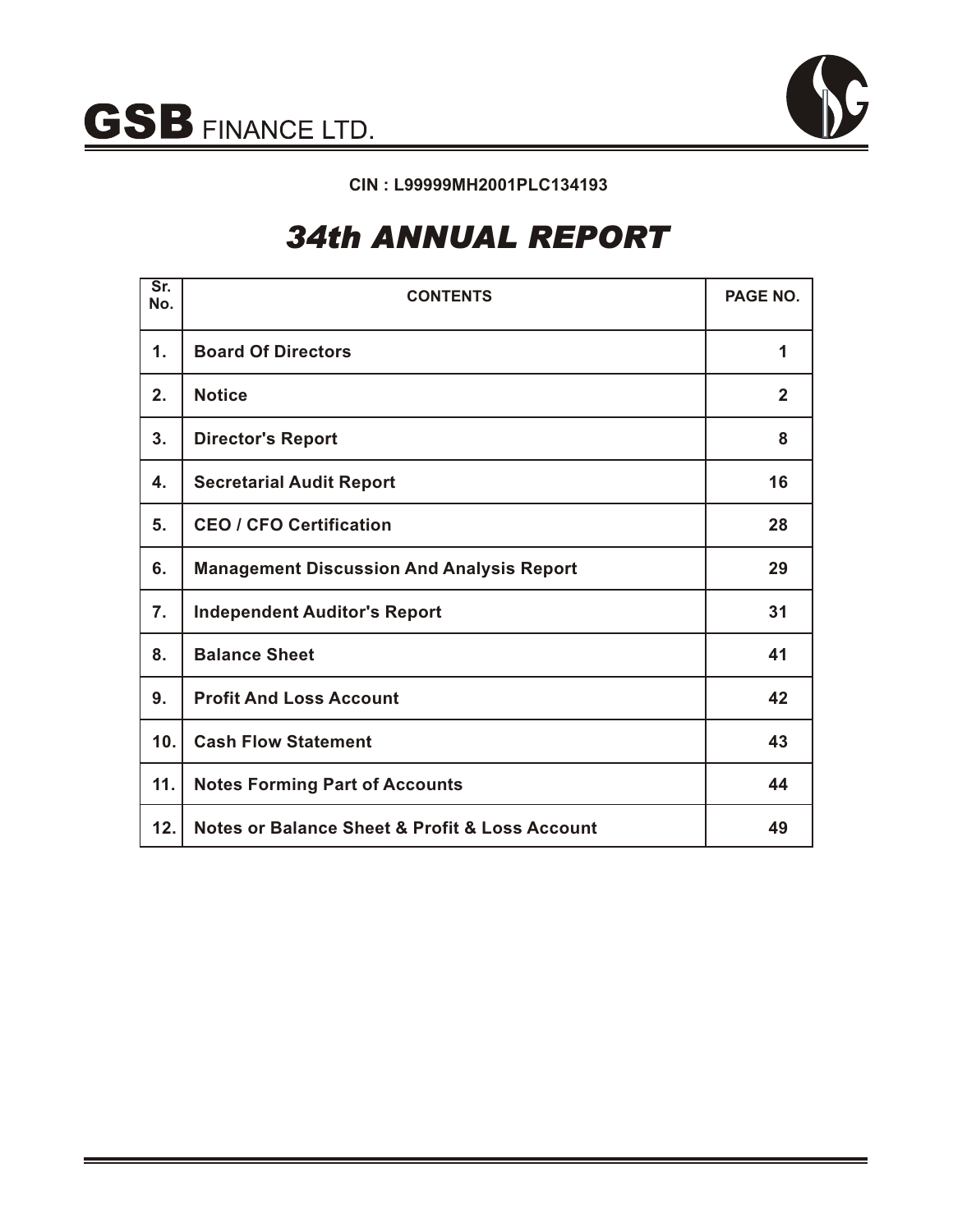

# **BOARD OF DIRECTORS**

SHRI GIRDHARILAL BIYANI - Chairman and CFO SHRI RAMAKANT BIYANI - Managing Director RITIKA GUPTA - Non Executive Director SUYASH BIYANI - Non Executive Director MANISH ZANVAR - Independent Director PARASRAM KABRA - Independent Director USHA PATEL **Independent Director** 

- 
- 
- 
- 
- 
- 
- 

# **AUDITORS**

S. K. RATHI & CO. Chartered Accountants.

# **REGISTERED OFFICE**

815, Stock Exchange Tower, 8th Floor, Dalal Street, MUMBAI - 400 001.

# **BANKERS :**

AXIS BANK UNION BANK OF INDIA BANK OF INDIA

# **TRANSFER AGENT**

LINK INTIME INDIA PRIVATE LIMITED C-101, 247 Park, L B S Marg, Vikhroli (West), Mumbai - 400 083. Tel. : +91-22-49186000 Fax : +91-22-49186060 www.linkintime.co.in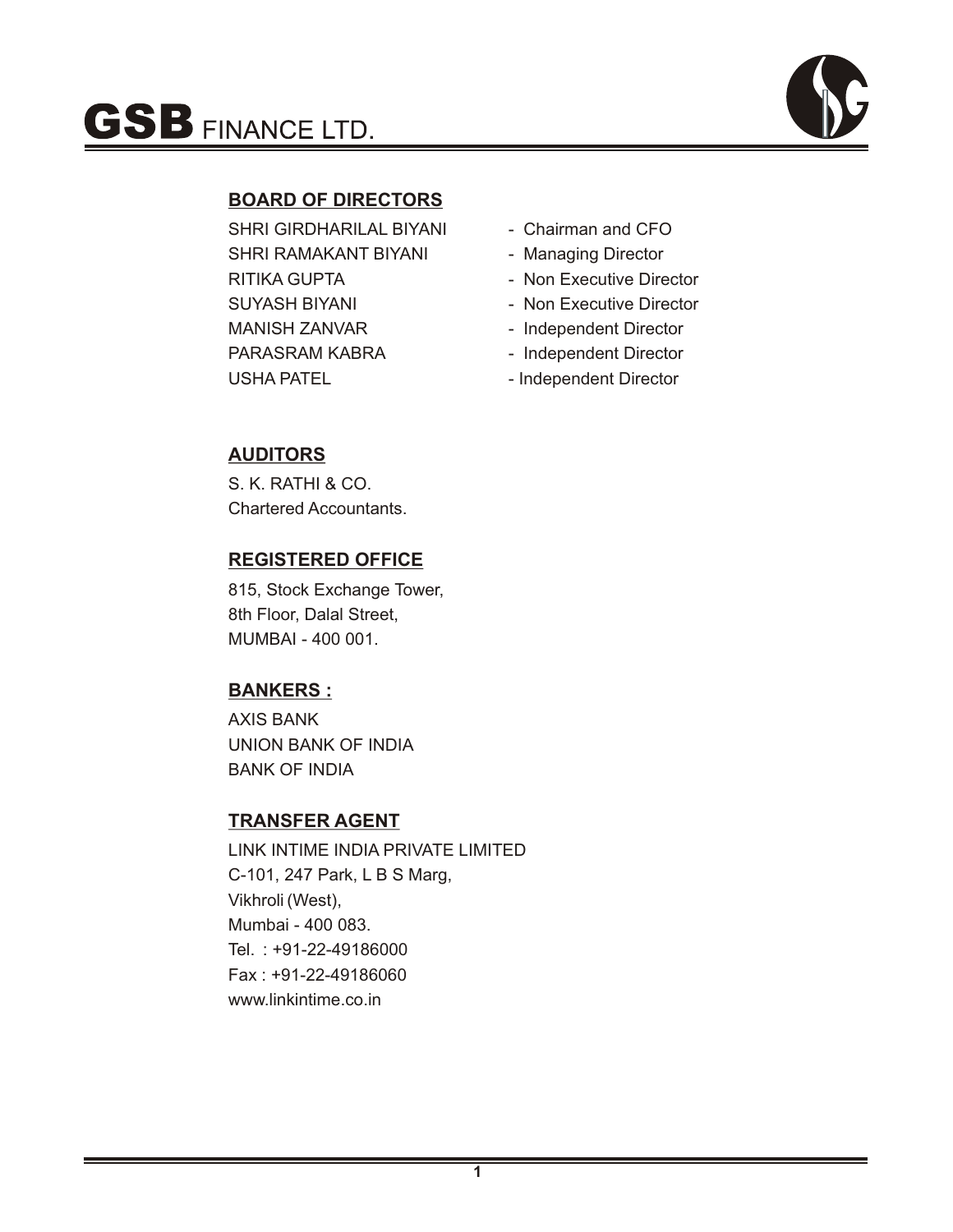$\mathbf{GSB}$  FINANCE LTD.



# **CIN : L99999MH2001PLC134193**

# **NOTICE TO THE MEMBERS**

Notice is hereby given that the 34th Annual General Meeting of the members of **GSB Finance Ltd.** will be held at the Registered Office of the Company at 78/80, Alli Chambers, Tamarind Lane, Fort, Mumbai - 400 001 on Tuesday, the 26th September, 2017 at 4.00 P.M. to transact the following business: -

# **ORDINARY BUSINESS**

- 1. To receive, consider and adopt the Audited Balance Sheet of the Company as at 31st March 2017 together with the Profit and Loss Account for the year ended on that date and the Reports of the Directors and Auditors thereon.
- 2. To Declare Dividend @ 2.50% on Equity Shares.
- 3. To appoint a Director in place of Mr. Girdharilal Biyani (DIN No 00523132) who retires by rotation and being eligible, offer himself for re-appointment.

# **SPECIAL BUSINESS**

4. To appoint M/s H. P. Jadeja & Associates , Chartered Accountants, Auditors of the Company to hold office from the conclusion of this Meeting until the conclusion of the next Annual General Meeting of the Company and to fix their remuneration.

**"RESOLVE THAT** M/s H. P. Jadeja & Associates, Chartered Accountants, Auditors of the Company in place of M/s. S. K. Rathi & Co., Chartered Accountants to hold office from the conclusion of this Meeting until the conclusion of the 39th Annual General Meeting of the Company subject to ratification by Members at every General Meeting on such remuneration as shall be decided by the Board of Directors of the Company."

> For and on behalf of the Board **For GSB FINANCE LTD**

Sd/- **G. S. BIYANI (DIN No. 00523132) Chairman**

**Date : 30th May, 2017**

**Registered Office:** 815, Stock Exchange Tower, 8th Floor, Dalal Street, MUMBAI - 400 001.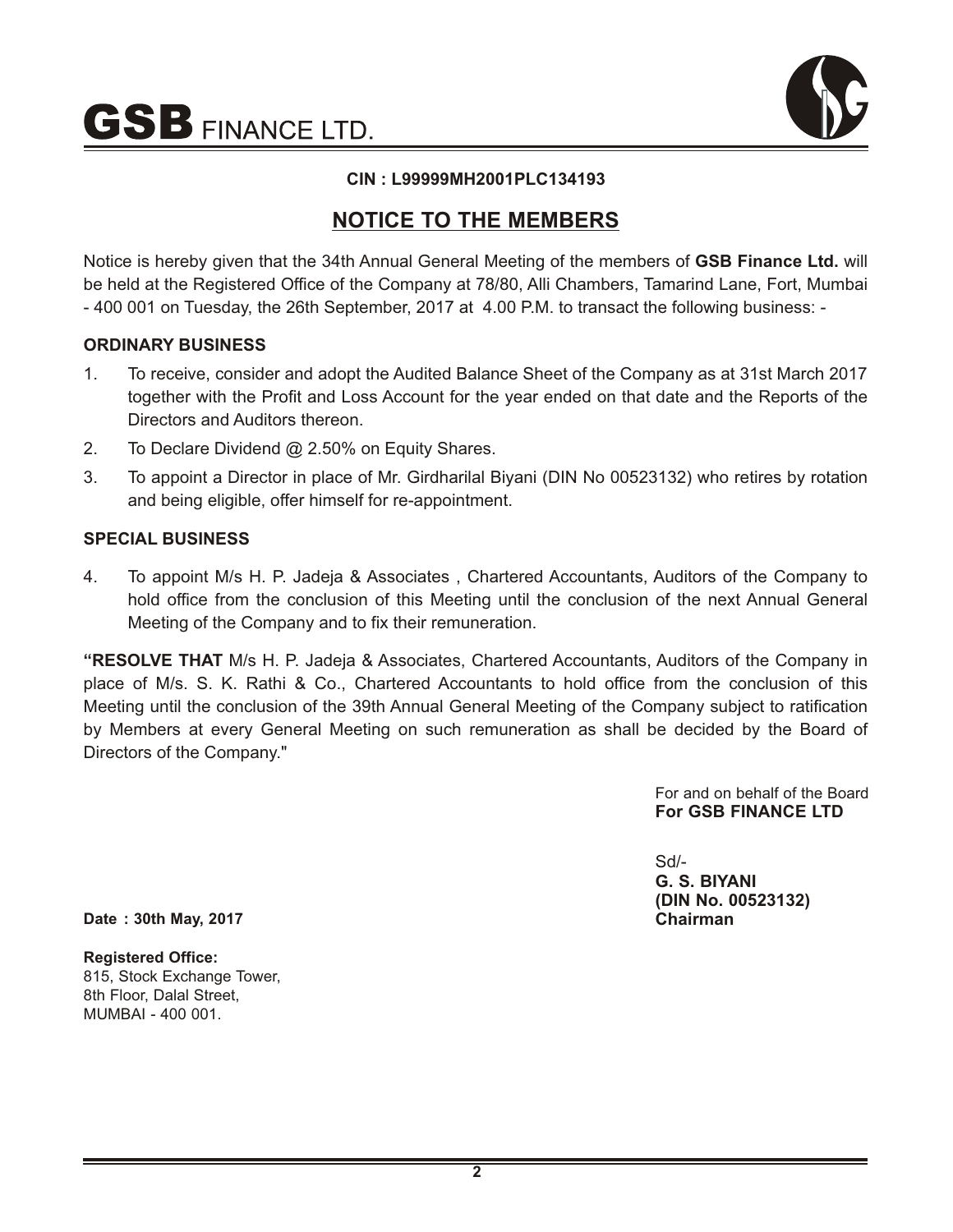$\mathbf{GSB}$  finance ltd.



# **CIN : L99999MH2001PLC134193**

# **NOTES**

- 1. A member entitled to attend and vote at this meeting is entitled to appoint a proxy to attend and vote instead of himself/herself and a proxy need not be a member of the Company. A person can act as proxy on behalf of members not exceeding fifty (50) and holding in the aggregate not more than ten percent of the total share capital of the Company.
- 2. The instrument appointing a proxy, in order to be effective, should reach the Registered Office of the Company not less than 48 hours before the meeting.
- 3. The Register of the members and Share Transfer Books of the Company shall remain closed from 22/09/2017 to 26/09/2017 (both days inclusive).
- 4. Members desiring any information on the accounts of the Company are requested to write to the Company at least 10 days in advance, so as to enable the Company to keep the information ready.
- 5. Members are requested to notify changes in mailing addresses, if any.
- 6. Members can avail themselves of the facility of nomination in respect of shares held by them in physical form pursuant to the provisions of Section 72 of the Companies Act, 2013. Members desiring to avail themselves of this facility may send their nominations in the prescribed Form No. SH-13 duly filled in to the Company's R&T Agents. Members holding shares in electronic form may contact their respective Depository Participants for availing this facility.
- 7. Members are requested to notify immediately any change of address to the Company's R&T Agents or their respective Depository Participants, in case of shares held in electronic form.
- 8. Members holding shares in physical form are requested to consider converting their holdings to dematerialized form to eliminate the risks associated with physical shares and for ease in portfolio management. Members can contact the Company's R & T Agents for assistance in this regard.
- 9. As a measure of austerity, copies of the Annual Report will not be distributed at the Meeting. Members are, therefore, requested to bring their copies of the Annual Report to the Meeting.
- 10. Members/Proxies/Representatives are requested to bring the Attendance Slip enclosed in the Annual Report for attending the Meeting.

# 11. **Voting through electronic means**

Pursuant to Section 108 of the Companies Act, 2013 read with Rule 20 of the Companies (Management and Administration) Rules, 2014, as amended from time to time, the Company is pleased to provide its members the facility of 'remote-voting' (e-voting from a place other than venue of the AGM) to exercise their right to vote at the 34th Annual General Meeting (AGM). The business may be transacted through e-voting services rendered by Central Depository Services (India) Limited (CDSL). The instructions to members for voting electronically are as under:-

(a) The voting period begins **on Saturday, September 23, 2017 at 09.00 a.m. and ends on Monday, September 25 2017 at 5.00 p.m.** During this period shareholders' of the Company, holding shares either in physical form or in dematerialized form, as on the cut-off date i.e. September 19, 2017, may cast their vote electronically. The e-voting module shall be disabled by CDSL for voting after 5.00 p.m. on September 25, 2017.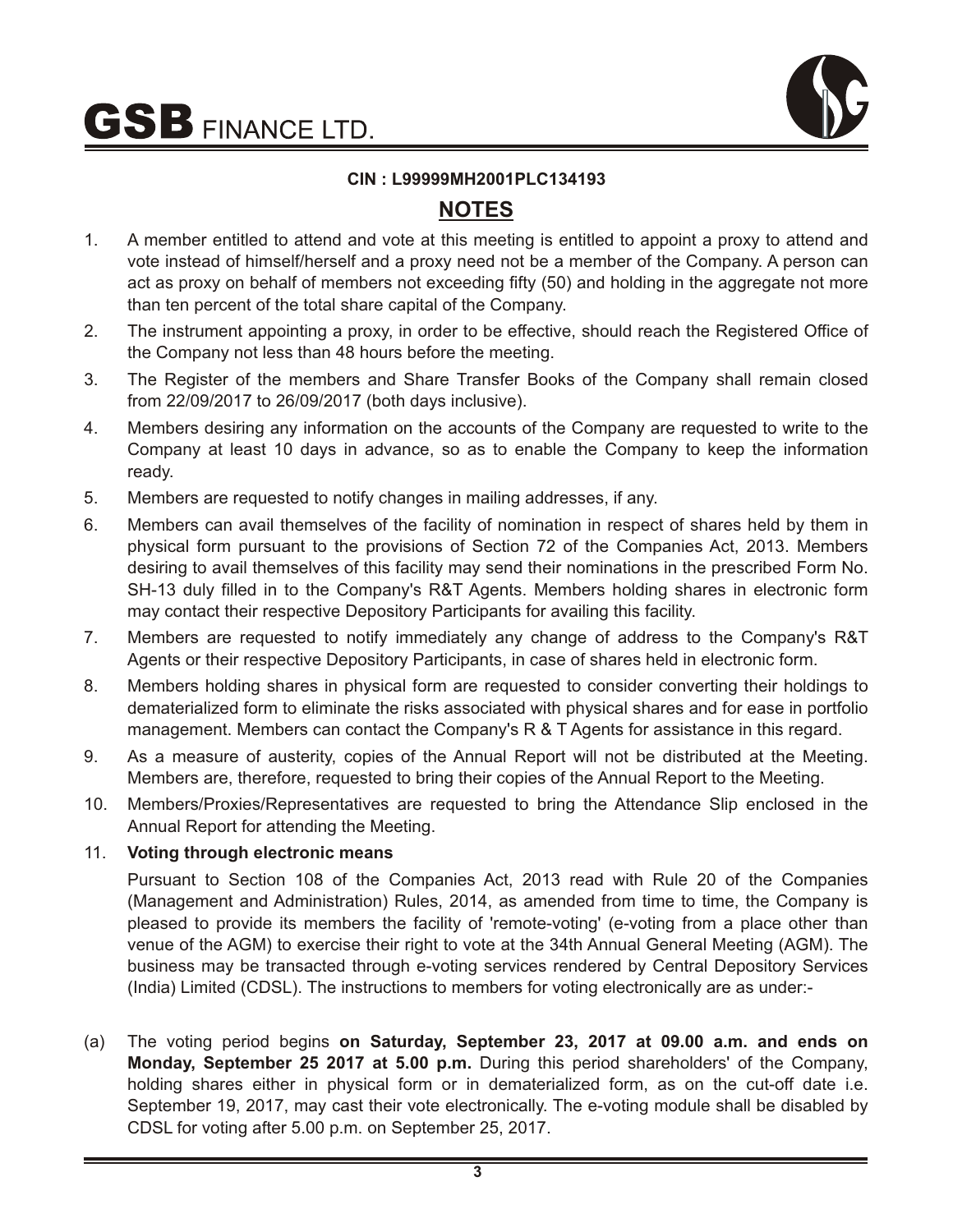# $\mathbf{GSB}$  FINANCE LTD.



- b) Members holding shares in physical or in demat form as on September 19, 2017 shall only be eligible for e-voting.
- c) The shareholders should log on to the-e-voting website www.evotingindia.com
- d) Click on Shareholders.
- e) Now Enter your User ID;
	- i. For CDSL: 16 digits beneficiary ID;
	- ii. For NSDL: 8 Character DP ID followed by 8 Digits Client ID;
	- iii. Members holding shares in Physical Form should enter Folio Number registered with the Company.
- f) Next enter the Image Verification as displayed and Click on Login.
- g) If you are holding shares in demat form and had logged on to www.evotingindia.com and voted on an earlier voting of any company, then your existing password is to be used.
- h) If you are a first time user follow the steps given below:

| For Members holding shares in Demat Form and Physical Form |                                                                                                                                                                                                                                                                                                                                                  |  |  |
|------------------------------------------------------------|--------------------------------------------------------------------------------------------------------------------------------------------------------------------------------------------------------------------------------------------------------------------------------------------------------------------------------------------------|--|--|
| <b>PAN</b>                                                 | Enter your 10 digit alpha-numeric *PAN issued by Income Tax Department<br>(Applicable for both Demat Shareholders as well as physical<br>Shareholders)                                                                                                                                                                                           |  |  |
|                                                            | Members who have not updated their PAN with the company /<br>Depository Participant are requested to use the first two letters of their<br>name and the 8 digits of the sequence number (refer serial no. printed<br>on the name and address sticker/Postal Ballot Form/Mail) in the PAN<br>Field.                                               |  |  |
| Dividend Bank Details                                      | In case the sequence number is less than 8 digits enter the applicable<br>$\bullet$<br>number of 0's before the number after the first two characters of the<br>name in CAPITAL letters. Eg. If your name is Ramesh Kumar with<br>sequence number 1 then enter RA00000001 in the PAN Field.                                                      |  |  |
| or Date Of Birth(DOB)                                      | Enter the Divined Bank Details or Date Of Birth (in dd/mm/yyyy format) as<br>Recorded in your demat account or in the company records in order to<br>login If both the details are not recorded with the depository or company<br>please Enter the member ID/Folio number in the Dividend Bank Details<br>field as Mentioned in instruction (v). |  |  |

- (i) After entering these details appropriately ,click on "SUBMIT" tab.
- (j) Members holding shares in physical form will then directly reach the Company selection screen. However, members holding shares in demat form will now reach 'Password Creation' menu wherein they are required to mandatorily enter their login password in the new password field.
	- (i) Kindly note that this password is to be also used by the demat holders for voting for resolutions of any other company on which they are eligible to vote, provided that company opts for e-voting through CDSL platform. It is strongly recommended not to share your password with any other person and take utmost care to keep your password confidential.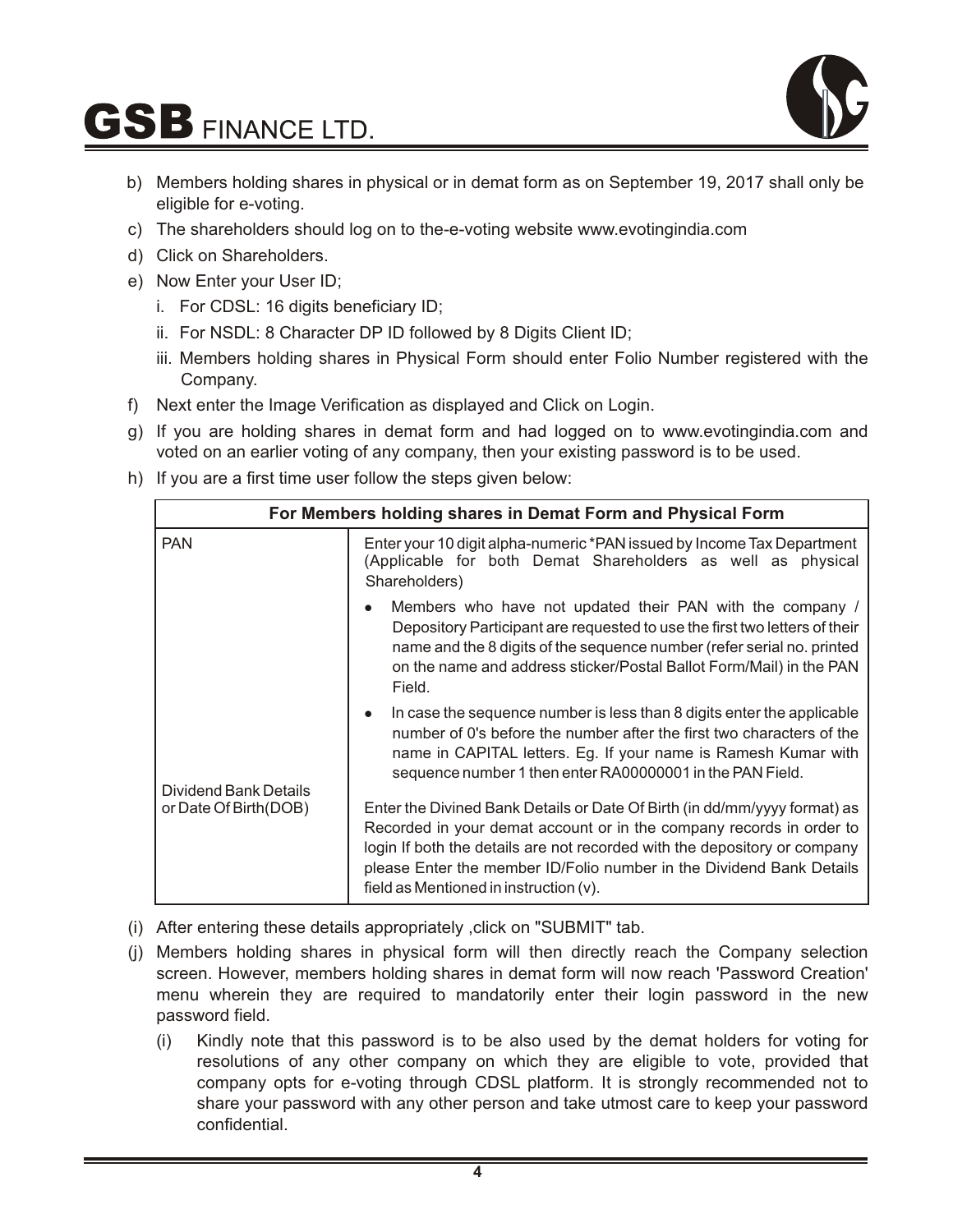

- (ii) For Members holding shares in physical form, the details can be used only for e-voting on the resolutions contained in this Notice.
- (iii) Click on the EVSN for the relevant<Company name> on which you choose to vote.
- (iv) On the voting page, you will see "RESOLUTION DESCRIPTION" and against the same the option "YES/NO" for voting. Select the option YES or NO as desired. The option YES implies that you assent to the Resolution and option NO implies that you dissent to the Resolution.
- (v) Click on the "RESOLUTIONS FILE LINK" if you wish to view the entire Resolution details.
- (vi) After selecting the Resolution you have decided to vote on, click on "SUBMIT". a confirmation box will be displayed. If you wish to confirm your vote, click on "OK", else to change your vote, click on "CANCEL" and accordingly modify your vote.
- (vii) Once you "CONFIRM" your vote on the resolution, you will not be allowed to modify your vote.
- (viii) You can also take out print of the voting done by you by clicking on "Click here to print" option on the Voting page.
- (ix) If Demat account holder has forgotten the changed password then Enter the User ID and the image verification code and click on Forgot Password & enter the details as prompted by the system.
- (x) Note for Non-Individual Shareholders and Custodians
	- Non-Individual shareholders (i.e. other than Individuals, HUF, NRI etc.) and Custodian are required to log on towww.evotingindia.com and register themselves as Corporates.
	- A scanned copy of the Registration Form bearing the stamp and sign of the entity should be emailed to helpdesk.evoting@cdslindia.com.
	- After receiving the login details acompliance user should be created using the admin login and password. The Compliance user would be able to link the account(s) for which they wish to vote on.
	- The list of accounts should be mailed to helpdesk.evoting@cdslindia.com and on approval of the accounts they would be able to cast their vote.
	- A scanned copy of the Board Resolution and Power of Attorney (POA) which they have issued in favour of the Custodian, if any, should be uploaded in PDF format in the system for the scrutinizer to verify the same.
- (xi) In case you have any queries or issues regarding e-voting, you may refer the, Frequently Asked.

Questions ("FAQs") and e-voting manual available at www.evotingindia.com, under help section or write an email to helpdesk.evoting@cdslindia.com.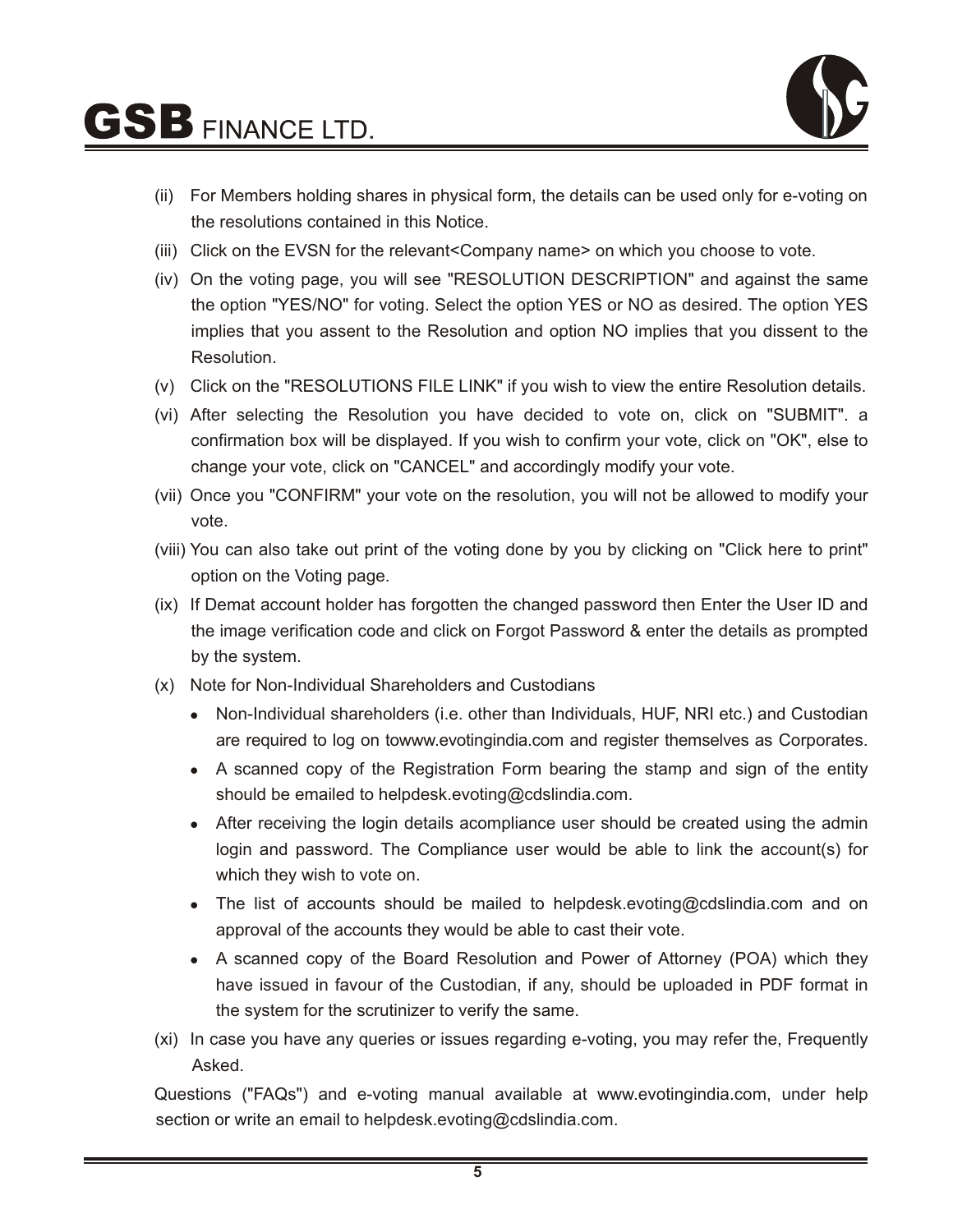

# **a) General Instructions / information for members for voting on the Resolutions :**

- 1) Facility of voting through Poll paper shall be made available at the Meeting. Members attending the Meeting, who have not already casts their vote by remote e-voting, shall be able to exercise their right at the Meeting.
- 2) Members who have cast their vote by remote e-voting may also attend the Meeting, but shall not be entitled to vote again at the AGM.
- 3) The voting rights of shareholders shall be in proportion to their share of the paid up equity share capital of the Company as on the cut-off date. A person whose name is recorded in the Register of Members or in the Register of Beneficial Owners maintained by the Depositories as on the cut-off date only shall be entitled to avail the facility of remote evoting or voting at the AGM.
- 4) Mr. Vijay Kumar Mishra (Membership No.F-5023), Practicing Company Secretary has been appointed by the Board of Directors of the Company as the Scrutinizer to scrutinize the remote e-voting process as well as voting through poll at the Meeting, in a fair and transparent manner.
- 5) The results shall be declared not later than forty-eight hours from conclusion of the meeting. The results declared along with the Scrutinizer's Report will be placed on the website of the Company at www.gsbfinance.com and the website of CDSL immediately after the result is declared by the Chairman and will simultaneously be forwarded to BSE Limited, where Equity Shares of the Company are listed.

Members may also note that the Notice of the Annual General Meeting and the Annual Report for financial year 2016-2017 will also be available on the Company's website www.gsbfinance.com for their download. The physical copies of the aforesaid documents will also be available at the Company's Registered Office in Mumbai for inspection during normal business hours (10.00 am to 5.00 pm) on all working days up to and including the date of the Annual General Meeting of the Company. Even after registering for ecommunication, members are entitled to receive such communication in physical form, upon making a request for the same, free of cost. For any communication, the shareholders may also send requests to the Company's investor email id: investor.complaint@gsbfinance.com.

> For and on behalf of the Board **For GSB FINANCE LTD**

Sd/- **G. S. BIYANI (DIN No. 00523132) Chairman**

**Date : 30th May, 2017**

**Registered Office:** 815, Stock Exchange Tower, 8th Floor, Dalal Street, MUMBAI - 400 001.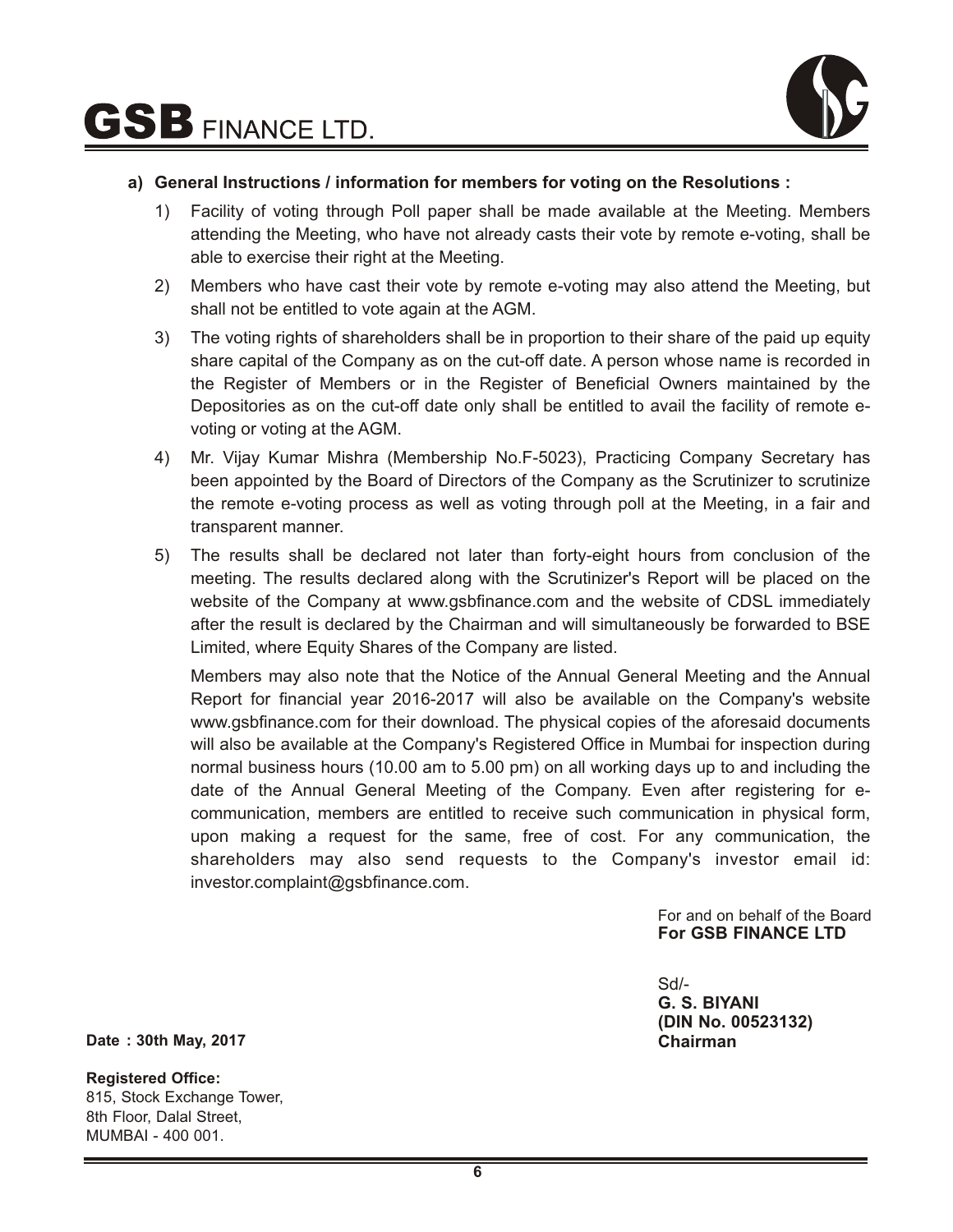

# **Annexure to the Item No. - 3 of the Notice**

Details of Directors seeking appointment and reappointment at the forthcoming Annual General Meeting. In pursuance of Regulation 36(3) of SEBI (LODR) Regulations, 2015:

| Name of the Director                                                                                                                                                                                                              | Mr. Girdharilal Biyani                                            |
|-----------------------------------------------------------------------------------------------------------------------------------------------------------------------------------------------------------------------------------|-------------------------------------------------------------------|
| Date of Birth                                                                                                                                                                                                                     | 12/01/1958                                                        |
| Nationality                                                                                                                                                                                                                       | Indian                                                            |
| Date of appointment on the Board                                                                                                                                                                                                  | 11/12/2001                                                        |
| Qualifications                                                                                                                                                                                                                    | Graduate                                                          |
| Expertise                                                                                                                                                                                                                         | In Business                                                       |
| No. of Shares held in the company                                                                                                                                                                                                 | 349103                                                            |
| List of the directorship held in other Company                                                                                                                                                                                    | 5 Companies                                                       |
| Chairman/Member in the committees of the<br>board of other companies in which                                                                                                                                                     | Chairman-Nil M-Stakeholder Committee                              |
| he/she is director                                                                                                                                                                                                                | Re Relationship Comm Nil                                          |
| Relationship, if any, between director's inter se                                                                                                                                                                                 | Elder Brother of Mr. Ramakant Biyani,<br><b>Managing Director</b> |
| • Directorships includes Directorship of other Indian Public Companies and Committee memberships<br>includes only Audit Committee and Stake holders' Relationship Committee of Public Limited<br>Company (whether Listed or not); |                                                                   |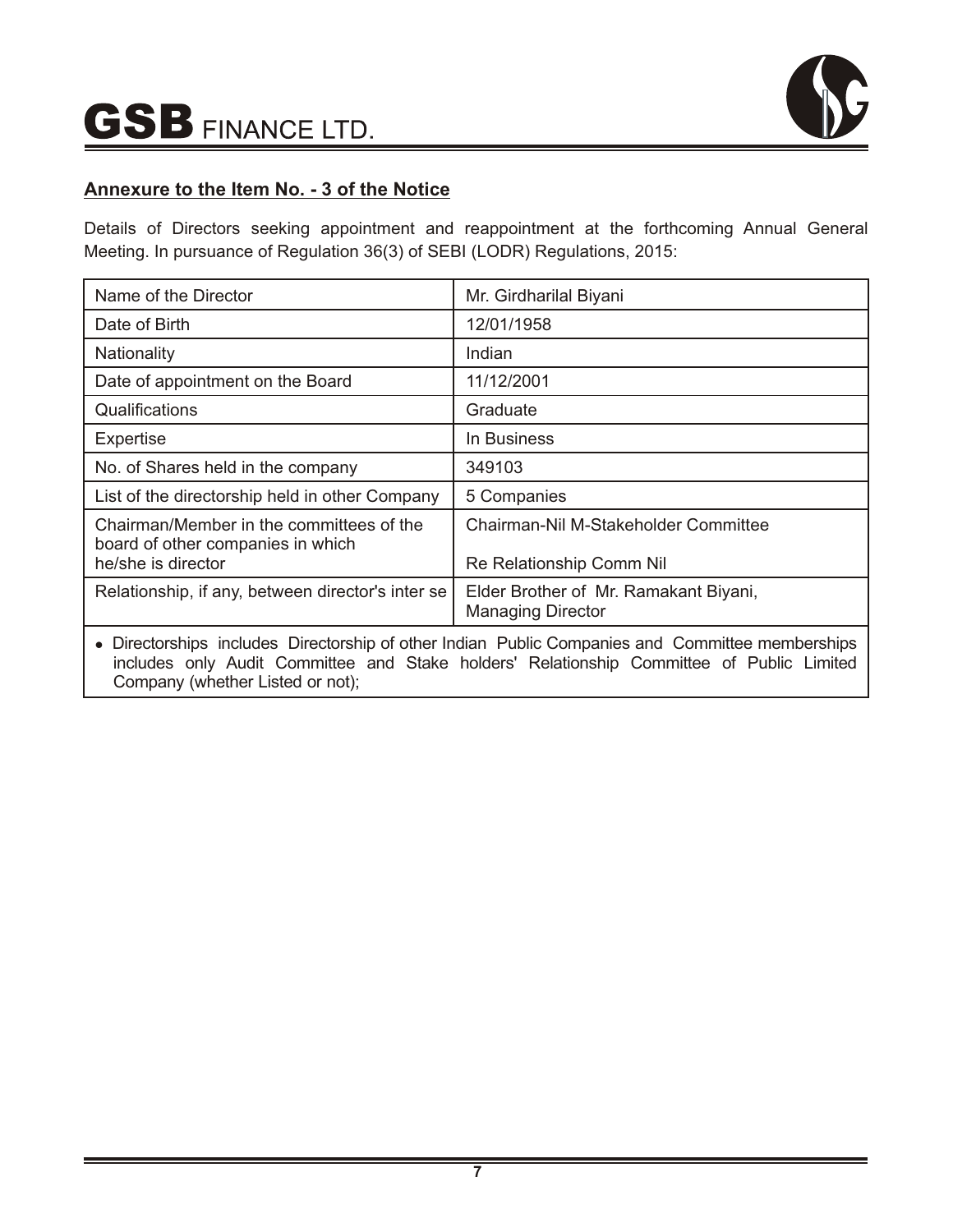

# **DIRECTORS' REPORT FOR THE YEAR ENDED 31ST MARCH, 2017**

To,

# **THE SHAREHOLDER,**

Your Directors' have pleasure in presenting the 34th Annual Reports together with Audited Statement of Accounts for the year ended 31st March 2017.

# **FINANCIAL HIGHLIGHTS:**

The financial performance of the Company, for the year ended March 31, 2017 is summarized below:

|                                                       | (Rs. in Lacs) |         |
|-------------------------------------------------------|---------------|---------|
|                                                       | 2016-17       | 2015-16 |
| Profit /(Loss) before Depreciation & Tax              | 118.28        | 31.02   |
| Depreciation                                          | (1.93)        | (1.92)  |
| Provision for Taxation                                | (39.37)       | (8.68)  |
| Deferred Tax Expenses / (Savings)                     | 0.33          | 0.30    |
| Deferred Tax Assets Written off                       |               | (0.84)  |
| Profit / (Loss) after Tax Available for Appropriation | 77.31         | 19.88   |
| Less:- Transfer to Statutory Special Reserve          | (15.47)       | (4.00)  |
| <b>Proposed Dividend</b>                              | (15.00)       |         |
| Tax On Proposed Dividend                              | (3.05)        |         |
| Surplus For the Year                                  | 43.79         | 15.88   |
| Add:- Balance brought forward from Previous Year      | 132.38        | 116.50  |
| <b>Balance Carried Forward</b>                        | 176.17        | 132.38  |

# **STATE OF COMPANY'S AFFAIRS:**

The Financial Market was robust during the year. The Company taking the advantage of developments in capital market following cautious while trading in shares and equity derivatives have achieved turnover at Rs. 9.50 Crores as compare to last year turnover at Rs.14.87 Crores.Company was able to make profits during the year.

During the current financial year, the company has earned Net Profit before tax and other adjustment at Rs 116.35 lakhs as compared to Net Profit Rs. 29.10lakhs in previous financial Year.

# **DIVIDEND:**

Your directors are pleased to recommend a dividend of Re. 0.25 ( Paisa Twenty Five only) per equity share i.e. 2.50% on each Equity Shares of Rs. 10/- (Rupees Ten only), entailing a payout of 18.05 lacs including Dividend Distribution Tax.

# **RESERVES:**

The board does not proposed any amount to carry to any specific reserves other than Statutory Reserve Fund.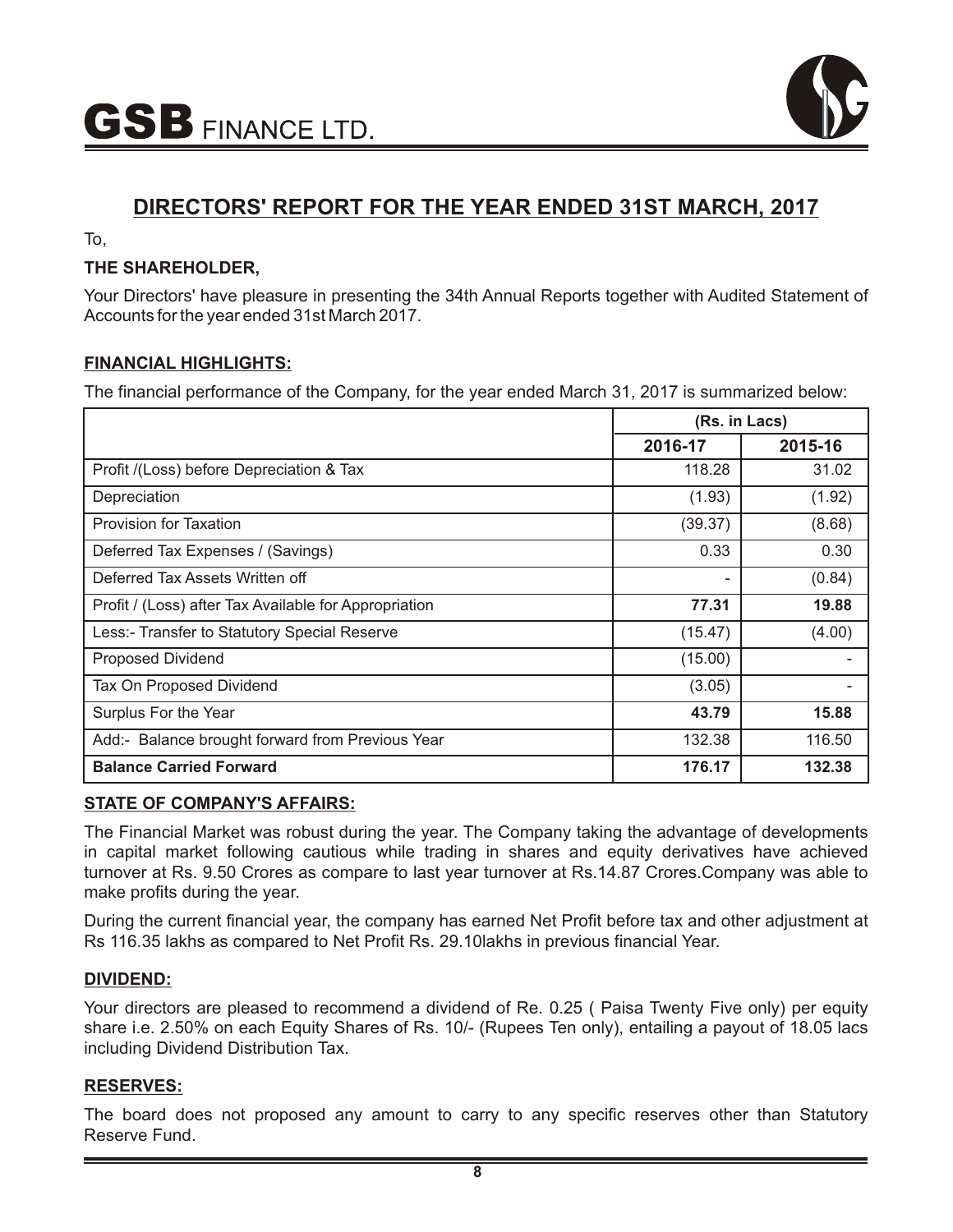

# **CHANGES IN NATURE OF BUSINESS:**

There is no significant changes had been made in the nature of the company during the financial year.

# **MATERIAL CHANGES AND COMMITMENTS OCCURRED BETWEEN THE DATE OF BALANCE SHEET AND THE DATE OF AUDIT REPORT**

No significant material changes and commitments have occurred between the date of the balance sheet and the date of the audit report.

# **SIGNIFICANT AND MATERIAL ORDERS PASSED B REGULATORS/COURTS/TRIBUNALS**

There are no significant and material orders passed by Regulators / Court / Tribunals against the company.

# **ADEQUACY OF INTERNAL FINANCIAL CONTROLS WITH REFERENCE TO THE FINANCIAL STATEMENTS**

The Company has in place proper and adequate internal control systems commensurate with the nature of its business, size and complexity of its operations. Internal control systems comprising of policies and procedures are designed to ensure liability of financial reporting, timely feedback on achievement of operational and strategic goals, compliance with policies, procedure, applicable laws and regulations, and that all assets and resources are acquired economically, used and safeguarded and protected against loss from unauthorized use or disposition and transactions are authorized, recorded and reported correctly. The internal financial control is designed to ensure that the financial and other records are reliable for preparing financial statements and data, and for maintaining accountability of persons.

# **SUBSIDIARY/JOINT VENTURES/ASSOCIATE COMPANIES AND THEIR PERFORMANCE**

There is no Subsidiary company or Joint Venture or Associate Companies of the Company.

# **DEPOSITS**

During the financial year, Company has not accepted any type of deposits. Neither, any type of deposits of previous year is Unpaid or Unclaimed during the financial year.

# **STATUTORY AUDITORS:**

The Members of the Company, at the Annual General Meeting (AGM) held on 25/09/2016, approved the appointment of M/S S. K. RATHI & CO., Chartered Accountants Firm Registration No - 108724W as the Statutory Auditors of the Company, to hold office from the conclusion of that AGM until the conclusion of the AGM to be held in the year 2019 (subject to ratification of the appointment by the Members at every AGM held after the above said AGM).

However, M/s. S. K. Rathi & Co, Chartered Accountants inform that u/s. 139 (9) of the Companies Act, 2013 they are not eligible for re-appointment.

In view of the above, the Directors proposed to appoint M/S H. P. Jadeja & Associates, Chartered Accountants, Mumbai, to the office of Statutory Auditor u/s. 139 (1) of the Companies Act, 2013 subject to approval in the general body meeting . As required under Section 139 of the Companies Act, 2013, the Company has obtained a written consent from the Auditors to such appointment.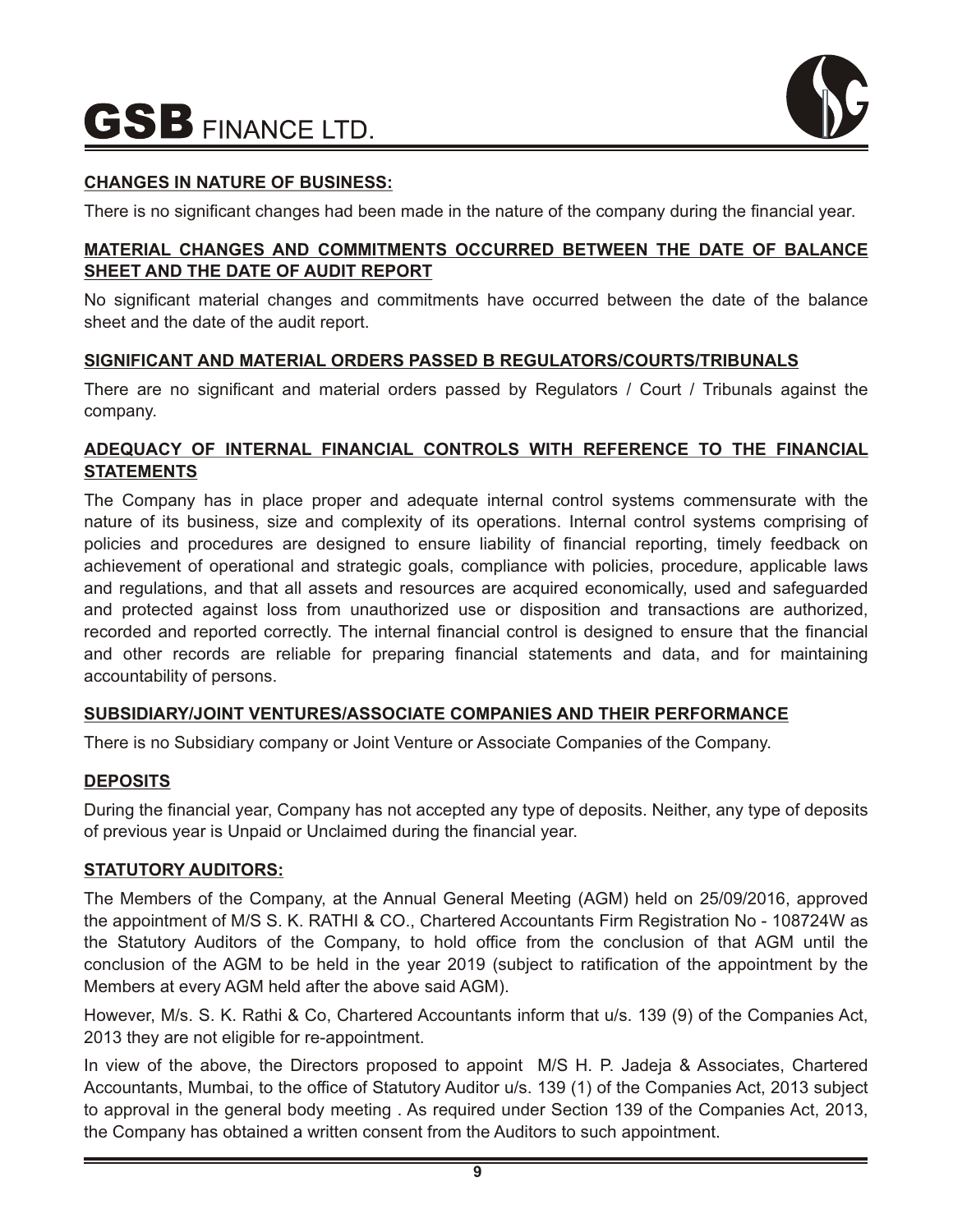

# **AUDITORS REPORT:**

Auditors had not made any qualification or did not make any adverse remark in their report regarding financial statements. Therefore, there is no need for any clarification or any comment on Auditors report.

# **SHARE CAPITAL**

During the financial year, the Company had not issued any Equity Shares with Differential rights, any Sweat Equity Shares and any Employee Stock Options.

# **ANNUAL REPORT**

The Extract of Annual report of the company in Form MGT-9 has been annexed with this report.

# **CONSERVATION OF ENERGY, TECHNOLOGY, ABSORPTION, AND FOREIGN EXCHANGE EARNINGS AND OUTGO**

- **A) Conservation of Energy : Nil**
- **B) Technology Absorption : Nil**

# **C) Foreign Exchange earnings and outgo:**

The company has no foreign exchange earnings and outgo transactions during the current financial year.

# **CORPORATE SOCIAL RESPONSIBILITY (CSR)**

No Corporate social responsibility activities have been taken during the year of Rule 9 of Companies (Corporate Social Responsibility Policy) Rules, 2014 as Rule 9 is not applicable to company.

# **DIRECTORS**

# **A) Changes in Directors and Key Managerial Persons:-**

Mr. Girdharilal Biyani (DIN No 00523132) who retires by rotation and is eligible for re-appointment has been re-appointed.

# **B) Declaration by an Independent Director(s) and reappointment, if any:-**

The Board of Directors of the company hereby confirms that they have received the declaration of fulfilling the criteria of Independent Director specified in subsection (6) of section 149 of the Companies Act, 2013 from all the Independent directors appointed during the year.

# **NUMBER OF MEETINGS OF THE BOARD OF DIRECTORS**

The Board of Directors of the Company has done four board meetings during this financial year which is in compliance to the provisions of the Companies Act, 2013.

# **LOANS, GUARANTEES OR INVESTMENTS UNDER SECTION 186**

The Company has not made any loans and Investments and guarantees in relation to section 186 of the Companies Act, 2013 during the financial year.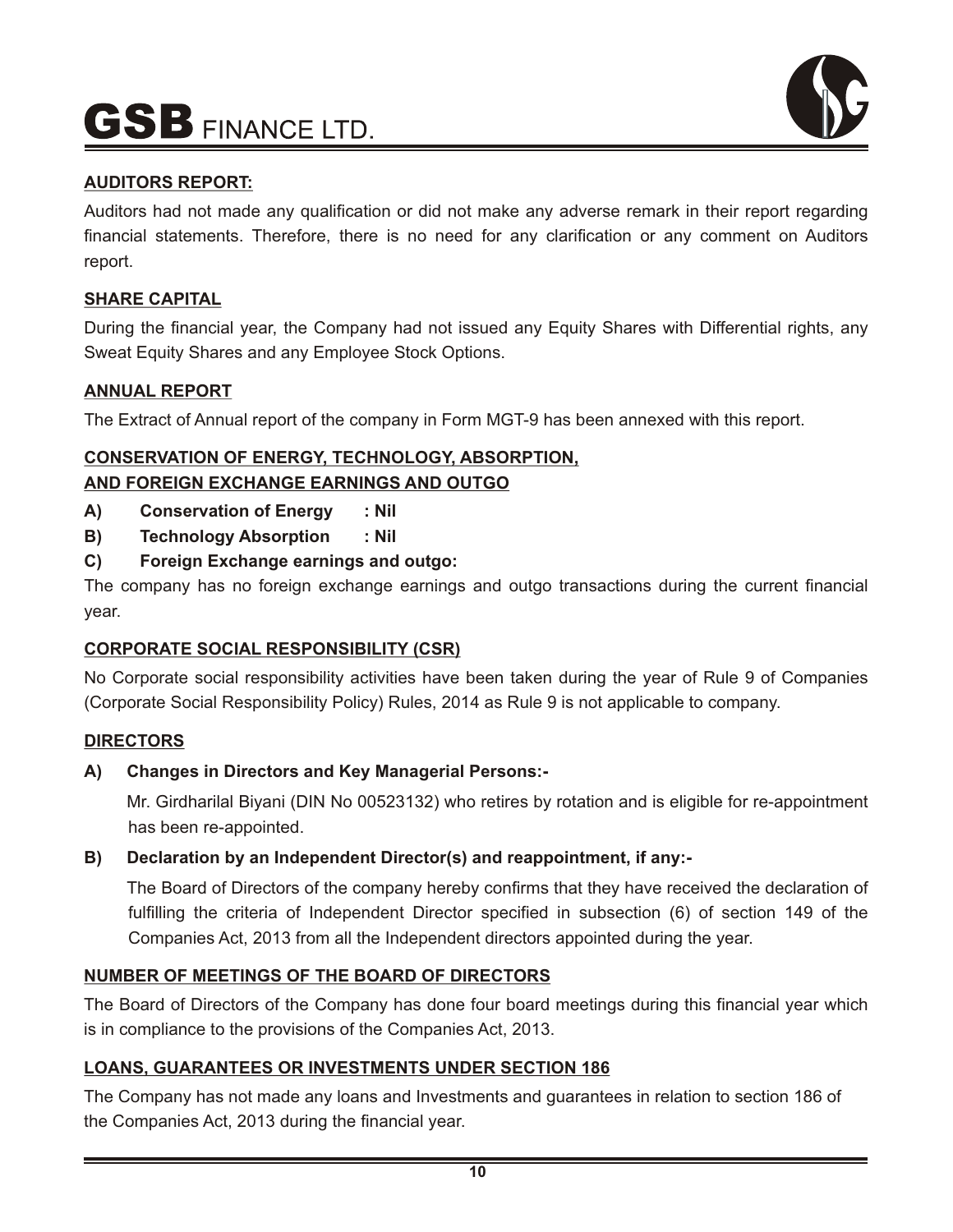

# **CONTRACTS OR ARRAGNEMENTS WITH RELATED PARTIES**

Form No AOC-2 has been attached with the details of transaction entered with the related parties at on arm length or not on arm length basis.

# **MANAGERIAL REMUNERATION**

Details of Managerial Remuneration required to be Disclosed in Boards Report as per Rule 5(1) of the Companies (Appointment and Remuneration of Managerial Personnel) Rules, 2014:-

| <b>Name</b>             | Amount         |
|-------------------------|----------------|
| Shri Girdhari S. Biyani | Rs. 6,00,000/- |
| Shri Ramakant S Biyani  | Rs. 6,00,000/- |
| Shri Suyash R. Biyani   | Rs. 3,00,000/- |

There is no employee who is withdrawing remuneration more than 102 Lakhs per annum, more than 8.5 Lakhs per month and more than remuneration of Managing Director or Whole Time Director.

# **RISK MANAGEMENT POLICY:**

A statement has been annexed with the report indicating development and implementation of a risk management policy for the company including identification therein of elements of risk, which in the opinion of the Board may threaten the existence of the company

# **DIRECTOR'S RESPONSIBILITY STATEMENT**

Pursuant to Section 134(3) (c) of the Companies Act, 2013, your directors confirm that:

- (i) In the preparation of the accounts for the financial year ended 31 March 2017, the applicable Accounting standards have been followed and there was no material departure from the standards;
- (ii) The directors have selected such accounting policies and applied them consistently and make judgments and estimates that are reasonable and prudent so as to give
- (iii) The directors have taken proper and sufficient care for the maintenance of adequate accounting records in accordance with the provisions of Companies Act, 2013 for safeguarding the assets of the company and for preventing and detecting fraud and other irregularities;
- (iv) The directors have prepared the accounts for the year ended 31 March 2017 on a 'going concern' basis.
- (vi) The directors have laid down internal financial controls which are adequate and are operating effectively.
- (vii) The directors have devised proper systems to ensure compliance with the provisions of all applicable laws and that such systems were adequate and operating effectively.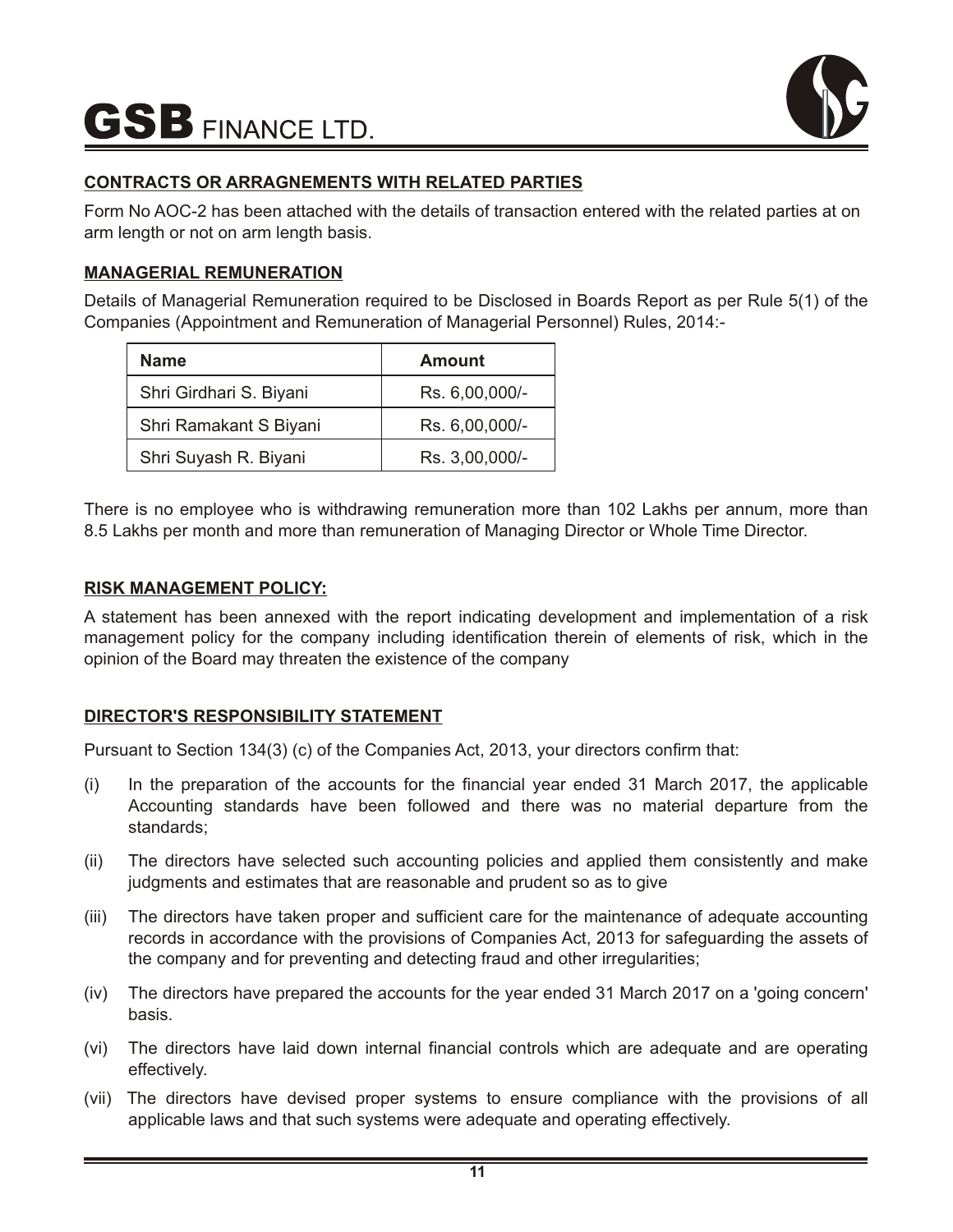

# **AUDIT COMMITTEE :**

During the year under review company have Four Audit Committee Meetings as on 30th May, 2016; 13th August, 2016; 10th November, 2016; 8th February, 2017. The Audit Committee is constituted in line with the regulatory requirements mandated by the Companies Act, 2013. More than half of member of Audit committee is Independent Director. The Audit Committee have Independent Director as a Chairman.

The Audit Committee shall mandatorily review the following information:

- (i) Management discussion and analysis of financial condition and results of operations;
- (ii) Statement of significant related party transactions (as defined by the audit committee), submitted by management;
- (iii) Management letters / letters of internal control weaknesses issued by the statutory auditors;
- (iv) Internal audit reports relating to internal control weaknesses; and
- (v) The appointment, removal and terms of remuneration of the chief internal auditor shall be subject to review by the audit committee.
- (vi) Statement of deviations:

Quarterly statement of deviation(s) including report of monitoring agency, if applicable, submitted to stock exchange.

Annual statement of funds utilized for purposes other than those stated in the offer document / prospectus / notice.

| Sr.<br>No | <b>Name of Director</b> | <b>Designation &amp; Category</b><br>of Directorship | No. of Audit<br><b>Committee Meeting   Committee Meeting</b><br>entitled to attend | No. of Audit<br>attended |
|-----------|-------------------------|------------------------------------------------------|------------------------------------------------------------------------------------|--------------------------|
|           | Mr. Parasram Kabra      | Non-Executive Independent Director                   |                                                                                    |                          |
|           | Mr. Manish Zanwar       | Non-Executive Independent Director                   |                                                                                    |                          |
| 3         | Mr. Girdharilal Biyani  | <b>Executive Director</b>                            |                                                                                    |                          |

Director's attendance record of Audit committee

# **NOMINATION AND REMUNERATION COMMITTEE:**

The Nomination and Remuneration Committee is constituted in line with the regulatory requirements mandated by the Companies Act, 2013. Following is the role and responsibility of Nomination and Remuneration Committee.

- (1) formulation of the criteria for determining qualifications, positive attributes and independence of a director and recommend to the board of directors a policy relating to, the remuneration of the directors, key managerial personnel and other employees;
- (2) Formulation of criteria for evaluation of performance of independent directors and the board of directors;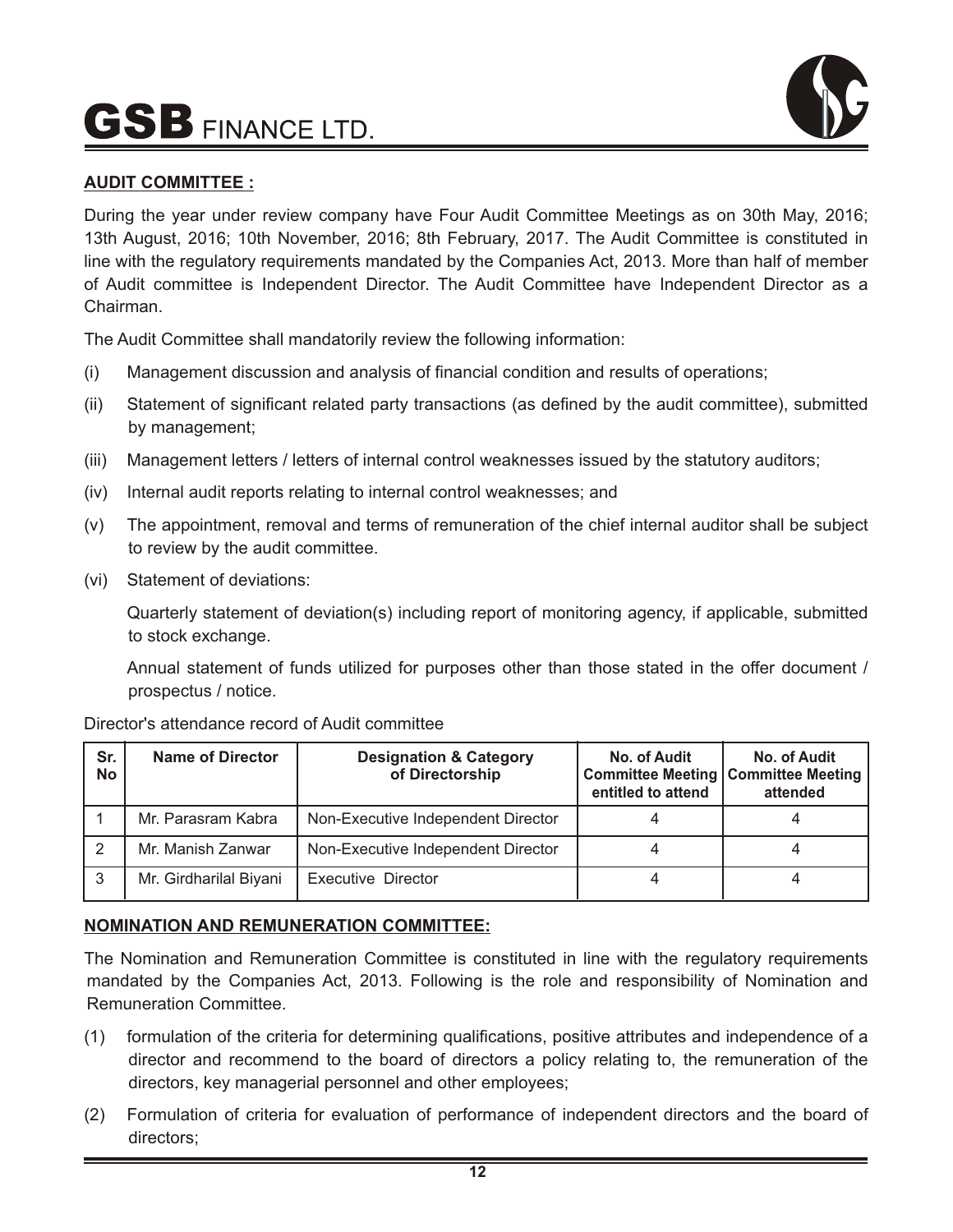

- (3) Devising a policy on diversity of board of directors;
- (4) Identifying persons who are qualified to become directors and who may be appointed in senior management in accordance with the criteria laid down, and recommend to the board of directors their appointment and removal;
- (5) Whether to extend or continue the term of appointment of the independent director, on the basis of the report of performance evaluation of independent directors;

| Sr.<br>No | <b>Name of Director</b> | <b>Designation &amp; Category</b><br>of Directorship | No. of Audit<br>entitled to attend | No. of Audit<br><b>Committee Meeting   Committee Meeting</b><br>attended |
|-----------|-------------------------|------------------------------------------------------|------------------------------------|--------------------------------------------------------------------------|
|           | Mr. Parasram Kabra      | Non-Executive Independent Director                   |                                    |                                                                          |
|           | Mr. Manish Zanwar       | Non-Executive Independent Director                   |                                    |                                                                          |
|           | Mr. Girdharilal Biyani  | Executive Director                                   |                                    |                                                                          |

Director's attendance record of Nomination and Remuneration Committee:

# **STAKEHOLDERS RELATIONSHIP COMMITTEE:**

The Nomination and Remuneration Committee is constituted in line with the regulatory requirements mandated by the Companies Act, 2013. The Committee consider and resolve the grievances of the security holders of the listed entity including complaints related to transfer of shares, non-receipt of annual report and non-receipt of declared dividends.

| Sr.<br><b>No</b> | <b>Name of Director</b> | <b>Designation &amp; Category</b><br>of Directorship | No. of Audit<br>entitled to attend | No. of Audit<br><b>Committee Meeting   Committee Meeting</b><br>attended |
|------------------|-------------------------|------------------------------------------------------|------------------------------------|--------------------------------------------------------------------------|
|                  | Mr. Parasram Kabra      | Non-Executive Independent Director                   |                                    |                                                                          |
|                  | Mr. Manish Zanwar       | Non-Executive Independent Director                   |                                    |                                                                          |
| 3                | Mr. Girdharilal Biyani  | Executive Director                                   |                                    |                                                                          |

# **VIGIL MECHANISM :**

Vigil Mechanism policy has been introduced by the Board on the framework for reporting instances of unethical/improper conduct and action for suitable steps to investigate and correct the same. The Whistle blower policy which is under the ambit of Vigil Mechanism is an extension of the Company's Code of Conduct through which the Company seeks to provide a mechanism for its employees, Directors, vendors or customers to disclose any unethical and / or improper practice(s) taking place in the Company for appropriate action and reporting. Through this policy the Company provides the necessary safeguards to all Whistle Blowers for making in good faith.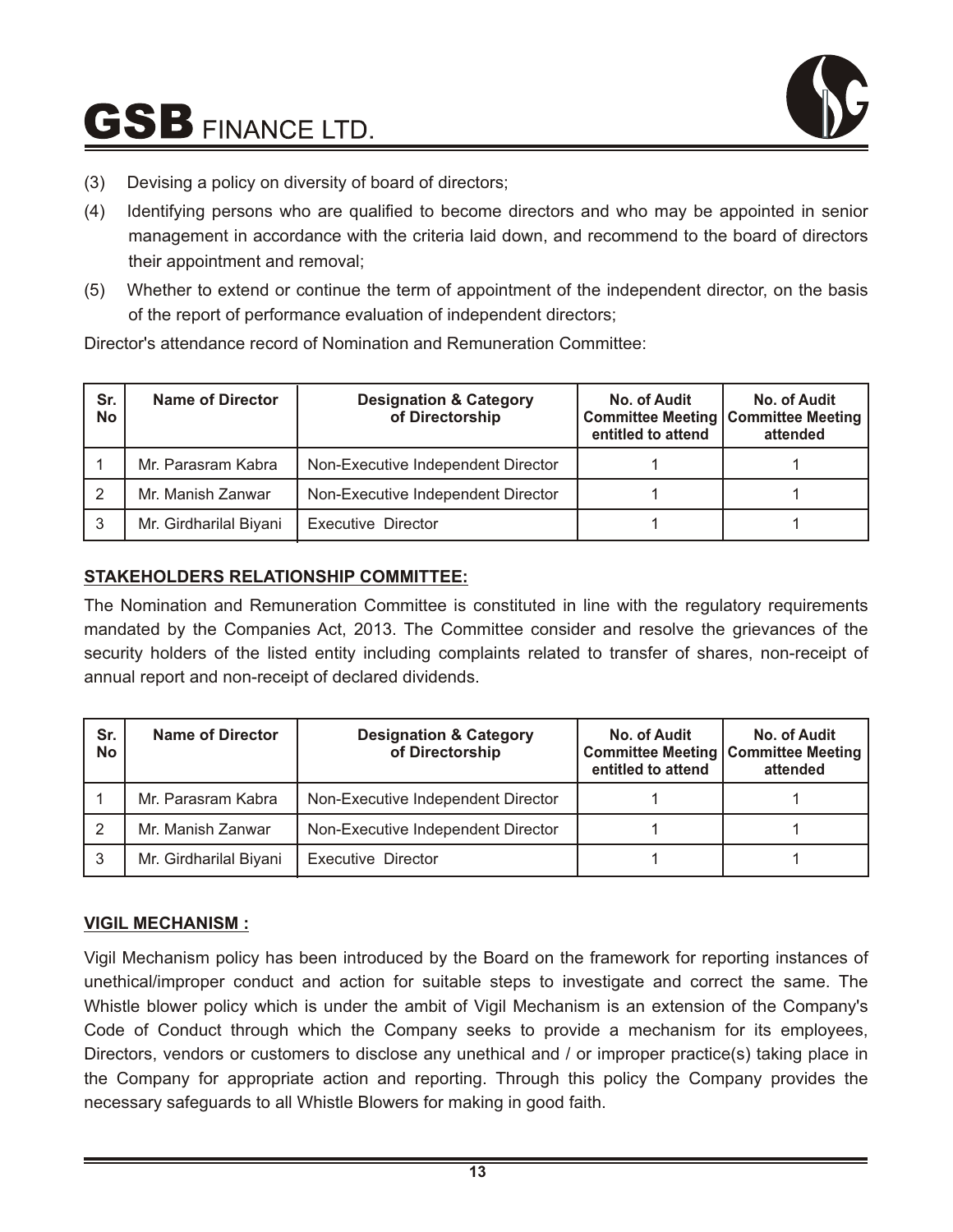

# **DISCLOSURE UNDER THE SEXUAL HARESSMENT OF WOMEN AT WORK PLACE (PREVENTION, PROHIBITION AND REDRESSAL ) ACT, 2013:**

Your Company has in place a Policy on Prevention, Prohibition and Redressal of Sexual Harassment at Workplace in line with the requirements of The Sexual Harassment of Women at Workplace (Prevention, Prohibition and Redressal) Act, 2013. The policy has set guidelines on the redressal and enquiry process that is to be followed by the complainants. While dealing with issues related to sexual harassment at the workplace towards any women employee's secrecy will be maintained and no women employee will be subjected to any kind of harassment and other mean of in-convinces for raising and issue or pointing out unethical behavior. All women employees (permanent, temporary, contractual and trainees) are covered under this policy. All employees are treated with dignity with a view to maintain an environment free of sexual harassment whether physical, verbal or psychological.

It is further reported that no women employee during the year under review has approach the management for having a sexual harassment complaint.

# **LISTING ON STOCK EXCHANGES :**

Pursuant to the Reg. 109 - SEBI (ICDR) Regulation - 2009 (amendment) and SEBI (Listing Obligations and Disclosure Requirements) Regulations - 2015 which were notified on September 2, 2015 with the objective of bringing the framework governing the regime of listed entities in line with the Companies Act, 2013 and as per LODR 2015, a new Listing Obligation and Disclosure Requirement was executed with BSE Limited. The Annual Listing Fee for the Financial Year 2016-17 has been duly paid within the stipulated time to BSE Limited.

# **SEPARATE MEETING OF INDEPENDENT DIRECTORS :**

During the year under review, the Independent Directors had, in accordance with the provisions of Schedule IV (Code for Independent Directors) of the Companies Act, 2013 and Regulation 17 of the SEBI (LODR), met separately and discussed and reviewed, inter-alia, the performance of Non-Independent Directors and the Board as a whole after taking into consideration the views of Executive and Non-Executive Directors.

They also assessed the quality, quantity and timeliness of flow of information between the Company's Management and the Board that are necessary for the Board to effectively and reasonably perform its duties. All the Independent Directors were present at the Meeting.

# **CORPORATE GOVERNANCE CERTIFICATE:**

As per Regulation 15 of Listing Obligation and Disclosure requirement all company who's paid up capital is less than Ten Crore or Net worth less than Twenty-Five Crore are not required to compile Corporate Governance regulations. As the company paid up Capital is less than Ten Crore hence company is exempted from such compliance and it does not need to furnish Corporate Governance Certificate as required.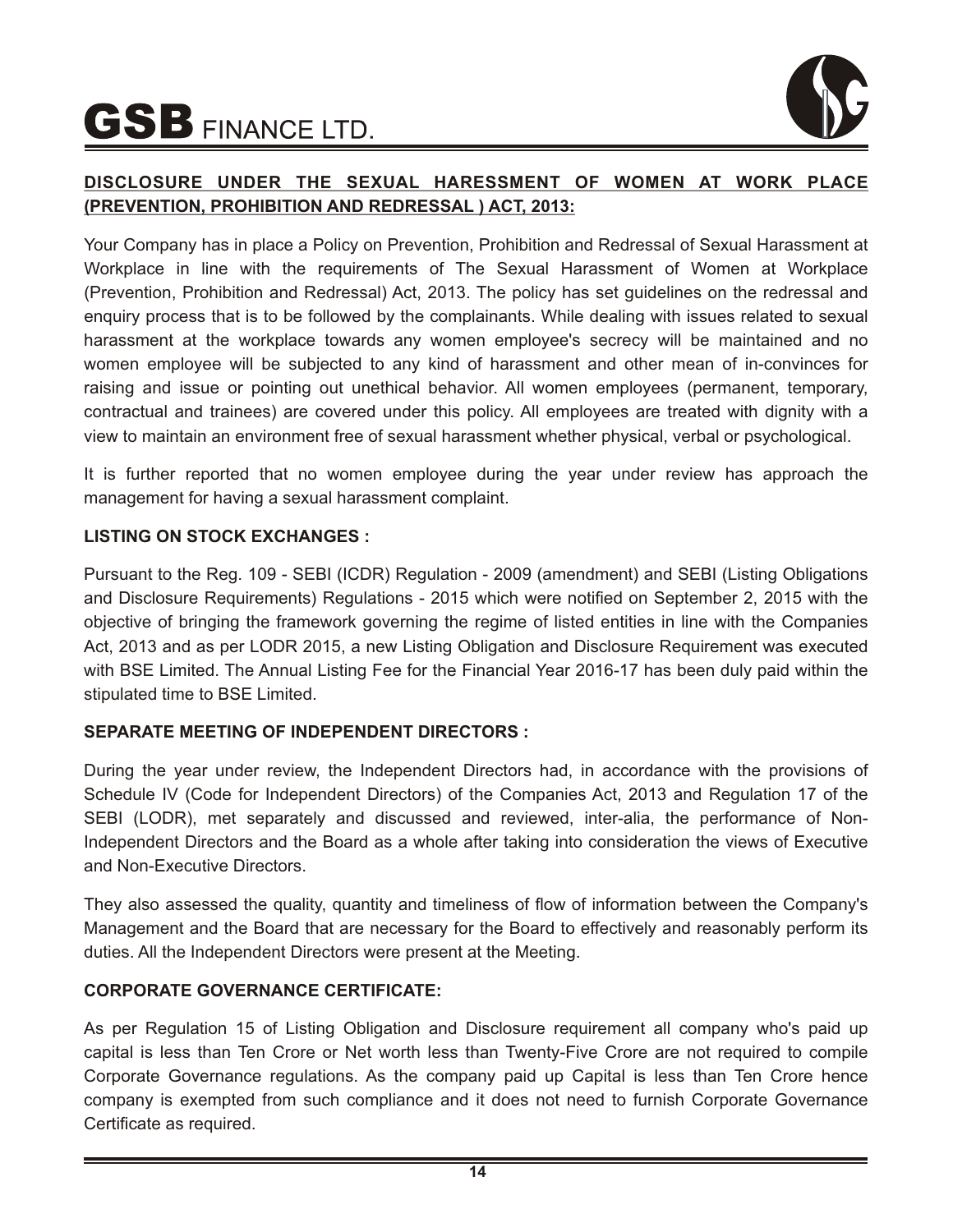

# **INTERNAL FINANCIAL REPORT :**

The Board has adopted policies and procedures for efficient conduct of business. The Audit Committee evaluates the efficacy and adequacy of financial control system in the Company, its compliance with operating systems, accounting procedures and policies at all locations of the Company and strives to maintain the Standard in Internal Financial Control.

# **SECRETARIAL AUDIT REPORT:**

Pursuant to the provisions of Section 204 of the Companies Act, 2013 and the Companies (Appointment and Remuneration of Managerial Personnel) Rules, 2015, the Board of Directors had appointed M/s. VKM & Associates, Company Secretaries in Practice to undertake the Secretarial Audit of the Company for the financial year 2016-2017. The Report of the Secretarial Auditor is annexed herewith as Annexure III and forms an integral part of this Report.

The report is self explanatory and Board does not make any comment.

# **ACKNOWLEDGEMENT:**

Your Directors wish to express their gratitude to the officials of the Stock Broking Houses, Stock Exchanges, company's bankers and shareholders who have extended their valuable support to the Company. Directors are also grateful to the staff and employees of the Company for their devotion and relentless services.

> For and on behalf of the Board **For GSB FINANCE LTD**

Sd/- **G. S. BIYANI (DIN No. 00523132) Chairman**

**Date : 30th May, 2017**

**Registered Office:** 815, Stock Exchange Tower, 8th Floor, Dalal Street, MUMBAI - 400 001.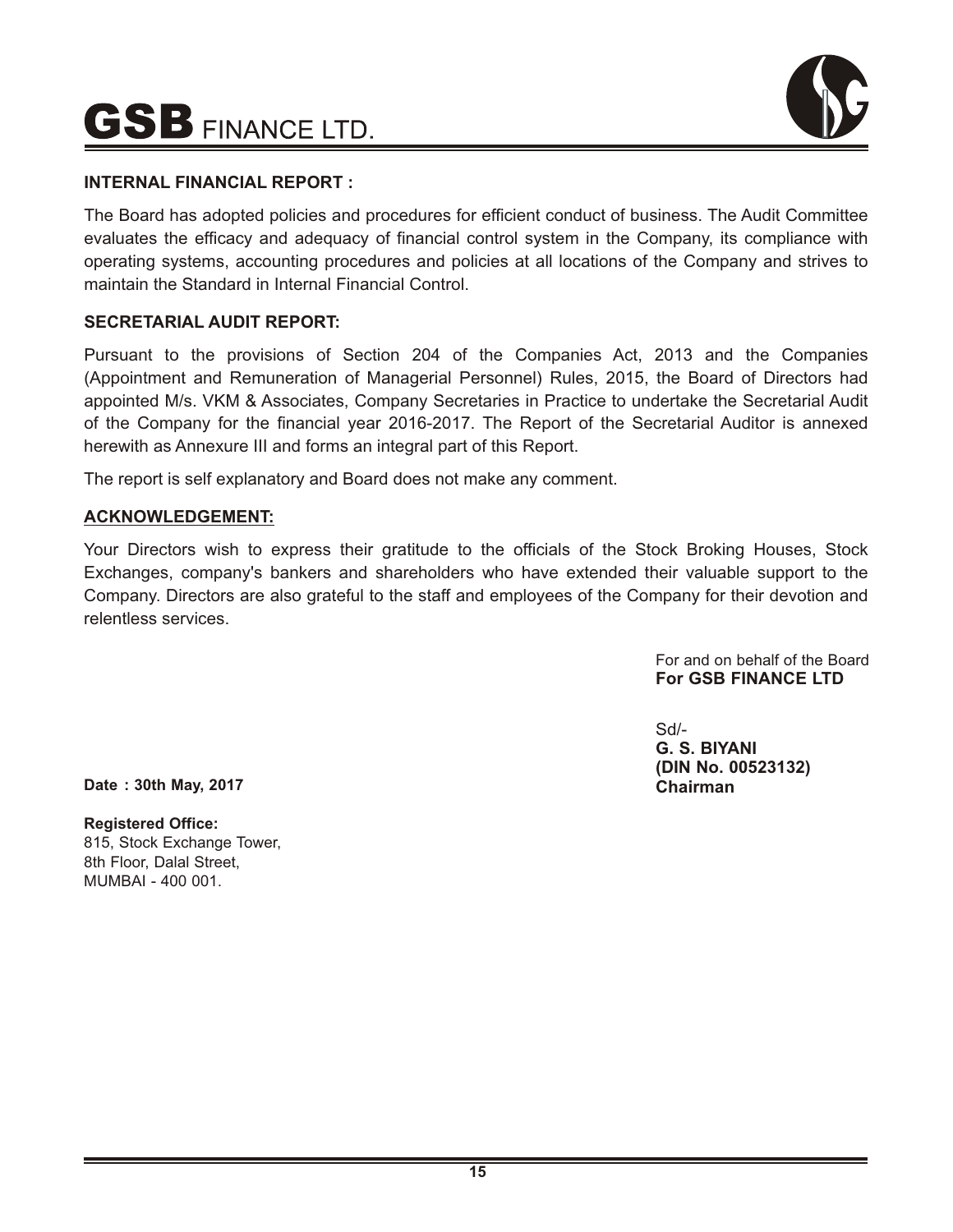

# **FORM MR-3**

# **SECRETARIAL AUDIT REPORT**

# **FOR THE FINANCIAL YEAR ENDED ON 31ST MARCH, 2017**

**[Pursuant to Section 204(1) of the Companies Act, 2013 and Rule No. 09 of the Companies (Appointment and Remuneration Personnel) Rules, 2014**]

**TO, THE MEMBERS, GSB FINANCE LIMITED,** 78/80, Alli Chamber, Tamarind Lane, Mumbai - 400 001.

We have conducted the Secretarial Audit of the compliance of applicable statutory provisions and the adherence to good corporate practices by **"GSB FINANCE LIMITED"** (hereinafter called the Company). Secretarial Audit was conducted in a manner that provided us reasonable basis for evaluating the corporate conducts/statutory compliances and expressing our opinion thereon.

Based on our verification of the Company's books, papers, minute books, forms and returns filed and other records maintained by the company and also the information provided by the Company, its officers, agents and authorised representatives during the conduct of secretarial audit, we hereby report that in our opinion the Company has , during the audit period covering the financial year ended on 31st March, 2017 complied with the Statutory provisions listed hereunder and also that the Company has proper Board-processes and compliance-mechanism in place to the extent, in the manner and subject to the extent, in the manner and subject to the reporting made hereinafter.

We have examined the books, papers, minute books, forms and returns filed and other records maintained by the Company for the financial year ended on 31st March, 2017 according to the provisions of;

- (ii) The Companies Act, 2013 (the Act) and the rules made there under;
- (iii) The Securities Contracts ( Regulation) Act, 1956(SCRA) and the rules made there under;
- (iv) The Depositories Act, 1996 and the Regulations and Bye-law framed hereunder;
- (v) Foreign Exchange Management Act, 1999 and the rules and regulations made there under to the extent of Foreign Direct Investment and Overseas Direct Investment;
- (vi) Reserve Bank of India Act, 1934 and rules and regulations made there under and any modification, new enactment from time to time related to Non Banking Financial Company.
- (vii) The following Regulations and Guidelines prescribed under the Securities and Exchange Board of India , 1992 ( ' SEBI Act');
	- (a) The Securities and Exchange Board of India (Substantial Acquisition of Shares and Takeovers) Regulations, 2011;
	- (b) The Securities and Exchange Board of India (Prohibition of Insider Trading) Regulations, 2015.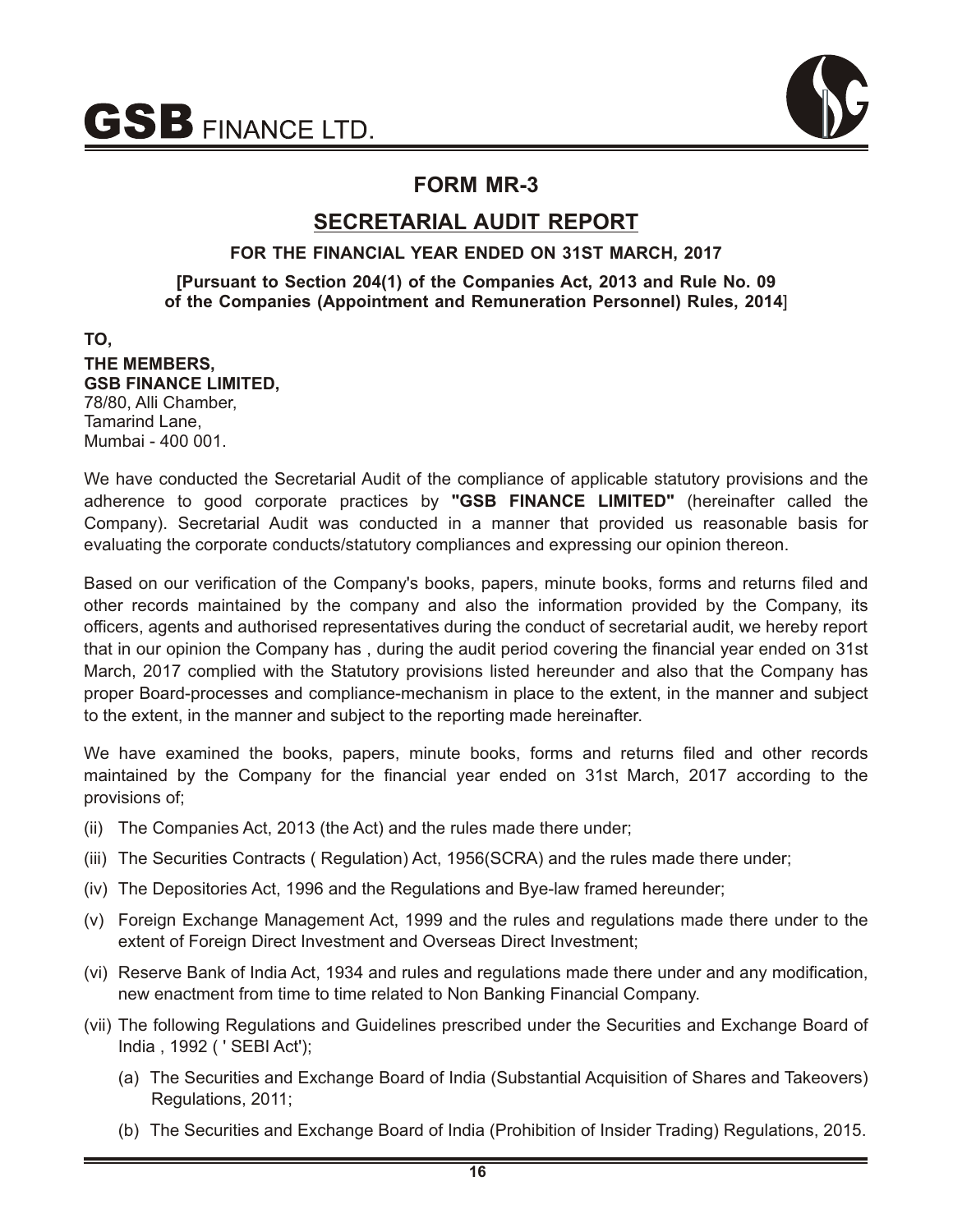

- (c) The Securities and Exchange Board of India (Issue of Capital and Disclosure Requirements) Regulations, 2009 - Not applicable for the audit period;
- (d) The Securities and Exchange Board of India (Employee Stock Option Scheme and Employee Stock Purchase Scheme) Guidelines , 1999 - Not applicable for the audit period;
- (e) The Securities and Exchange Board of India (Issue and Listing of Debt Securities) Regulations, 2008 - Not applicable for the audit period;
- (f) The Securities and Exchange Board of India (Registration to an Issue and Share Transfers Agents ) Regulations, 1993;
- (g) The Securities and Exchange Board of India (Delisting of Equity Shares) Regulations, 2009 Not applicable for the audit period;
- (h) The Securities and Exchange Board of India (Buyback of Securities ) Regulations, 1998 Not applicable for the audit period;

# **II. Other Laws applicable to the Company ;**

- (1) The Prevention of Money Laundering Act, 2002 (PMLA).
- (2) Shops and Establishments Act, 1948
- (3) The Sexual Harassment of Women at Workplace (Prevention, Prohibition and Redressal) Act, 2013.
- (4) Securities Laws (Amendment) Bill, 2014.

# **We have also examined compliance with the applicable clause of the following;**

- (1) The Secretarial Standards issue by the Institute of Company Secretaries of India.
- (2) The Listing Agreements entered into by the Company with Bombay Stock Exchange.

During the period under review, the Company has complied with the provisions of the Act, Rules, Regulations, Guidelines, Standards, etc. mentioned above:

- 1. As per section 203 of the Companies Act, 2013, every company having paid up capital above 5 crore needs to appoint Company Secretary (CS) in whole time practice. During under our review company has not appointed any Company Secretary.
- 2. As per section 149 of the Companies Act, 2013 composition of Board is not proper because DIN no of Mr. Manish Zanvar, Mrs. Usha Patel and Mr. Parasram Kabra not taken and is incomplete on MCA site.

We further report that, having regard to the compliance system prevailing in the Company and on examination of the relevant documents and records in pursuance thereof, on test-check basis, the Company has complied with the other laws applicable to the Company.

The Board of Directors of the Company is duly constituted with proper balance of Executive Directors, Non-Executive Directors and Independent Directors. The changes in the composition of the Board of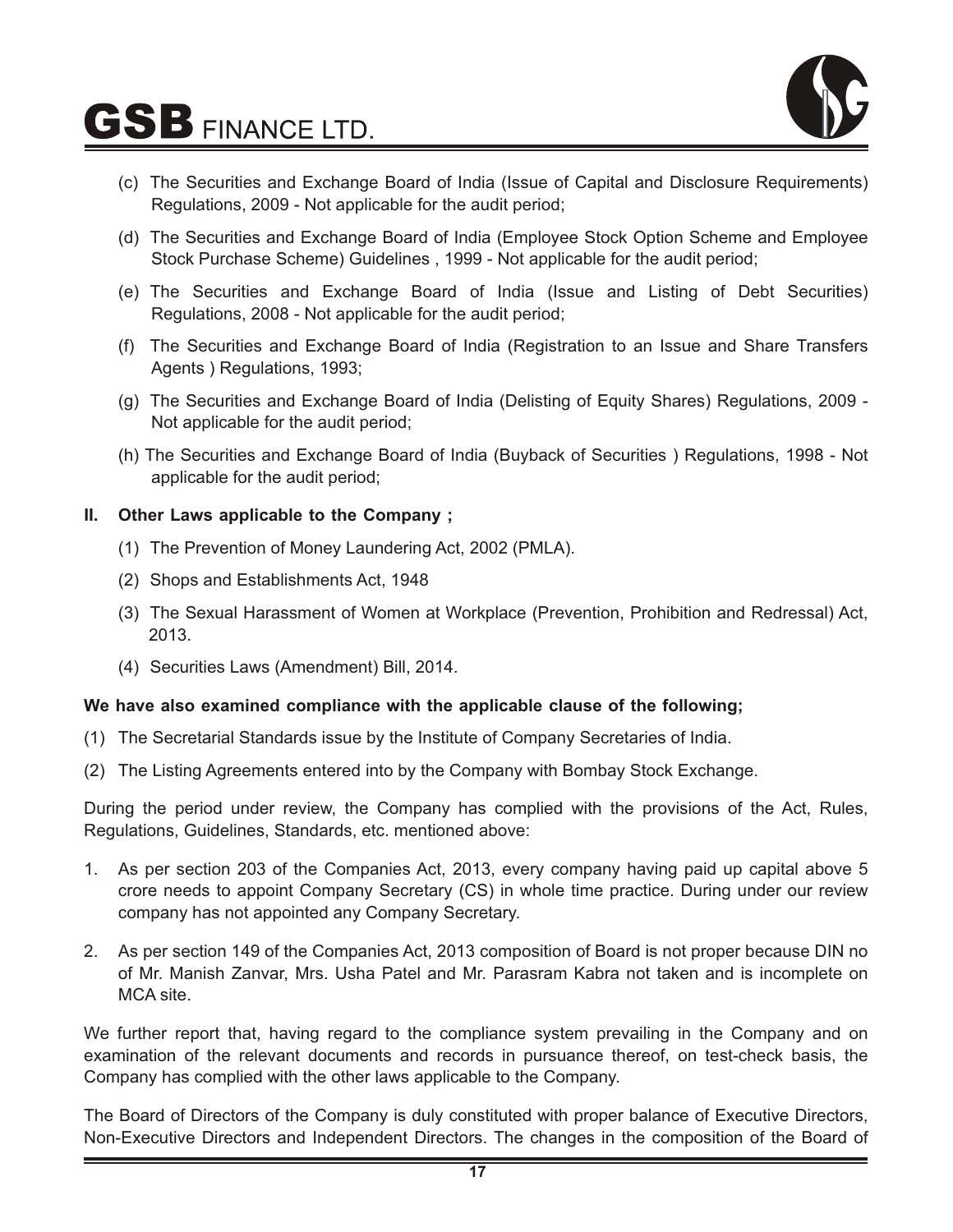



Directors that took place during the period under review were carried out in compliance with the provisions of the Act.

Adequate notice is given to all Directors to schedule the Board Meetings, agenda and detailed notes on agenda were sent at least seven days in advance, and a system exists for seeking and obtaining further information and clarification on the agenda items before the meeting and for meaningful participation at the meeting.

All decision at Board Meetings and Committee Meetings are carried with the consent of majority of director as recorded in the minutes of the Meetings of the Board of Directors or Committee of the Board, also along with those who have not voted in favour or abstain from voting with their comments as the case may be.

We further report that there are adequate systems and processes in the Company, commensurate with the size and operations of the Company to monitor and ensure compliance with applicable laws, rules, regulations and guidelines.

**Place: Mumbai Date : 30th May, 2017** **For VKM & Associates Practising Company Secretary**

**Sd/- (Vijay Kumar Mishra) Partner FCS No. 5023 C P No.: 4279**

Note: This report is to be read with our letter of even date which is annexed as "ANNEXURE A" and forms an integral part if this report.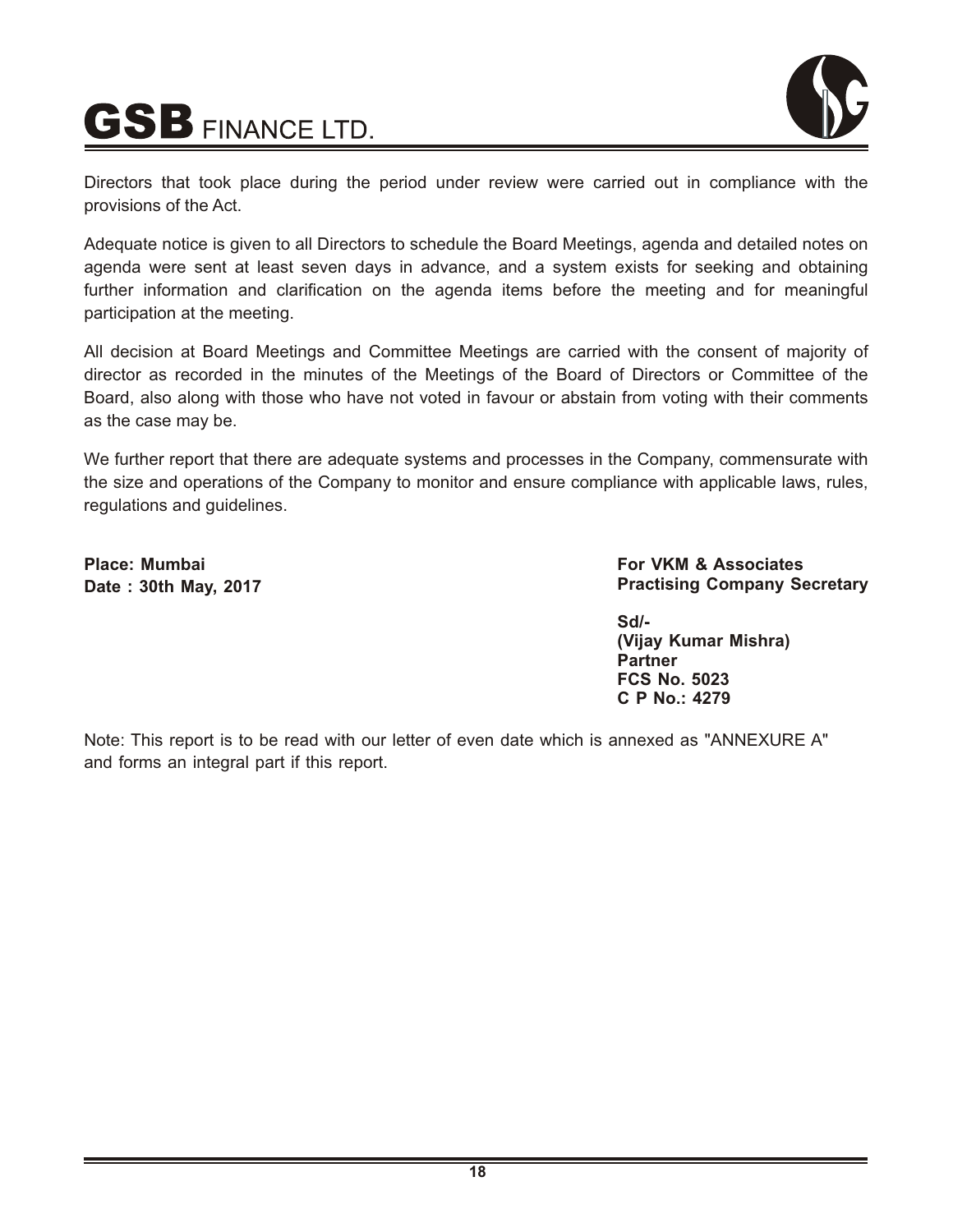



# **"ANNEXURE A"**

**TO, THE MEMBERS, GSB FINANCE LIMITED, 78/80, Alli Chamber, Tamarind Lane, Mumbai - 400 001.**

Our report of even date is to be read along with this letter.

- (a) Maintenance of Secretarial records is the responsibility of the management of the Company. Our responsibility is to express an opinion on these secretarial records based on our audit.
- (b) We have followed the audit practices and processes as were appropriate to obtain reasonable assurance about the correctness of the contents of the Secretarial records. The verification was done on the test basis to ensure that correct facts are reflected in Secretarial records. We believe that the processes and practices, we followed provide a reasonable basis for our opinion.
- (c) We have not verified the correctness and appropriateness of financial records and books of accounts of the Company.
- (d) The compliance of provisions of Corporate and other applicable laws, rules, regulations, standards is the responsibility of the management. Our examination was limited to the verification of procedures on test basis.
- (e) The Secretarial Audit Report is neither an assurance as to the future viability of the Company nor of efficacy or effectiveness with which the management has conducted the affairs of the Company.

**Place: Mumbai Date : 30th May, 2017** **For VKM & Associates Practising Company Secretary**

**Sd/- (Vijay Kumar Mishra) Partner FCS No. 5023 C P No.: 4279**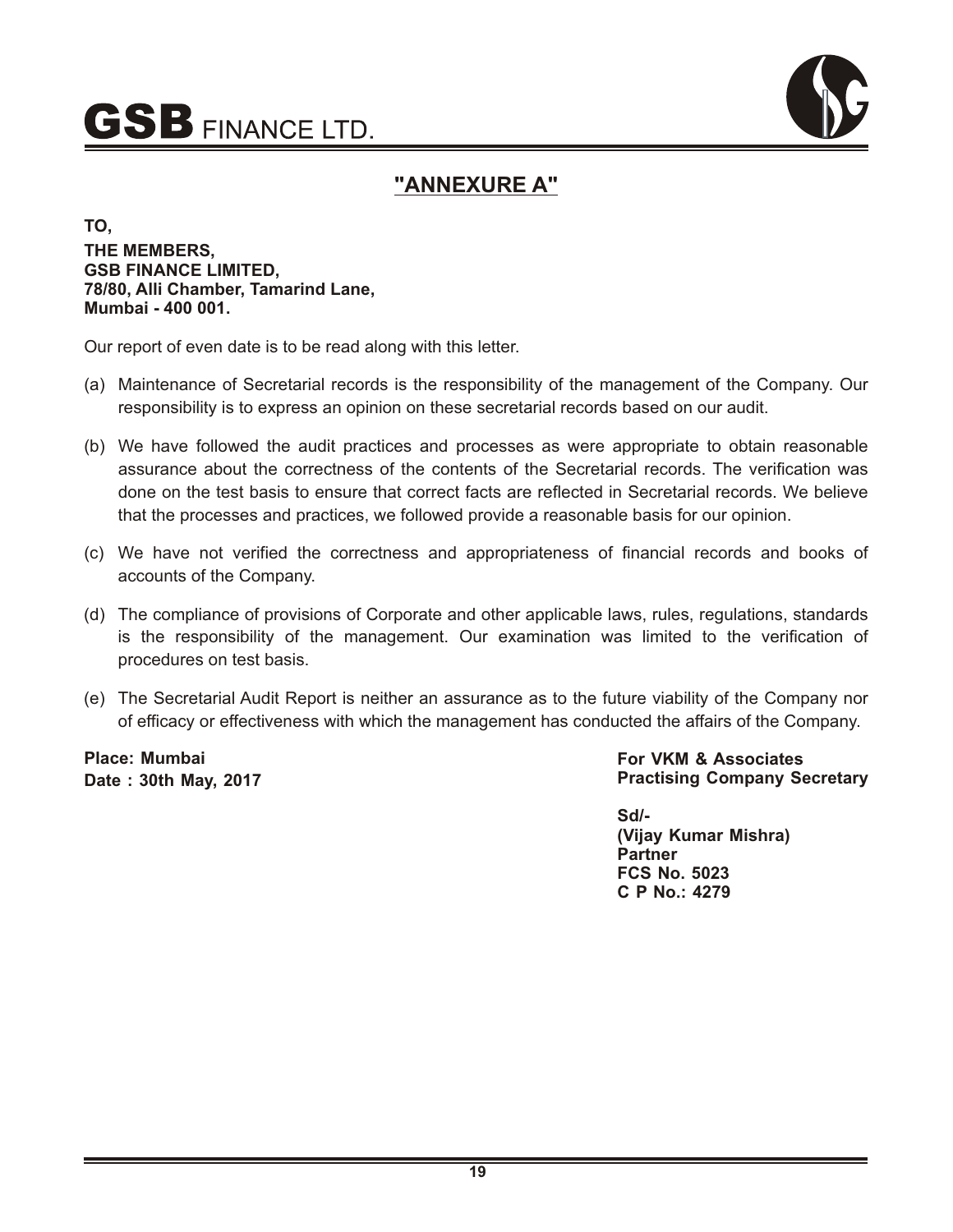

# **CIN : L99999MH2001PLC134193**

# **ANNEXURE II - Form AOC- 2**

# **(Pursuant to clause (h) of sub-section (3) of section 134 of the Act and Rule 8(2) Of the Companies (Accounts) Rules, 2014)**

Form for disclosure of particulars of contracts/arrangements entered into by the company with related parties referred to in sub-section (1) of section 188 of the Act including certain arm's length transactions under third proviso thereto:

- **1. Details of material contracts or arrangements or transactions not at arm's length basis:** Not Applicable
- **2. Details of material contracts or arrangement or transactions at arm's length basis:**  Not Applicable

**BY ORDER OF THE BOARD**

**Girdharilal Sagarmal Biyani**

**Date : 30th May, 2017** Chairman/CEO

**Registered Office:** 815, Stock Exchange Tower, 8th Floor, Dalal Street, MUMBAI - 400 001.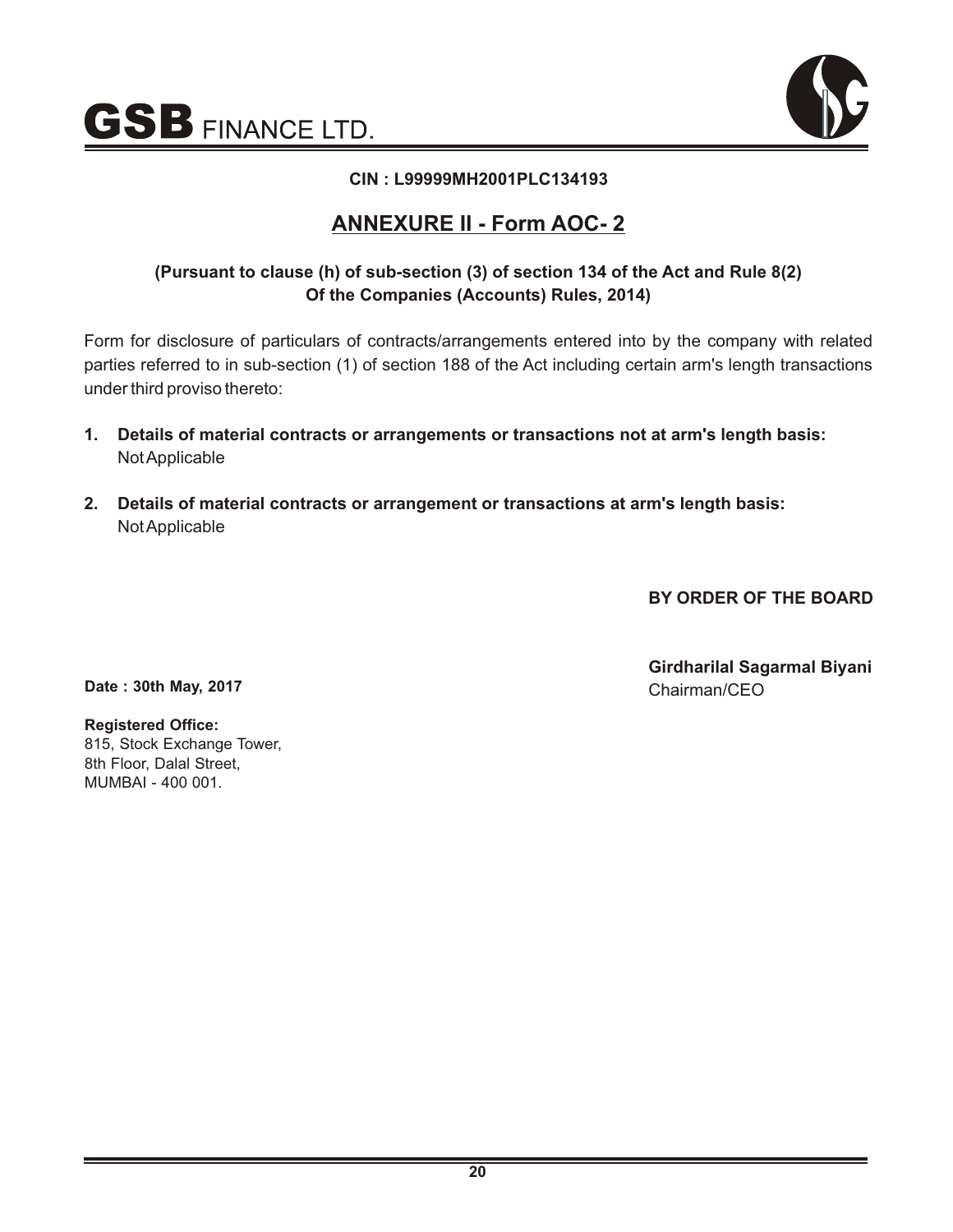

# **CIN : L99999MH2001PLC134193**

# **Annexure - IV**

# **Form No. MGT - 9**

# **EXTRACT OF ANNUAL RETURN**

# **As on the financial year ended on March 31, 2017**

# **[Pursuant to Section 92(3) of the Companies Act, 2013 and Rule 12(1) of the Companies (Management and Administration) Rules, 2014]**

# **I. REGISTRATION AND OTHER DETAILS:**

| İ. | Corporate Identity Number (CIN) of the                                               | L99999MH2001PLC134193                                                                                                                                                            |
|----|--------------------------------------------------------------------------------------|----------------------------------------------------------------------------------------------------------------------------------------------------------------------------------|
|    | Company                                                                              |                                                                                                                                                                                  |
| Ш. | <b>Registration Date</b>                                                             | 11th December, 2001                                                                                                                                                              |
|    | iii. Name of the Company                                                             | <b>GSB Finance Limited</b>                                                                                                                                                       |
|    | iv. Category/Sub-Category of the Company                                             | Public Company limited by shares                                                                                                                                                 |
|    | v. Address of the Registered office<br>and contact details                           | 815, Stock Exchange Tower, 8th Floor,<br>Dalal Street, Fort, Mumbai - 400 001.<br>Tel: 022-2265 7185 / 2272 2929                                                                 |
|    | vi. Whether listed Company                                                           | <b>Yes</b>                                                                                                                                                                       |
|    | vii. Name, Address and Contact<br>details of Registrar and<br>Transfer Agent, if any | LINK INTIME INDIA PRIVATE LIMITED<br>C-101, 247 Park, L B S Marg,<br>Vikhroli (West), Mumbai - 400 083.<br>Tel.: +91-22-49186000<br>Fax: +91-22-49186060<br>www.linkintime.co.in |

# **PRINCIPAL BUSINESS ACTIVITIES OF THE COMPANY**

All the business activities contributing 10% or more of the total turnover of the company shall be stated:-

| Sr.       | Name and Description of main product / service | NIC code of          | % total turnover |
|-----------|------------------------------------------------|----------------------|------------------|
| <b>No</b> |                                                | the product/services | of the company   |
|           | Trading in Shares & Services                   | 9971                 | 98.10            |

# **II. PARTICULARS OF HOLDING, SUBSIDIARY AND ASSOCIATE COMPANIES**

| Sr.<br><b>No</b> | Name & Address<br>of the Company | CIN / GLN | Holding /<br>Subsidiary /<br><b>Associate</b> | $%$ of<br><b>Share hold</b> | Applicable<br><b>Section of</b><br><b>Companies</b><br>Act, 2013 |
|------------------|----------------------------------|-----------|-----------------------------------------------|-----------------------------|------------------------------------------------------------------|
|                  | N.A.                             | N.A.      | N.A.                                          | N.A.                        | N.A.                                                             |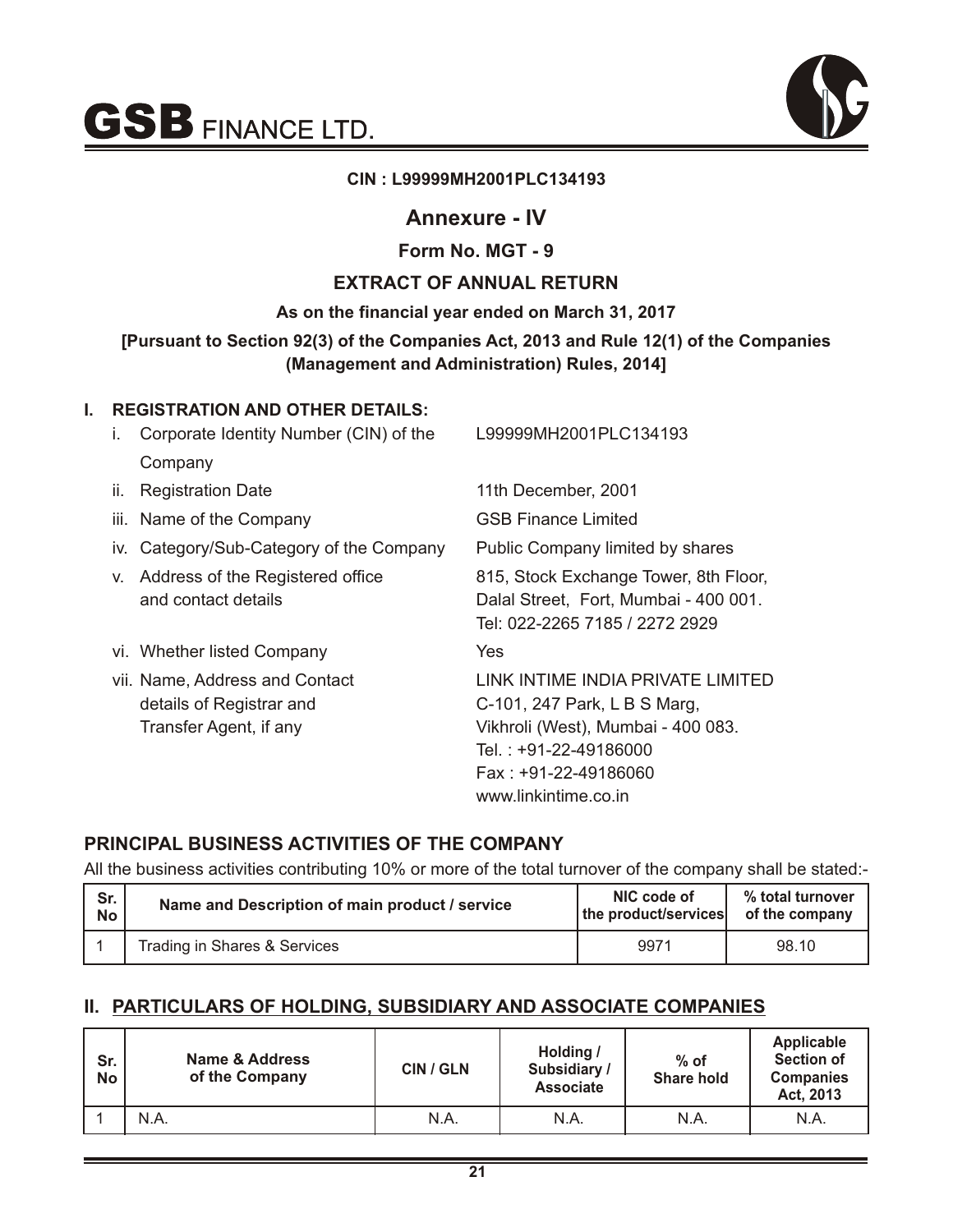

# **III. PARTICULARS OF HOLDING, SUBSIDIARY & ASSOCIATE COMPANIES**

| Sr.<br>No | Name & Address of the<br>Company | CIN / GLN | Holding / Subsidiary /<br><b>Associate</b> | $%$ of<br><b>Shares Held</b> | Applicable<br><b>Section</b> |
|-----------|----------------------------------|-----------|--------------------------------------------|------------------------------|------------------------------|
|           | Not Applicable                   | $- -$     | $-$                                        | $-$                          | $-$                          |

# **IV. SHARES HOLDING PATTERN (Equity Share capital Break up as % to total Equity)**

| Code      | Category                       | No. of shares held<br>at the beginning of the year |              | % Age of Shares |        |          | No. of shares held<br>at the end of the year |                |              | % of Shares Change<br>During the year |        | Share of<br>Pledged |        |               |                         |
|-----------|--------------------------------|----------------------------------------------------|--------------|-----------------|--------|----------|----------------------------------------------|----------------|--------------|---------------------------------------|--------|---------------------|--------|---------------|-------------------------|
|           |                                | Demat                                              | Physical     | Total           | Demat  | Physical | Total                                        | Demat          | Physical     | Total                                 | Demat  | Physical            | Total  | <b>Shares</b> | $%$ of<br><b>Shares</b> |
| (A)       | Promoter Group                 | $\mathbf 0$                                        | $\mathbf 0$  | 0.000           | 0.000  | 0.000    |                                              | 0              | 0            | 0.00                                  | 0.00   | 0.00                | 0.00   | $\mathbf 0$   | 0.000                   |
| 1.        | Indian                         | 0                                                  | $\mathbf 0$  | $\overline{0}$  | 0.000  | 0.000    | 0.000                                        | 0              | $\mathbf{0}$ | $\mathbf{0}$                          | 0.00   | 0.00                | 0.00   | $\mathbf 0$   | 0.000                   |
| (a)       | Individual/HUF                 | 1803659                                            | 100          | 1803759         | 30.061 | 0.002    | 30.063                                       | 1803159        | 100          | 1803259                               | 30.061 | 0.002               | 30.063 | $(-)500$      | 0.000                   |
| (b)       | Cent. Govt/State Govt(s)       | 0                                                  | $\mathbf 0$  | $\overline{0}$  | 0.000  | 0.000    | 0.000                                        | 0              | $\mathbf{0}$ | $\mathbf{0}$                          | 0.000  | 0.000               | 0.000  | $\theta$      | 0.000                   |
| (c)       | <b>Bodies Corporate</b>        | 1515298                                            | $\theta$     | 1515298         | 25.255 | 0.000    | 25.255                                       | 1515098        | 0            | 1515098                               | 25.255 | 0.000               | 25.255 | $(-)200$      | 0.000                   |
| (d)       | Financial Insti./Banks         | 0                                                  | 0            | $\overline{0}$  | 0.000  | 0.000    | 0.000                                        | 0              | 0            | 0                                     | 0.000  | 0.000               | 0.000  | $\mathbf{0}$  | 0.000                   |
| (e)       | Any Other(Specify)             | $\pmb{0}$                                          | $\mathbf 0$  | $\overline{0}$  | 0.000  | 0.000    | 0.000                                        | 0              | 0            | 0                                     | 0.000  | 0.000               | 0.000  | $\mathbf 0$   | 0.000                   |
| (ei)      | PAC-Individuals                | $\mathbf 0$                                        | $\mathbf 0$  | $\overline{0}$  | 0.000  | 0.000    | 0.000                                        | 0              | $\mathbf 0$  | $\mathbf 0$                           | 0.000  | 0.000               | 0.000  | $\mathbf{0}$  | 0.000                   |
| (eii)     | <b>Mututal Fund</b>            | 0                                                  | $\theta$     | $\overline{0}$  | 0.000  | 0.000    | 0.000                                        | $\mathbf 0$    | $\mathbf{0}$ | $\mathbf 0$                           | 0.000  | 0.000               | 0.000  | $\mathbf{0}$  | 0.000                   |
| (eiii     | PAC-Body Corporate             | 0                                                  | $\mathbf{0}$ | $\overline{0}$  | 0.000  | 0.000    | 0.000                                        | 0              | 0            | $\mathbf 0$                           | 0.000  | 0.000               | 0.000  | $\mathbf{0}$  | 0.000                   |
| (eiv      | Non Govt. Institutions         | 0                                                  | $\Omega$     | $\Omega$        | 0.000  | 0.000    | 0.000                                        | $\Omega$       | $\mathbf{0}$ | $\mathbf{0}$                          | 0.000  | 0.000               | 0.000  | $\mathbf{0}$  | 0.000                   |
|           | Sub Total(A)(1)                | 3318957                                            | 100          | 3319057         | 55.316 | 0.002    | 55.318                                       | 3318257        | 100          | 3318357                               | 55.316 | 0.002               | 55.318 | $(-)700$      | 0.000                   |
| 2.        | Foreign                        | $\pmb{0}$                                          | $\pmb{0}$    | 0               | 0.000  | 0.000    | 0.000                                        | 0              | 0            | $\mathbf 0$                           | 0.000  | 0.000               | 0.000  | $\mathbf 0$   | 0.000                   |
| a         | Individual(NRI/Frgn Ind)       | $\mathbf 0$                                        | $\theta$     | $\overline{0}$  | 0.000  | 0.000    | 0.000                                        | 0              | $\mathbf 0$  | $\mathbf 0$                           | 0.000  | 0.000               | 0.000  | $\mathbf{0}$  | 0.000                   |
| b         | <b>Bodies Corporate</b>        | $\mathbf 0$                                        | $\mathbf 0$  | $\overline{0}$  | 0.000  | 0.000    | 0.000                                        | $\mathbf{0}$   | $\mathbf 0$  | $\mathbf 0$                           | 0.000  | 0.000               | 0.000  | $\mathbf{0}$  | 0.000                   |
| C         | Institution                    | 0                                                  | $\theta$     | $\overline{0}$  | 0.000  | 0.000    | 0.000                                        | $\mathbf{0}$   | $\mathbf{0}$ | $\mathbf 0$                           | 0.000  | 0.000               | 0.000  | $\mathbf 0$   | 0.000                   |
| d         | Any Other(Specify)             | 0                                                  | $\mathbf 0$  | $\overline{0}$  | 0.000  | 0.000    | 0.000                                        | 0              | 0            | $\mathbf 0$                           | 0.000  | 0.000               | 0.000  | $\mathbf{0}$  | 0.000                   |
|           | Sub Total(A)(2)                | 0                                                  | 0            | $\mathbf{0}$    | 0.000  | 0.000    | 0.000                                        | $\mathbf{0}$   | 0            | 0                                     | 0.000  | 0.000               | 0.000  | 0             | 0.000                   |
|           | <b>Total Promoter Group(A)</b> | 3318957                                            | 100          | 3319057         | 55.316 | 0.002    | 55.318                                       | 3318957        | 100          | 3319057                               | 55.316 | 0.002               | 55.318 | $(-)700$      | 0.000                   |
| (B)       | <b>Public Shareholding</b>     | $\mathbf 0$                                        | $\pmb{0}$    | $\overline{0}$  | 0.000  | 0.000    | 0.000                                        | 0              | 0            | $\pmb{0}$                             | 0.00   | 0.00                | 0.00   | $\mathbf{0}$  | 0.000                   |
| 1         | Institutions                   | 0                                                  | $\theta$     | $\overline{0}$  | 0.000  | 0.000    | 0.000                                        | 0              | $\mathbf{0}$ | $\mathbf{0}$                          | 0.00   | 0.00                | 0.00   | $\mathbf{0}$  | 0.000                   |
| (a)       | <b>Mututal Fund</b>            | 0                                                  | 0            | $\overline{0}$  | 0.000  | 0.000    | 0.000                                        | 0              | 0            | $\mathbf 0$                           | 0.00   | 0.00                | 0.00   | $\mathbf 0$   | 0.000                   |
| (b)       | Financial Inst./Banks          | $\mathbf 0$                                        | $\mathbf 0$  | $\overline{0}$  | 0.000  | 0.000    | 0.000                                        | 0              | $\mathbf{0}$ | $\mathbf 0$                           | 0.00   | 0.00                | 0.00   | $\mathbf{0}$  | 0.000                   |
| (c)       | Cent. Govt/State Govt(s)       | $\mathbf 0$                                        | $\mathbf 0$  | $\overline{0}$  | 0.000  | 0.000    | 0.000                                        | 0              | 0            | 0                                     | 0.00   | 0.00                | 0.00   | $\mathbf 0$   | 0.000                   |
| (d)       | Venture Capital Funds          | $\mathbf 0$                                        | $\mathbf 0$  | $\overline{0}$  | 0.000  | 0.000    | 0.000                                        | $\mathbf{0}$   | $\mathbf 0$  | $\mathbf 0$                           | 0.00   | 0.00                | 0.00   | $\mathbf{0}$  | 0.000                   |
| (e)       | Insurance Companies            | 0                                                  | $\mathbf 0$  | $\overline{0}$  | 0.000  | 0.000    | 0.000                                        | 0              | $\mathbf{0}$ | $\mathbf 0$                           | 0.00   | 0.00                | 0.00   | $\mathbf 0$   | 0.000                   |
| (f)       | Foreign Inst Investors         | $\mathbf 0$                                        | $\mathbf{0}$ | $\overline{0}$  | 0.000  | 0.000    | 0.000                                        | 0              | $\mathbf 0$  | $\pmb{0}$                             | 0.00   | 0.00                | 0.00   | $\mathbf 0$   | 0.000                   |
| (g)       | Frgn vent. Capital Inve.       | 0                                                  | 0            | $\overline{0}$  | 0.000  | 0.000    | 0.000                                        | 0              | 0            | $\mathbf 0$                           | 0.00   | 0.00                | 0.00   | $\theta$      | 0.000                   |
| (h)       | Any Other(Specify)             | 0                                                  | $\mathbf 0$  | $\overline{0}$  | 0.000  | 0.000    | 0.000                                        | $\overline{0}$ | 0            | 0                                     | 0.00   | 0.00                | 0.00   | $\mathbf 0$   | 0.000                   |
|           | Sub Total(B)(1)                | 0                                                  | 0            | 0               | 0.000  | 0.000    | 0.000                                        | 0              | 0            | 0                                     | 0.00   | 0.00                | 0.00   | 0             | 0.000                   |
| <b>B2</b> | Non Institutions               | $\mathbf 0$                                        | $\mathbf 0$  | $\overline{0}$  | 0.000  | 0.000    | 0.000                                        | $\overline{0}$ | 0            | $\mathbf 0$                           | 0.00   | 0.00                | 0.00   | $\mathbf 0$   | 0.000                   |
| (a)       | <b>Bodies Corporate</b>        | 249462                                             | 60800        | 310262          | 4.158  | 1.013    | 5.171                                        | 275384         | 61200        | 336584                                | 1.397  | 1.013               | 2.41   | 26322         | 0.000                   |
| (ai)      | Corporate Client Bene          | $\mathsf{O}\xspace$                                | 0            | $\overline{0}$  | 0.000  | 0.000    | 0.000                                        | $\overline{0}$ | 0            | 0                                     | 0.000  | 0.000               | 0.000  | $\mathbf 0$   | 0.000                   |
| (aii)     | Corporate Client Margin        | 0                                                  | 0            | 0               | 0.000  | 0.000    | 0.000                                        | 0              | 0            | 0                                     | 0.000  | 0.000               | 0.000  | $\pmb{0}$     | 0.000                   |
| (aiii)    | Corporate Body (Offers)        | $\pmb{0}$                                          | $\pmb{0}$    | $\overline{0}$  | 0.000  | 0.000    | 0.000                                        | $\overline{0}$ | 0            | $\pmb{0}$                             | 0.000  | 0.000               | 0.000  | $\pmb{0}$     | 0.000                   |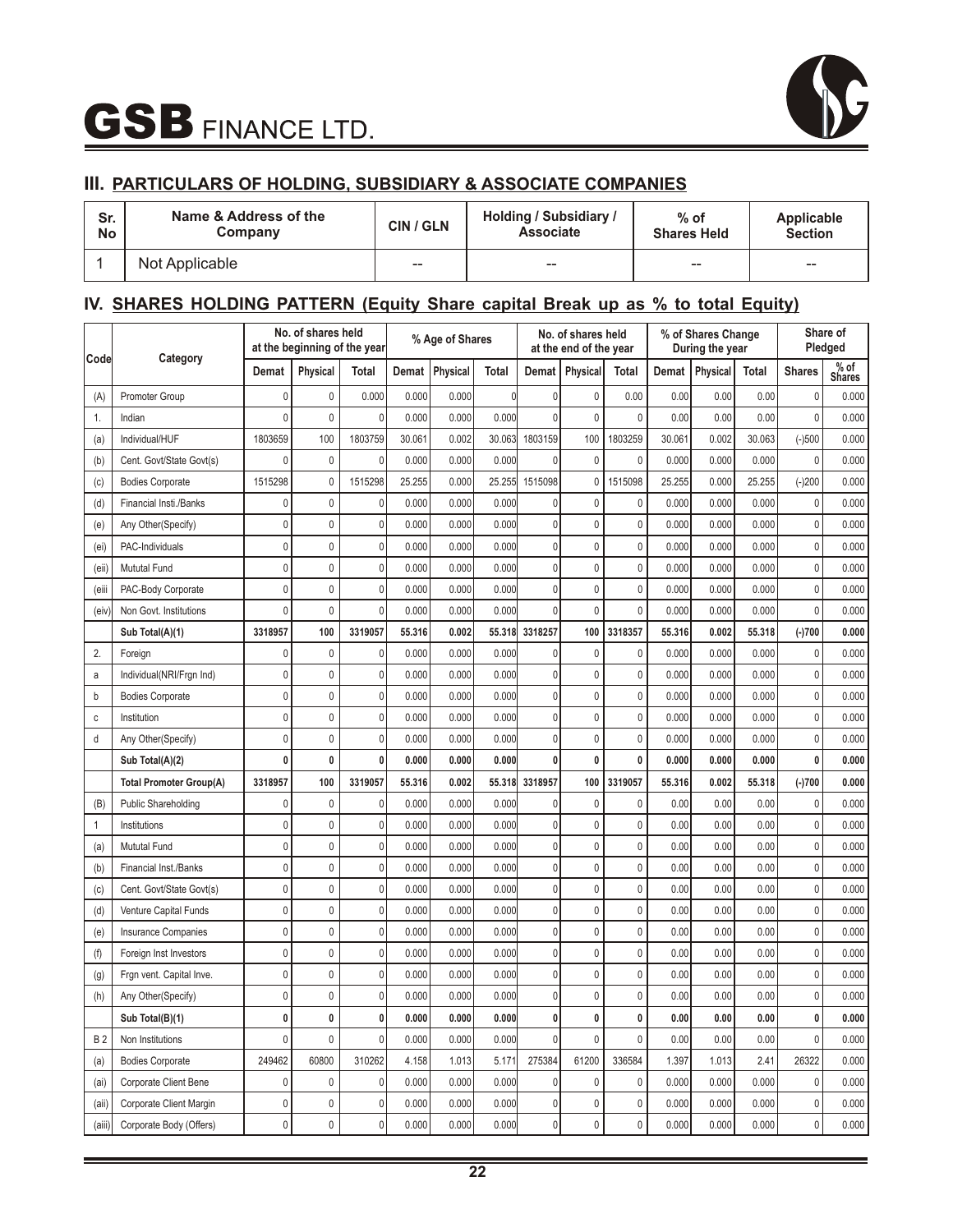

|       | Category                  | No. of Shares |              |              | % of Shares |                |              | No. of Shares Holders |              | % of Shares Holders |        |          | <b>Share of Pledged</b> |               |                         |
|-------|---------------------------|---------------|--------------|--------------|-------------|----------------|--------------|-----------------------|--------------|---------------------|--------|----------|-------------------------|---------------|-------------------------|
| Code  |                           | Demat         | Physical     | <b>Total</b> |             | Demat Physical | <b>Total</b> | Demat                 | Physical     | Total               | Demat  | Physical | <b>Total</b>            | <b>Shares</b> | $%$ of<br><b>Shares</b> |
| (b)   | Individuals               | $\mathbf{0}$  | $\mathbf{0}$ | $\mathbf{0}$ | 0.000       | 0.000          | 0.000        | $\mathbf{0}$          | 0            | $\Omega$            | 0.000  | 0.000    | 0.000                   | $\mathbf{0}$  | 0.000                   |
| ı     | Share Capital <= 200000   | 829120        | 1195293      | 2024413      | 13.819      | 19.922         | 33.74        | 877643                | 1189793      | 2067436             | 13.819 | 19.922   | 34.46                   | 43023         | 0.000                   |
| Ш     | Share Capital > 200000    | 344657        | $\mathbf{0}$ | 344657       | 5.744       | 0.000          | 5.744        | 277623                | $\Omega$     | 277623              | 4.63   | 0.000    | 4.63                    | $-67034$      | 0.000                   |
| (c)   | Any Other(Specify)        | $\mathbf{0}$  | $\mathbf{0}$ | $\mathbf{0}$ | 0.000       | 0.000          | 0.000        | $\mathbf{0}$          | 0            | $\mathbf{0}$        | 0.000  | 0.000    | 0.000                   | 0             | 0.000                   |
| (c)   | NRI Individuals (Non Rep) | 400           | $\mathbf{0}$ | 400          | 0.007       | 0.000          | 0.007        | 400                   | 0            | 400                 | 0.007  | 0.000    | 0.007                   | $\Omega$      | 0.000                   |
| (cii) | OCB                       | 0             | $\mathbf 0$  | $\mathbf 0$  | 0.000       | 0.000          | 0.000        | $\mathbf{0}$          | 0            | $\mathbf 0$         | 0.000  | 0.000    | 0.000                   | $\mathbf{0}$  | 0.000                   |
| (ciii | Non-Domestic Company      | $\mathbf{0}$  | 0            | $\mathbf 0$  | 0.000       | 0.000          | 0.000        | $\mathbf{0}$          | $\Omega$     | $\mathbf{0}$        | 0.000  | 0.000    | 0.000                   | 0             | 0.000                   |
| (civ) | NRI (Repatriation)        | 1211          | $\mathbf{0}$ | 1211         | 0.02        | 0.000          | 0.02         | 1211                  | 0            | 1211                | 0.02   | 0.000    | 0.02                    | $\mathbf{0}$  | 0.000                   |
|       |                           | $\mathbf{0}$  | $\mathbf{0}$ | $\mathbf{0}$ | 0.000       | 0.000          | 0.000        | $\mathbf{0}$          | $\Omega$     | $\mathbf{0}$        | 0.000  | 0.000    | 0.000                   | $\mathbf{0}$  | 0.000                   |
|       | Sub Total (B)(2)          | 1424850       | 1256093      | 2680943      | 23.748      | 20.935         | 44.682       | 1429950               | 1250993      | 2681943             | 23.748 | 20.935   | 44.682                  | 700           | 0.000                   |
|       | Total Public (B)          | 1424850       | 1256093      | 2680943      | 23.748      | 20.935         | 44.682       | 1429950               | 1250993      | 2681943             | 23.748 | 20.935   | 44.682                  | 700           | 0.000                   |
|       | Total $(A)+(B)$           | 4743802       | 1256193      | 6000000      | 74.063      | 20.937         | 100.000      | 4748907               | 1251093      | 6000000             | 74.063 | 20.937   | 100.00                  | 0             | 0.000                   |
| (C)   | Cust agnst Depst Receipt  | $\mathbf{0}$  | $\mathbf{0}$ | $\mathbf{0}$ | 0.000       | 0.000          | 0.000        | $\mathbf{0}$          | $\Omega$     | $\mathbf{0}$        | 0.000  | 0.000    | 0.000                   | $\mathbf{0}$  | 0.000                   |
| 1.    | Promoter & Promoter Grp   | $\mathbf{0}$  | $\mathbf{0}$ | $\mathbf{0}$ | 0.000       | 0.000          | 0.000        | $\mathbf{0}$          | 0            | $\Omega$            | 0.000  | 0.000    | 0.000                   | $\mathbf{0}$  | 0.000                   |
| 2.    | Public                    | 0             | $\mathbf{0}$ | $\mathbf{0}$ | 0.000       | 0.000          | 0.000        | $\mathbf{0}$          | $\Omega$     | $\mathbf{0}$        | 0.000  | 0.000    | 0.000                   | 0             | 0.000                   |
|       | Grand Total (A)+(B)+(C)   | 4743802       | 1256193      | 6000000      | 74.063      | 20.937         | 100.000      | 4748907               | 1251093      | 6000000             | 74.063 | 20.937   | 100.00                  | 0             | 0.000                   |
|       | Others                    | $\mathbf{0}$  | $\mathbf{0}$ | $\mathbf{0}$ | 0.000       | 0.000          | 0.000        | $\mathbf{0}$          | $\mathbf{0}$ | $\mathbf{0}$        | 0.000  | 0.000    | 0.000                   | $\mathbf{0}$  | 0.000                   |
|       | In Transit(Demat Shares)  | $\mathbf{0}$  | $\mathbf 0$  | $\mathbf{0}$ | 0.000       | 0.000          | 0.000        | $\mathbf{0}$          | $\Omega$     | $\mathbf{0}$        | 0.000  | 0.000    | 0.000                   | $\mathbf{0}$  | 0.000                   |
|       | <b>Grand Totals:</b>      | 4743802       | 1256193      | 6000000      | 74.063      | 20.937         | 100.000      | 4748907               | 1251093      | 6000000             | 74.063 | 20.937   | 100.00                  | 0             | 0.000                   |

# **PHYSICAL / ELECTRONIC SHAREHOLDING PATTERN**

| Category             | No. of Shares | % Age of<br>Share to total | Number of Share<br><b>Holders</b> | % Age to<br>Total |
|----------------------|---------------|----------------------------|-----------------------------------|-------------------|
| C. D. S. L.          | 4,27,775      | 7.12                       | 1,122                             | 9.04              |
| N. S. D. L.          | 43,21,132     | 72.02                      | 2,236                             | 18.03             |
| Physical             | 12,51,093     | 20.86                      | 9,042                             | 72.93             |
| In Transit (Demat)   | 0             | 0.000                      |                                   |                   |
| <b>TOTALS</b>        | 60,00,000     | 100.000                    | 12,400                            | 100.000           |
| <b>PROMOTERS</b>     | 33,18,057     | 55.31                      | 9                                 | 0.07              |
| <b>NON PROMOTERS</b> | 26,81,943     | 44.69                      | 12,391                            | 99.93             |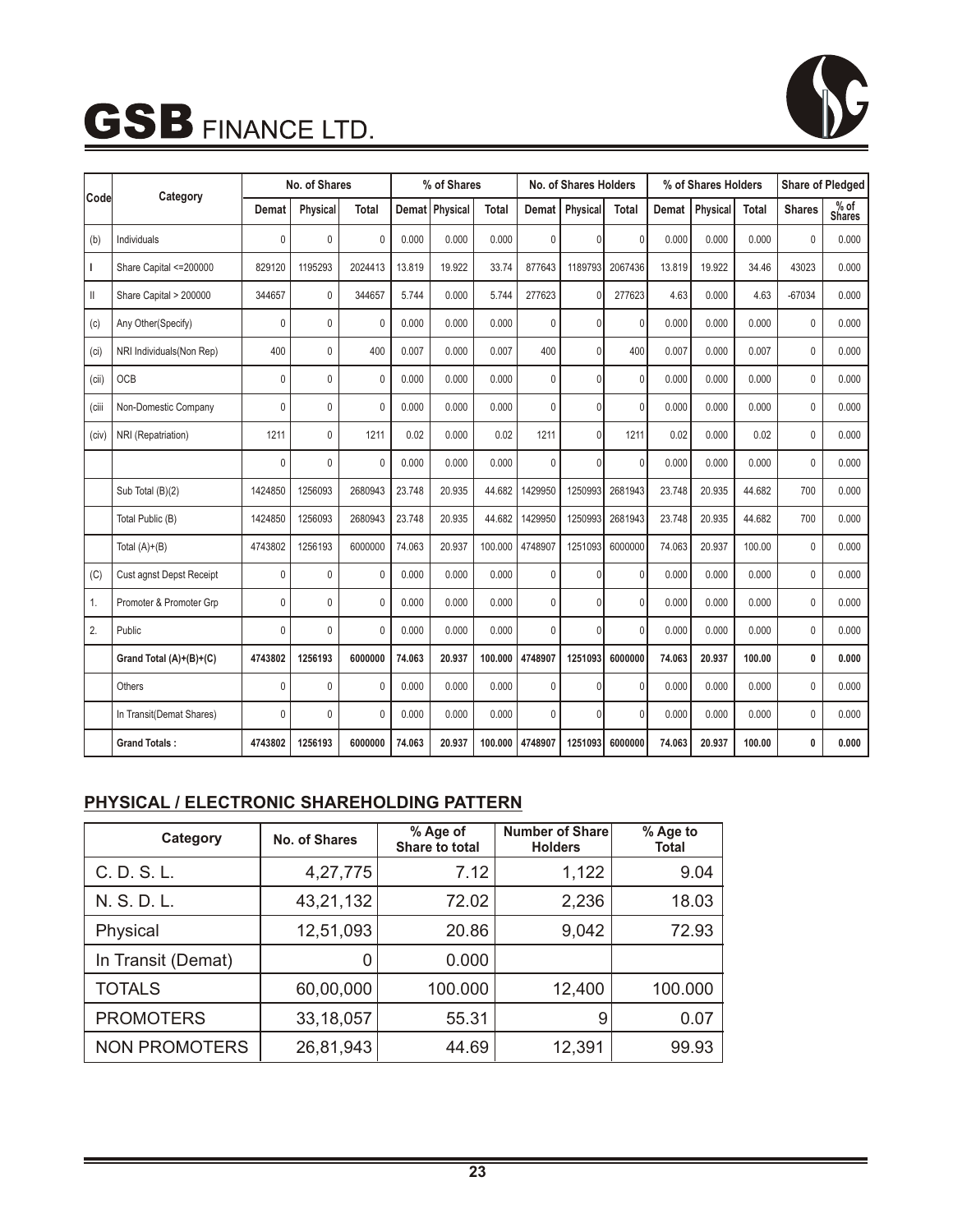

# **10. SHARE HOLDING OF PROMOTERS**

| Sr. |                                |                  | Shareholding at the beginning of the year |                                                          | Shareholding at the end of the year | % change in                             |                                                          |                                    |
|-----|--------------------------------|------------------|-------------------------------------------|----------------------------------------------------------|-------------------------------------|-----------------------------------------|----------------------------------------------------------|------------------------------------|
| No. | <b>Shareholders Name</b>       | No. of<br>shares | % of total<br>shares of the<br>Company    | % of shares<br>pledged/<br>encumbered<br>to total shares | No. of<br>shares                    | % of total<br>shares of the<br>Company* | % of shares<br>pledged/<br>encumbered<br>to total shares | shareholding<br>during the<br>year |
|     | Girdhari Sagarmal Biyani       | 349103           | 5.82                                      | 0                                                        | 349103                              | 5.82                                    | 0                                                        | 0.00                               |
| 2.  | Girdharilal Biyani (HUF)       | 7000             | 0.12                                      | 0                                                        | 7000                                | 0.12                                    | 0                                                        | 0.00                               |
| 3.  | GSB Capital Markets Ltd.       | 570200           | 9.50                                      | 0                                                        | 570000                              | 9.50                                    | 0                                                        | 0.00                               |
| 4.  | <b>GSB Securities Pvt Ltd</b>  | 570000           | 9.50                                      | 0                                                        | 570000                              | 9.50                                    | 0                                                        | 0.00                               |
| 5.  | GSB share custodian serv. Ltd. | 375098           | 6.25                                      | 0                                                        | 375098                              | 6.25                                    | 0                                                        | 0.00                               |
| 6.  | Neelam Ramakant Biyani         | 461533           | 7.69                                      | 0                                                        | 461533                              | 7.69                                    | 0                                                        | 0.00                               |
| 7.  | Radhika G Biyani               | 5000             | 0.08                                      | $\Omega$                                                 | 5000                                | 0.08                                    | 0                                                        | 0.00                               |
| 8.  | Ramakant Sagarmal Biyani       | 547547           | 9.13                                      | $\Omega$                                                 | 547047                              | 9.12                                    | $\Omega$                                                 | 0.00                               |
| 9.  | Sushma Girdhari Biyani         | 433576           | 7.23                                      | $\Omega$                                                 | 433576                              | 7.23                                    | $\mathbf{0}$                                             | 0.00                               |
|     | <b>TOTAL</b>                   | 3319057          | 55.31                                     | 0                                                        | 3318357                             | 55.31                                   | 0.00                                                     | 0.00                               |

# **11. CHANGE IN PROMOTERS' SHAREHOLDING AS ON THE FINANCIAL YEAR ENDED ON MARCH 31, 2017**

| <b>Particulars</b>                                                                                                                                                  |                         | Shareholding at the<br>beginning of the year | <b>Cumulative Shareholding</b><br>during the year |                                     |  |
|---------------------------------------------------------------------------------------------------------------------------------------------------------------------|-------------------------|----------------------------------------------|---------------------------------------------------|-------------------------------------|--|
|                                                                                                                                                                     | No. of<br><b>Shares</b> | % of total shares<br>of the company          | No. of<br><b>Shares</b>                           | % of total shares<br>of the company |  |
| At the beginning of the year                                                                                                                                        | 33,19,057               | 55.51                                        |                                                   |                                     |  |
| Date wise Increase / Decrease in Promoters share-<br>holding during the year specifying the reasons for<br>increase / decrease (e.g. allotment / transfer / bonus / | $(-) 700$               | $(-)$ 0.001                                  | <b>Not Applicable</b>                             |                                     |  |
| sweat equity, etc.)                                                                                                                                                 | (Sale)                  |                                              |                                                   |                                     |  |
| At the end of the year                                                                                                                                              | 33, 18, 357             | 55.31                                        |                                                   |                                     |  |

# **(IV) SHAREHOLDING PATTERN OF TOP TEN SHAREHOLDERS (OTHER THAN DIRECTORS, PROMOTERS & HOLDERS OF GDRS & ADRS)**

| Sr.<br>No. | <b>Particulars</b>                             | <b>Shares</b><br><b>Held</b> | % Age<br>of Total |
|------------|------------------------------------------------|------------------------------|-------------------|
|            | TRINITY REALTY AND FINVEST CONSULTANTS PVT LTD | 145983                       | 2.4331            |
| 2          | YOGESH S. PATEL                                | 45500                        | 0.76              |
| 3          | MANISH JADAVJI CHHEDA                          | 34875                        | 0.5813            |
| 4          | USHA Y. PATEL                                  | 33812                        | 0.56              |
| 5          | <b>VEENA VALLABHADAS GANDHI</b>                | 32801                        | 0.5467            |
| 6          | <b>SHASHI GARG</b>                             | 30079                        | 0.50              |
| 7          | <b>ZANWAR MANISH</b>                           | 28324                        | 0.4721            |
| 8          | <b>ZANWAR VIJAYKANTH</b>                       | 27852                        | 0.4642            |
| 9          | KANTILAL VALLABHDAS UNADKAT (HUF)              | 24000                        | 0.4000            |
| 10         | ARCADIA SHARE AND STOCK BROKERS PVT. LTD.      | 21850                        | 0.36              |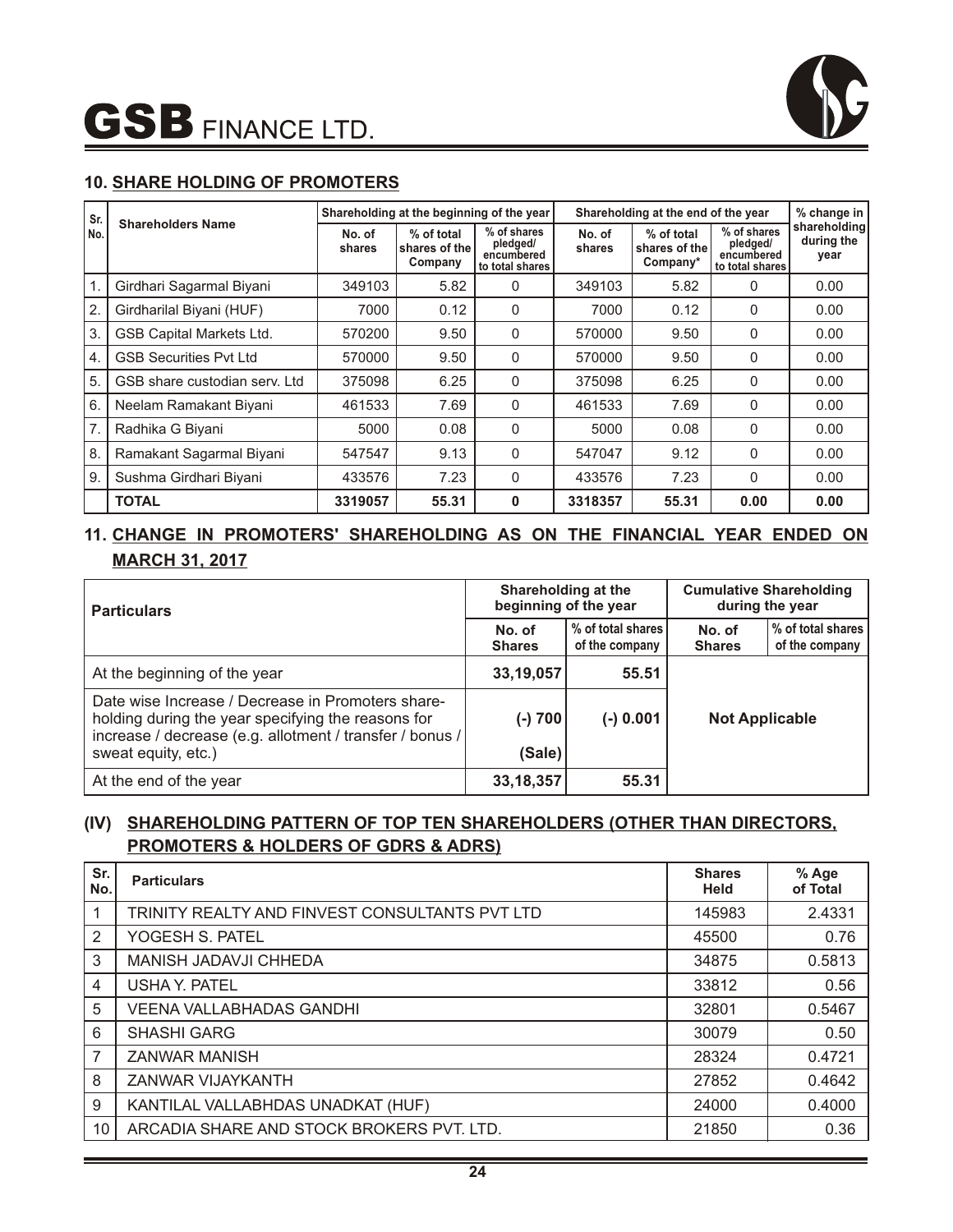

# **(IV) SHAREHOLDING PATTERN OF DIRECTORS AND KEY MANAGERIAL PERSONNEL**

| Sr.            | <b>Shareholders Name</b>    | <b>Share Holding</b>                                                                 |                                           | Date           | Increase/                   | Reason | <b>Cumulative</b>                                                      | % of total                         |
|----------------|-----------------------------|--------------------------------------------------------------------------------------|-------------------------------------------|----------------|-----------------------------|--------|------------------------------------------------------------------------|------------------------------------|
| No.            |                             | No. of Shares at<br>the beginning<br>$(01-04-16)$<br>end of the year<br>$(31-03-17)$ | % of total<br>Shares of<br>the<br>Company |                | Decrease in<br>shareholding |        | <b>Shareholding</b><br>during the year<br>$(01-04-16)$<br>to 31-03-17) | <b>Shares of</b><br>the<br>Company |
| 1              | Girdharilal Sagarmal Biyani | 349103                                                                               | 5.82                                      |                |                             | --     | 349103                                                                 | 5.82                               |
| $\overline{2}$ | Ramakant Sagarmal Biyani    | 547547                                                                               | 9.12                                      | $31 - 03 - 17$ | $-500$                      | Sale   | 547047                                                                 | 9.12                               |
| 3              | Ritika Girdharilal Biyani   | 5000                                                                                 | 0.08                                      |                |                             |        | 5000                                                                   | 0.08                               |
| 4              | Manish Zanwar               | 28324                                                                                | 0.47                                      |                | --                          | --     | 28324                                                                  | 0.47                               |
| 5              | Usha Patel                  | 33812                                                                                | 0.56                                      |                |                             |        | 33812                                                                  | 0.56                               |
|                | <b>TOTAL</b>                | 963786                                                                               | 16.05                                     |                | --                          | --     | 963286                                                                 | 16.05                              |

# **(V) INDEBTEDNESS**

**Indebtedness of the Company including interest outstanding/accrued but not due for payment**

|                                                   | <b>Secured Loans</b><br>excluding deposit | <b>Unsecured</b><br>Loans | <b>Deposits</b> | <b>Total</b><br><b>Indebtedness</b> |
|---------------------------------------------------|-------------------------------------------|---------------------------|-----------------|-------------------------------------|
| Indebtness at the beginning of the financial year |                                           |                           |                 |                                     |
| i)<br><b>Principal Amount</b>                     | --                                        |                           | --              |                                     |
| Interest due but not paid<br>ii)                  | --                                        |                           | --              |                                     |
| iii) Interest accrued but not due                 | --                                        |                           |                 |                                     |
| Total (i+ii+iii)                                  | <b>NIL</b>                                | <b>NIL</b>                | <b>NIL</b>      | <b>NIL</b>                          |
| Change in Indebtedness during the financial year  | --                                        |                           |                 |                                     |
| Additions                                         | --                                        |                           |                 |                                     |
| Reduction                                         | --                                        |                           |                 |                                     |
| Net Change                                        | --                                        |                           |                 |                                     |
| Indebtedness at the end of the financial year     | --                                        | - -                       |                 |                                     |
| <b>Principal Amount</b><br>i)                     | --                                        |                           |                 |                                     |
| Interest due but not paid<br>ii)                  |                                           |                           |                 |                                     |
| Interest accrued but not due<br>iii)              | --                                        | --                        | --              |                                     |
| Total (i+ii+iii)                                  | <b>NIL</b>                                | <b>NIL</b>                | <b>NIL</b>      | <b>NIL</b>                          |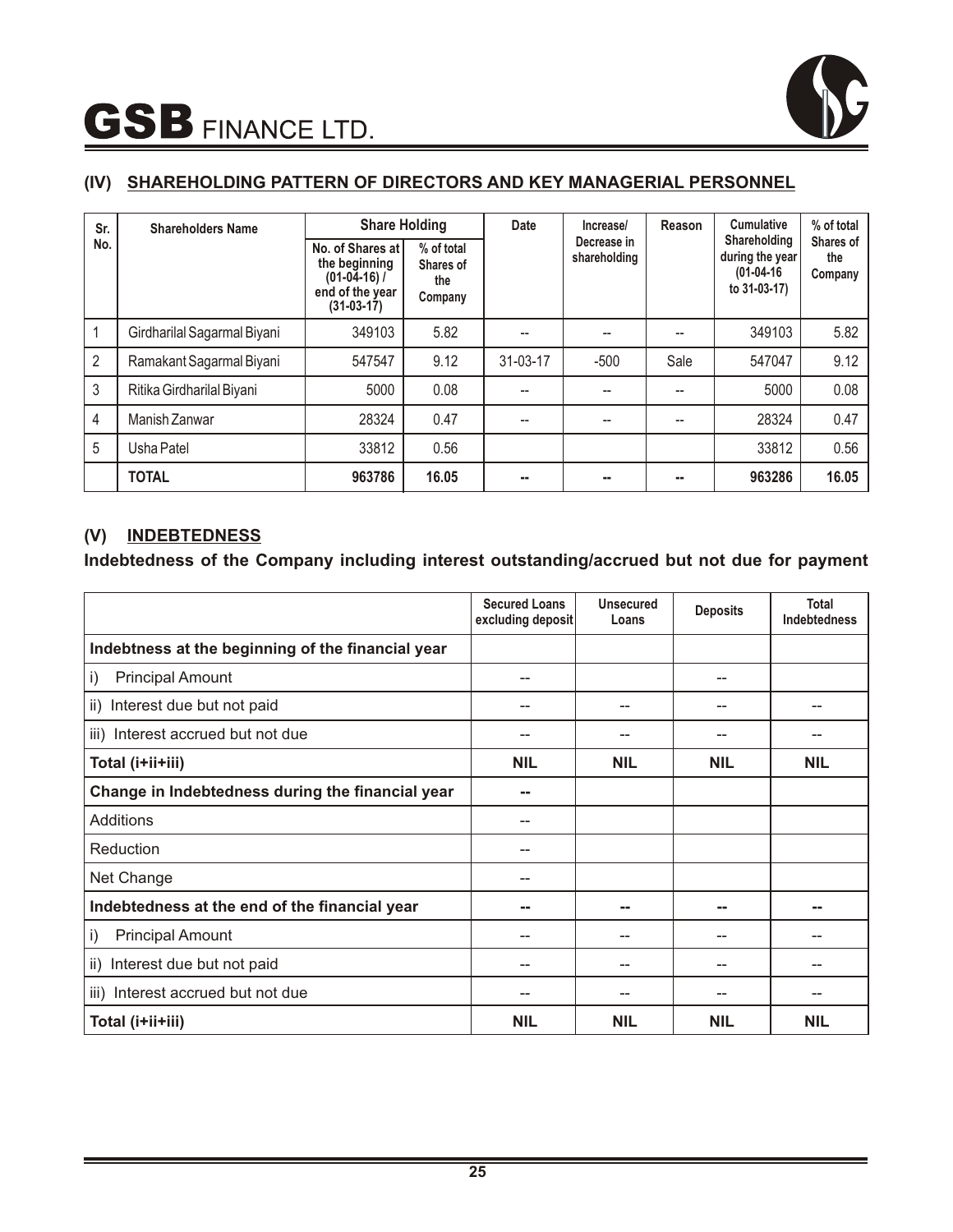

# **VI. REMUNERATION OF DIRECTORS AND KEY MANAGERIAL PERSONNEL**

# **1. Remuneration to Managing Director, Whole time director and/or Manager:**

| Sr.<br>No. | <b>Particulars of Remuneration</b>                                                    | Name of the<br>MD / WTD / Manager | <b>Total Amount</b><br>(Rs. in Lacs) |  |
|------------|---------------------------------------------------------------------------------------|-----------------------------------|--------------------------------------|--|
| 1          | Gross salary                                                                          | Mr. Girdhari S. Biyani            | 600,000                              |  |
|            |                                                                                       | Mr. Ramakant S. Biyani            | 600,000                              |  |
|            |                                                                                       | Mr. Suyash R Biyani               | 300,000                              |  |
|            | Salary as per provisions contained in section 17(1)<br>1.<br>of the Income Tax, 1961. |                                   |                                      |  |
|            | (b) Value of perquisites u/s 17(2) of the Income tax Act, 1961                        |                                   |                                      |  |
|            | (c) Profits in lieu of salary under section 17(3) of<br>the Income Tax Act, 1961      |                                   |                                      |  |
| 2          | Stock option                                                                          |                                   |                                      |  |
| 3          | <b>Sweat Equity</b>                                                                   |                                   |                                      |  |
| 4          | Commission                                                                            |                                   |                                      |  |
|            | others (specify)                                                                      |                                   |                                      |  |
| 5          | Others, please specify                                                                | <b>NIL</b>                        | <b>NIL</b>                           |  |
|            | Total (A)                                                                             |                                   | 1,500,000                            |  |

# **B. Remuneration to Other Directors :**

| Sr.<br>No.     | <b>Particulars of Remuneration</b>                   |            |                              | <b>Name of Directors</b> |            |            | <b>Total Amount</b><br>(Rs. in Lacs) |
|----------------|------------------------------------------------------|------------|------------------------------|--------------------------|------------|------------|--------------------------------------|
|                | <b>Independent Directors</b>                         |            |                              |                          |            |            |                                      |
|                | Fee for attending board<br>(a)<br>committee meetings |            | $\qquad \qquad \blacksquare$ | -                        | -          | -          | -                                    |
|                | Commission<br>(b)                                    |            | ۳                            |                          |            |            |                                      |
|                | (c) Others, please specify                           |            |                              |                          |            |            |                                      |
|                | Total (1)                                            | <b>Nil</b> | <b>Nil</b>                   | <b>Nil</b>               | <b>Nil</b> | <b>Nil</b> | <b>Nil</b>                           |
| $\overline{2}$ | <b>Other Non Executive Directors</b>                 |            |                              |                          |            |            |                                      |
|                | Fee for attending board<br>(a)<br>committee meetings |            | $\qquad \qquad \blacksquare$ |                          | -          |            |                                      |
|                | Commission<br>(b)                                    |            |                              |                          |            |            |                                      |
|                | Others please specify.<br>(c)                        |            |                              |                          |            |            |                                      |
|                | Total (2)                                            | <b>Nil</b> | <b>Nil</b>                   | <b>Nil</b>               | <b>Nil</b> | <b>Nil</b> | <b>Nil</b>                           |
|                | Total $(B)=(1+2)$                                    | <b>Nil</b> | <b>Nil</b>                   | <b>Nil</b>               | <b>Nil</b> | <b>Nil</b> | <b>Nil</b>                           |
|                | <b>Total Managerial Remuneration</b>                 | <b>Nil</b> | <b>Nil</b>                   | <b>Nil</b>               | <b>Nil</b> | <b>Nil</b> | <b>Nil</b>                           |
|                | Overall Ceiling as per the Act.                      | N.A        |                              |                          |            |            |                                      |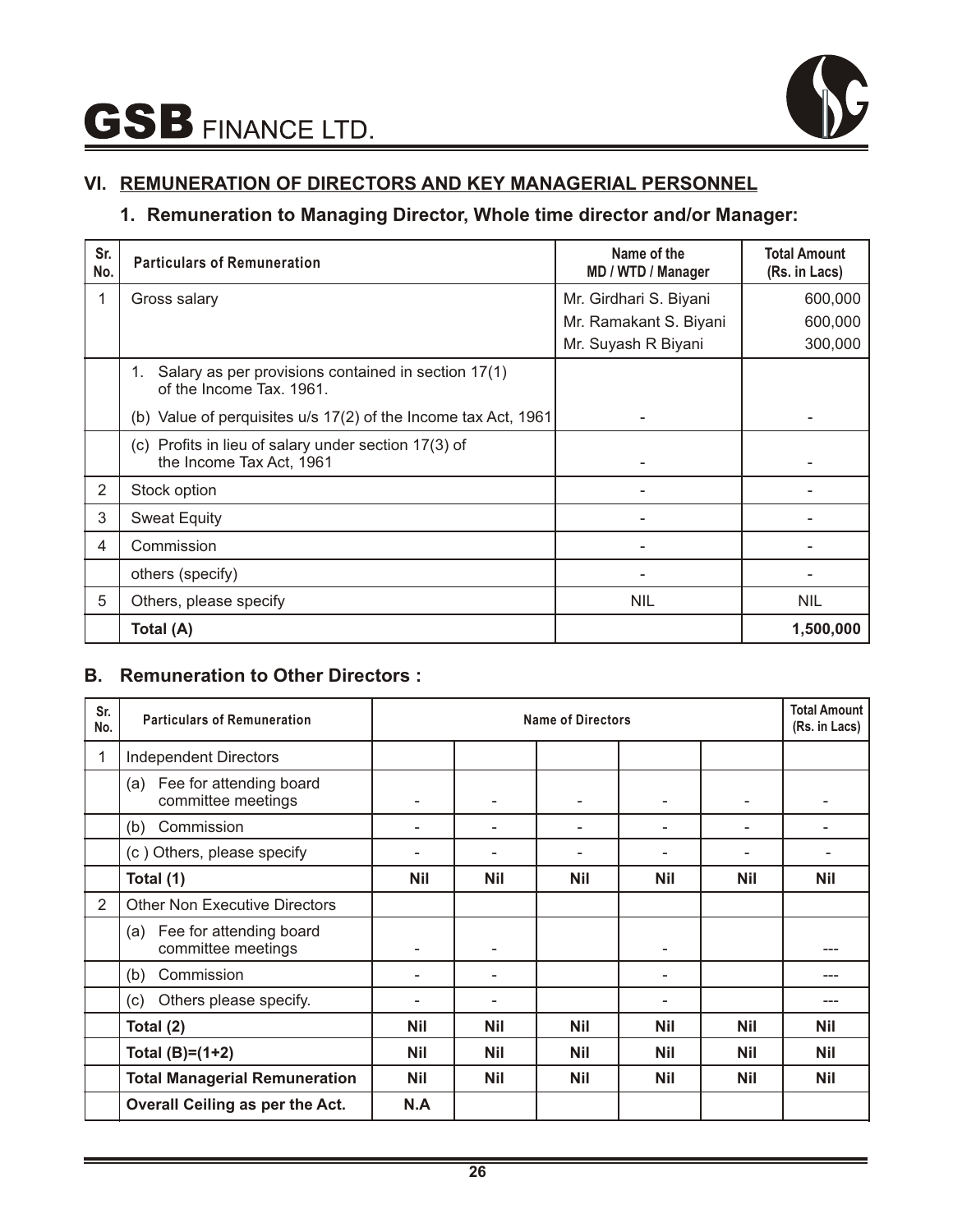

# **VI. REMUNERATION to Key Managerial Personnel**

# **1. Remuneration to Managing Director, Whole time director and/or Manager:**

| Sr.<br>No. | <b>Particulars of Remuneration</b>                                                    | <b>Name of the Company</b><br>Secretary / CFO | <b>Total Amount</b><br>(Rs. in Lacs) |
|------------|---------------------------------------------------------------------------------------|-----------------------------------------------|--------------------------------------|
|            | Gross salary                                                                          |                                               |                                      |
|            | Salary as per provisions contained in section 17(1)<br>1.<br>of the Income Tax, 1961. |                                               |                                      |
|            | (b) Value of perquisites u/s 17(2) of the Income tax Act, 1961                        |                                               |                                      |
|            | (c) Profits in lieu of salary under section 17(3) of<br>the Income Tax Act, 1961      |                                               |                                      |
| 2          | Stock option                                                                          |                                               |                                      |
| 3          | <b>Sweat Equity</b>                                                                   |                                               |                                      |
| 4          | Commission                                                                            |                                               |                                      |
|            | others (specify)                                                                      |                                               |                                      |
| 5          | Others, please specify                                                                |                                               |                                      |
|            | Total (A)                                                                             | NIL                                           | <b>NIL</b>                           |

# **VI. PENALTIES / PUNISHMENT / COMPOUNDING OF OFFENCES**

| <b>Type</b>                         | Section of the<br><b>Companies</b><br>Act | <b>Brief</b><br><b>Description</b> | Details of Penalty / Punishment /<br><b>Compounding fees imposed</b> | <b>Authority</b><br>(RD/NCLT/<br>Court | Appeal<br>made if any<br>(give details) |
|-------------------------------------|-------------------------------------------|------------------------------------|----------------------------------------------------------------------|----------------------------------------|-----------------------------------------|
| A. COMPANY                          |                                           |                                    |                                                                      |                                        |                                         |
| Penalty                             |                                           |                                    |                                                                      |                                        |                                         |
| Punishment                          |                                           |                                    | <b>NONE</b>                                                          |                                        |                                         |
| Compounding                         |                                           |                                    |                                                                      |                                        |                                         |
| <b>B. DIRECTORS</b>                 |                                           |                                    |                                                                      |                                        |                                         |
| Penalty                             |                                           |                                    |                                                                      |                                        |                                         |
| Punishment                          |                                           |                                    | <b>NONE</b>                                                          |                                        |                                         |
| Compounding                         |                                           |                                    |                                                                      |                                        |                                         |
| <b>C. OTHER OFFICERS IN DEFAULT</b> |                                           |                                    |                                                                      |                                        |                                         |
| Penalty                             |                                           |                                    |                                                                      |                                        |                                         |
| Punishment                          |                                           |                                    | <b>NONE</b>                                                          |                                        |                                         |
| Compounding                         |                                           |                                    |                                                                      |                                        |                                         |

**For GSB Finance Limited** For and on behalf of the Board,

| $Sd/-$               | Sd                |
|----------------------|-------------------|
| (Girdhari S. Biyani) | (Ramakant Biyani) |
| Chairman / CFO       | Mg. Director      |
| DIN No.: 00523132    | DIN No.: 00523178 |
|                      |                   |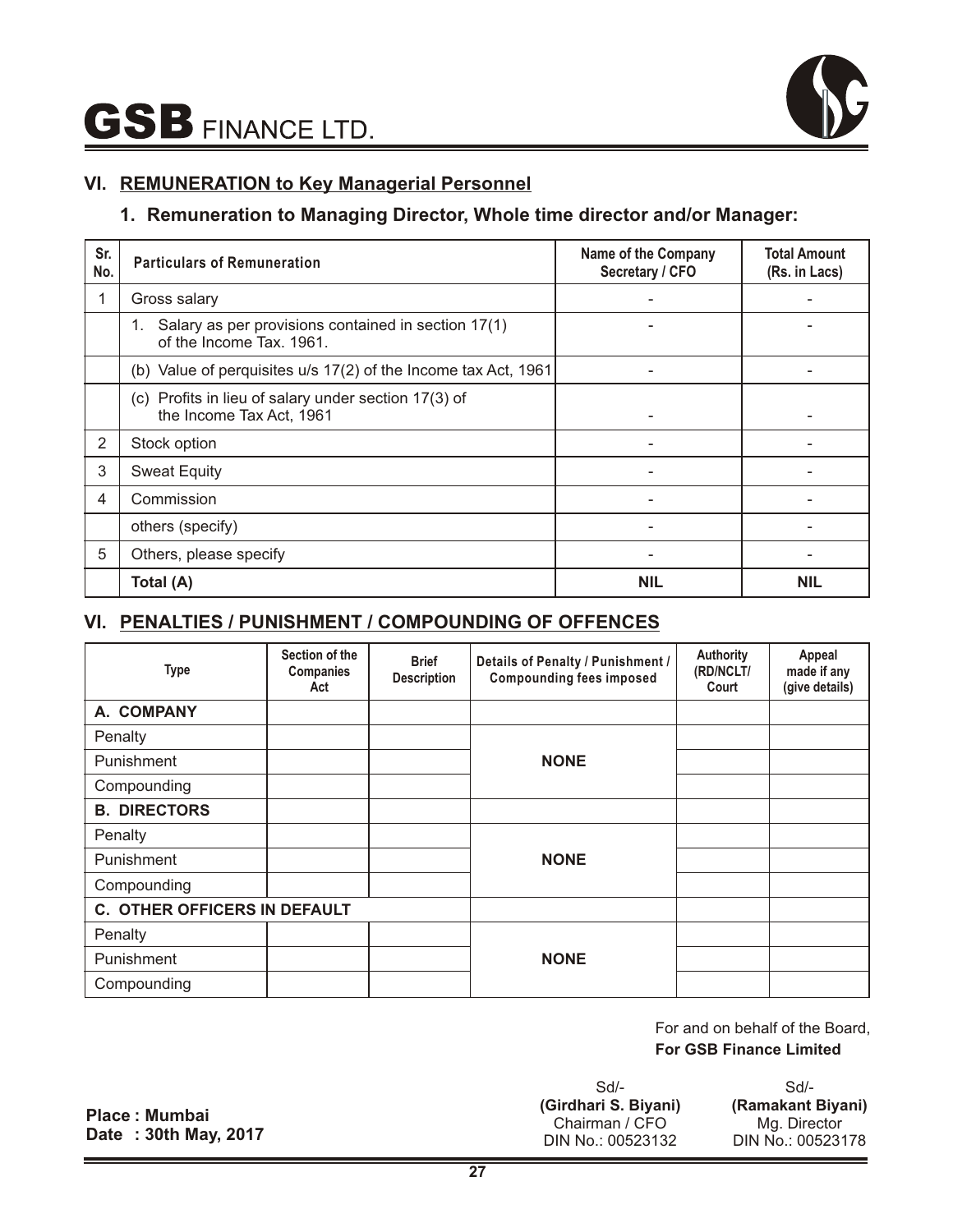



# **CEO / CFO CERTIFICATION**

The Board of Directors, **GSB Finance Limited,** 815, Stock Exchange Tower, 8th Floor, Dalal Street, Fort, Mumbai-400 001.

We hereby certify that:

- a) We have reviewed financial statements and the cash flow statement for the year ended 31st March 2017 and that to the best of our knowledge and belief;
	- 1) These statements do not contain any materially untrue statement or omit any material fact or contain statements that might be misleading.
	- 2) These statements together present a true and fair view of the Company's affairs and are in compliance with existing accounting standards, applicable laws and regulations.
- b) No transaction is entered into by the company during the year which is fraudulent, illegal or violatile of the Company's Code of Conduct.
- c) We accept responsibility for establishing and maintaining internal controls for financial reporting and that we have evaluated the effectiveness of the internal control systems of the Company pertaining to financial reporting and we have disclosed to the auditors and the Audit Committee, deficiencies in the design or operation of such internal controls, if any, of which we are aware and the steps we have taken or propose to take to rectify these deficiencies.
- d) We have indicated to the auditors and the Audit Committee:
	- 1) Significant changes in internal control over financial reporting during the year.
	- 2) Significant changes in accounting policies during the year and that the same have been disclosed in the notes to the financial statements; and
	- 3) Instances of significant fraud of which we have become aware and the involvement therein, if any, of the management or an employee having a significant role in the Company's internal control system over financial reporting.

**For GSB Finance Limited**

Place : Mumbai Date : 30th May, 2017

# **COMPLIANCE CERTIFICATE**

To, The Members of GSB Finance Limited,

It is hereby certificate and examined that as provided in clause 49 I (D) of the listing agreement with the stock exchanges, the Board members and the Senior Management personnel of the Company have affirmed compliance with the Code of Conduct of the Company for the financial year ended 31st March, 2017.

**For GSB Finance Limited**

**Place : Mumbai Date : 30th May, 2017** Sd/- **(Girdhari S. Biyani) Chairman / CFO DIN No.: 00523132**

Sd/- **(Girdhari S. Biyani) Chairman / CFO DIN No.: 00523132**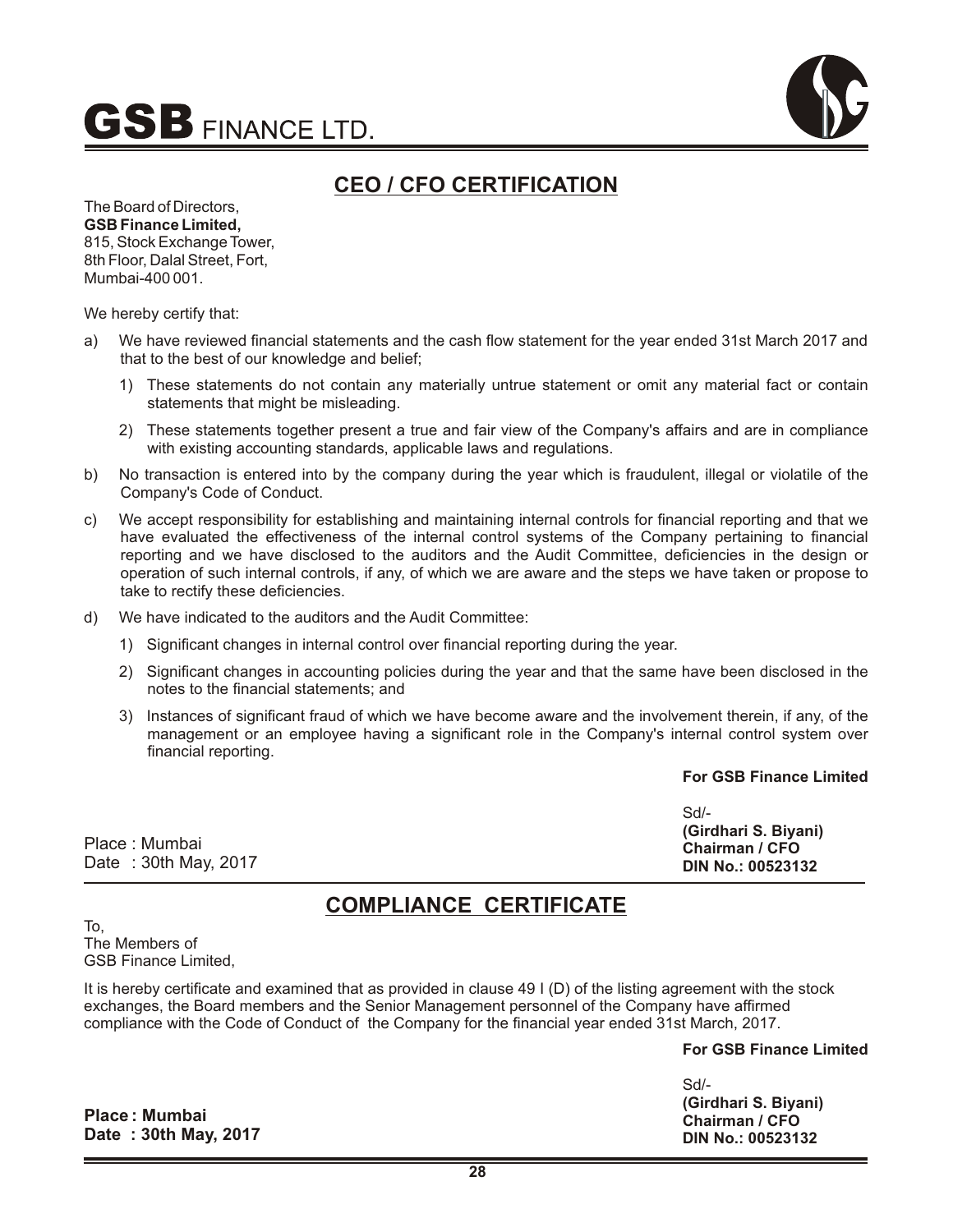

# **MANAGEMENT DISCUSSIONS AND ANALYSIS REPORTS**

Your Directors are pleased to present the Management Discussion and Analysis Report for the year ended 31st March, 2017.

The Management Discussion and Analysis have been included in consonance with the Code of Corporate Governance as approved by The Securities and Exchange Board of India (SEBI). Investors are cautioned that these discussions contain certain forward looking statements that involve risk and uncertainties including those risks which are inherent in the Company's growth and strategy. The company undertakes no obligation to publicly update or revise any of the opinions or forward looking statements expressed in this report consequent to new information or developments, events or otherwise.

The management of the company is presenting herein the overview, opportunities and threats, initiatives by the Company and overall strategy of the company and its outlook for the future. This outlook is based on management's own assessment and it may vary due to future economic and other future developments in the country.

# **Segment-wise Performance**

The Company operates in only one segment for trading and investment in shares and securities. The Business Segments has been identified in accordance with Accounting Standard.

# **Subsidiary Company**

As there are no subsidiaries of the Company, Investment made in Subsidiaries is NIL.

# **Risk & Concerns**

In today's complex business environment, almost every business decision requires executives and managers to balance risk and reward. Effective risk management is therefore critical to an organization's success. Globalization with increasing integration of markets, newer and more complex products and transactions and an increasingly stringent regulatory framework has exposed organizations to and integrated approach to risk management. Timely and effective risk management is of prime importance to our continued success. The sustainability of the business is derived from the following:

- $\triangleright$  Identification of the diverse risks faced by the company.
- $\triangleright$  The evolution of appropriate systems and processes to measure and monitor them.
- $\triangleright$  Risk Management through appropriate mitigation strategies within the policy framework.
- Ø Monitoring the progress of the implementation of such strategies and subjecting them to periodical audit and review.
- $\triangleright$  Reporting these risk mitigation results to the appropriate managerial levels.
- Ø There is the risk of loss from inadequate or failed systems, processes or procedures. These may be attributed to human failure or technical problems given the increase use of technology and staff turnover. Your company has in place suitable mechanisms to effectively reduce such risks. All these risks are continuously analyzed and reviewed at various levels of management through an effective information system.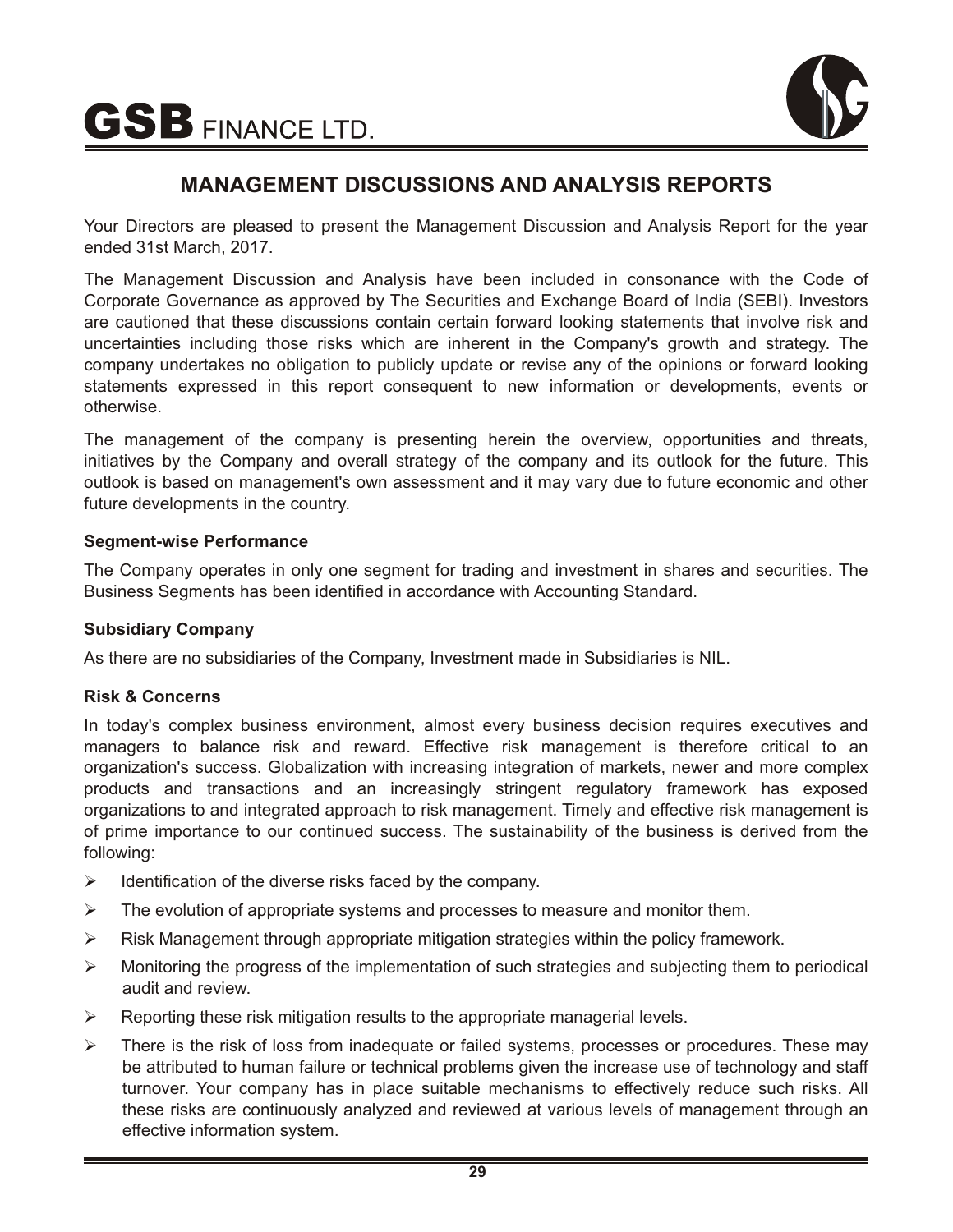

# **Opportunities and Threats**

Some of the key trends of the industry that are favorable to the company to exploit these emerging opportunities are:

- $\triangleright$  Clients are more comfortable with uniform high quality and quick service and process across the enterprise.
- $\triangleright$  There are good prospects for expanding further activities in this direction.
- $\triangleright$  The company is also facing server competition from other Real estate companies

Some of the key changes in the industry unfavourable to the company are:

- $\triangleright$  Heightened competition
- > Increasing Compliances
- $\triangleright$  Attraction and retention of human capital.
- $\triangleright$  Regulatory changes.

# **Internal Control Systems and their Adequacy**

Internal control systems are embedded in the processes across all functions in the Company. These systems are being regularly reviewed and wherever necessary are modified or redesigned to ensure better efficiency and effectiveness. The systems are subjected to supervision by the Board of Directors and the Audit Committee, duly supported by Corporate Governance.

Company Complies with all Applicable statutes, policies, procedures, listing requirements and management guidelines. It Adheres to applicable accounting standards and polices.

# **Human Resources**

- $\triangleright$  The Management believes in maintaining cordial relations with its employees. The management recognizes the importance of Human Resources and effective steps will be taken to strengthen the same depending on the requirements.
- Ø The Company provided excellent working environment so that the individual staff can reach his/her full potential.
- $\triangleright$  The Company is poised to take on the challenges and march towards accomplishing its mission with success.
- Ø The Company maintained good Industrial / Business relation in market which enhanced the Creditworthiness of the Company.

# **Cautionary Statement:**

Statement in the Management Discussion and Analysis describing the Company's objectives exceptions or predications may be forwards looking within the meaning of applicable securities, laws and regulations. Actual results may differ materially from those expressed in the statement. Several factors could make significant difference to the company's operation. These include climatic conditions and economic conditions affecting demand and supply, government regulations and taxation, natural calamities etc. over which the company does not have any control.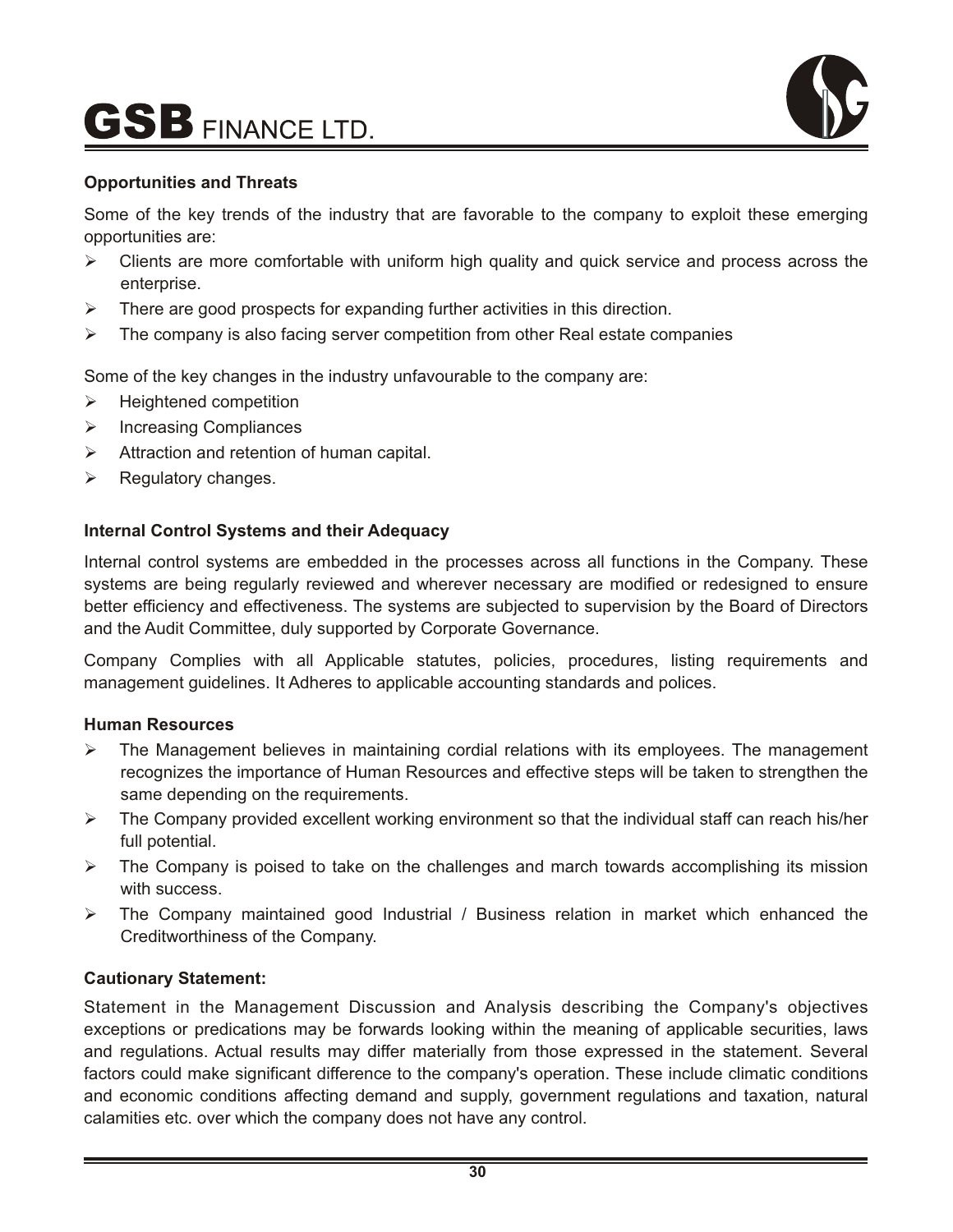

# **INDEPENDENT AUDITOR'S REPORT**

To The Members of GSB FINANCE LIMITED

# **Report on the Financial Statements**

We have audited the accompanying financial statements of **GSB FINANCE LIMITED** ("the Company"), which comprise the Balance Sheet as at March 31, 2017, the Statement of Profit and Loss, AND Cash Flow Statement for the year then ended, and a summary of significant accounting policies and other explanatory information.

# **Management's Responsibility for the Financial Statements**

The Company's Board of Directors are responsible for the matters in section 134(5) of the Companies Act 2013 ("the act") with respect to preparation of these financial statements that give a true and fair view of the financial position, financial performance and cash flows of the Company in accordance with the accounting principles generally accepted in India, including the Accounting Standards specified under Section 133 of the Companies Act, 2013 read with Rule 7 of Companies (Accounts) Rules, 2014. This responsibility includes the maintenance of adequate accounting records in accordance with the provisions of the Act for safeguarding of the assets of the company and for prevention and detection of the frauds and other irregularities; selection and application of the appropriate accounting policies ; making judgments and estimates that are responsible and prudent; and design, implementation and maintenance of internal control, that are operating effectively for ensuring accuracy and completeness of the accounting records, relevant to the preparation and presentation of the financial statements that give a true and fair view and are free from material misstatement, whether due to fraud or error.

# **Auditor's Responsibility**

Our responsibility is to express an opinion on these financial statements based on our audit. We have taken into account the provisions of the Act, the accounting and auditing standards and the matters that are required to be included in the audit report under the provisions of the Act and the Rules made there under.

We conducted our audit in accordance with the standards on auditing specified under section 143(10) of the Act. Those Standards require that we comply with ethical

requirements and plan and perform the audit to obtain reasonable assurance about whether the financial statements are free from material misstatement.

An audit involves performing procedures to obtain audit evidence about the amounts and disclosures in the financial statements. The procedures selected depend on the auditor's judgment, including the assessment of the risks of material misstatement of the financial statements, whether due to fraud or error. In making those risk assessments, the auditor considers internal control relevant to the Company' preparation and fair presentation of the financial statements in order to design audit procedures that are appropriate in the circumstances. An audit also includes evaluating the appropriateness of accounting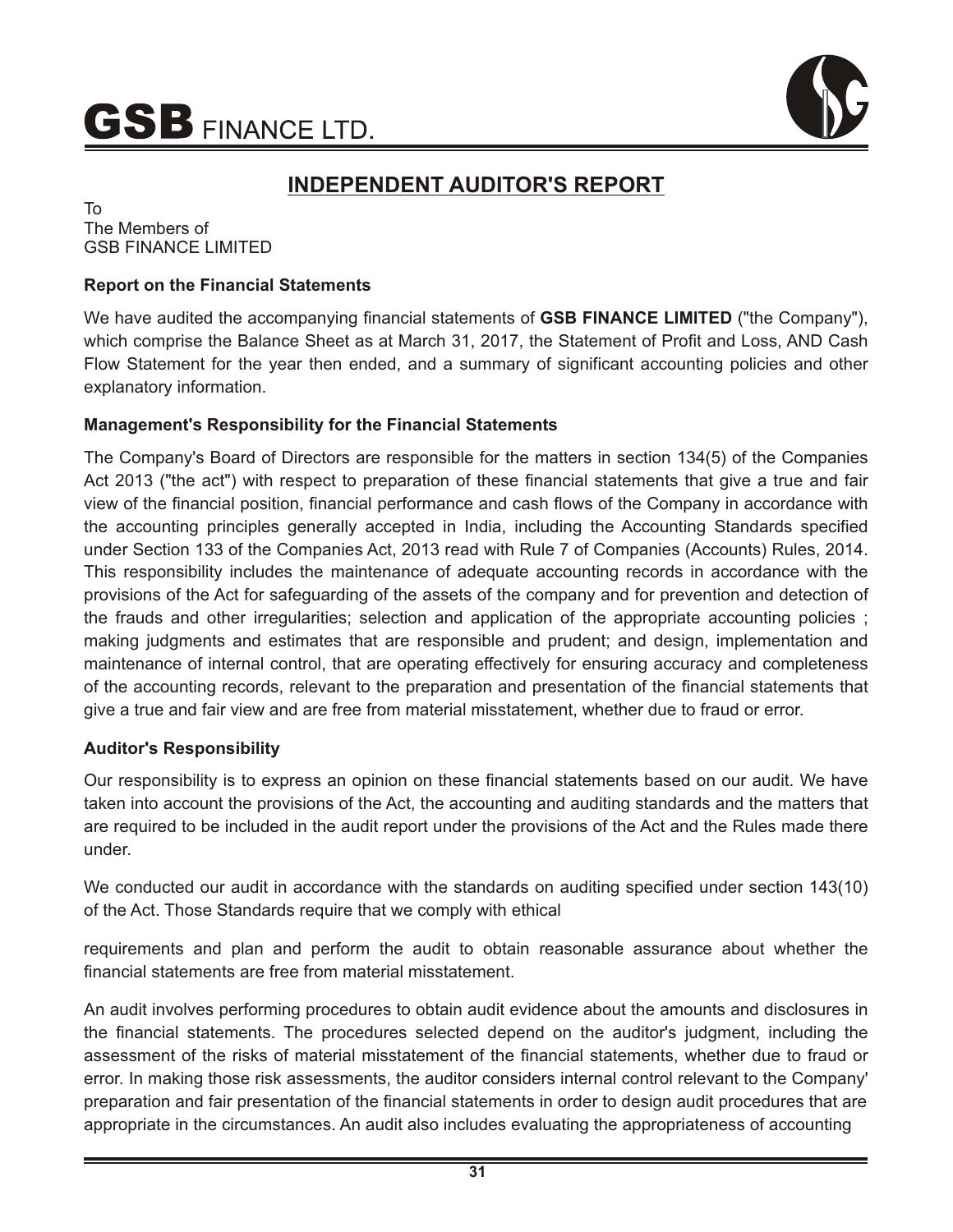

policies used and the reasonableness of the accounting estimates made by management, as well as evaluating the overall presentation of the financial statements. We believe that the audit evidence we have obtained is sufficient and appropriate to provide a basis for our audit opinion on the financial statements.

# **Opinion**

In our opinion and to the best of our information and according to the explanations given to us, the financial statements give the information required by the Act in the manner so required and give a true and fair view in conformity with the accounting principles generally accepted in India:

(a) In the case of the Balance Sheet, of the state of affairs of the Company as at March 31, 2017;

(b) In the case of the Profit and Loss Account, of the profit for the year ended on that date.

(c) In the case of the Cash Flow Statement, of the cash flows for the year ended on that date.

# **Report on Other Legal and Regulatory Requirements**

- I. As required by the Companies (Auditor's Report) Order, 2017 issued by central government of India in terms of Section 143(11) of the Act (hereinafter referred to as the "Order") and on the basis of such checks of the books and records of the Company as we considered appropriate and according to the information and explanation given to us, we give in the "Annexure A" a statement on the matters specified in paragraph 3 and 4 of the Order.
- II. As required by section 143(3) of the Act, we report that:

a. We have obtained all the information and explanations which to the best of our knowledge and belief were necessary for the purpose of our audit;

- b. In our opinion proper books of account as required by law have been kept by the Company so far as appears from our examination of those books;
- c. The Balance Sheet, Statement of Profit and Loss, and Cash Flow Statement dealt with by this Report are in agreement with the books of account;
- d. In our opinion, the aforesaid financial statements comply with the accounting standards specified under Section 133 of the Act, read with Rule 7 of the companies (Accounts) Rules, 2014.
- e. On the basis of the written representations received from the directors as on 31 March, 2017, taken on the records by the Board of Directors, none of the director is disqualified as on 31 March, 2017 from being appointed as the director in terms of Section 164(2) of the Act.
- f. With respect to the adequacy of the internal financial controls over financial reporting of the Company and the operating effectiveness of such controls, refer to our separate report in "Annexure B"
- g. With respect to the other matters to be included in the Auditor's Report in accordance with Rule 11 of the Companies (Audit and Auditor's) Rules, 2014, in our opinion and to the best of our information and according to the explanations given to us: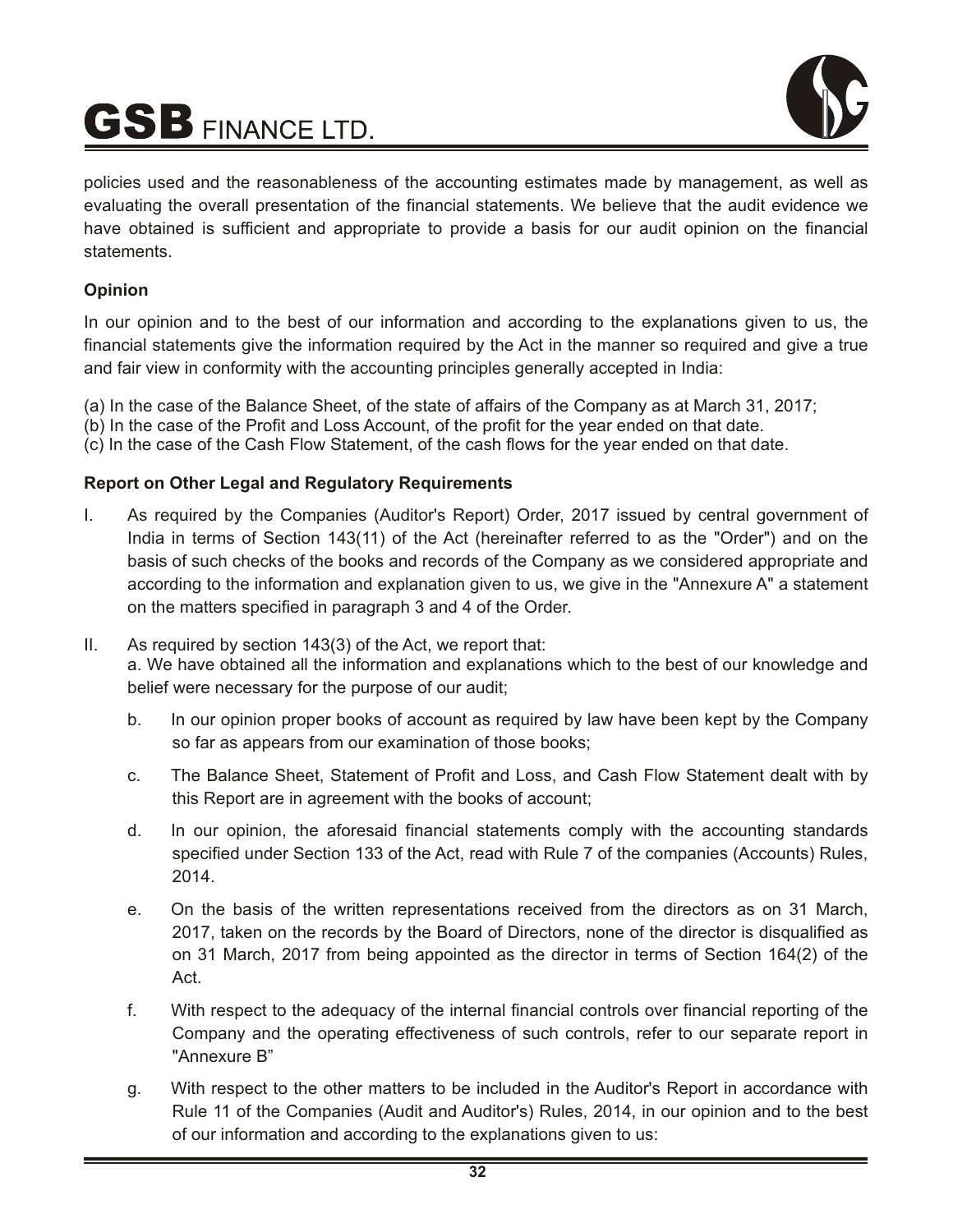

- (i) The Company does not have any pending litigations which would impact its financial position.
- (ii) The Company did not have any long-term contract including derivatives contract for which there were any material foreseeable losses.
- (iii) There has been no delay in transferring amounts, required to be transferred, to the Investor Education and Protection Fund by the Company.
- (iv) The Company has provided requisite disclosures in the financial statements as to holdings as well as dealings in Specified Bank Notes during the period from 8th November, 2016 to 30th December, 2016. Based on audit procedures and relying on the management representation we report that the disclosures are in accordance with books of account maintained by the Company and as produced to us by the Management.

**For S. K. Rathi & Co. Chartered Accountants Firm Registration No.108724W**

**Sd/- CA S. K. Rathi (Partner) Membership No. 031071**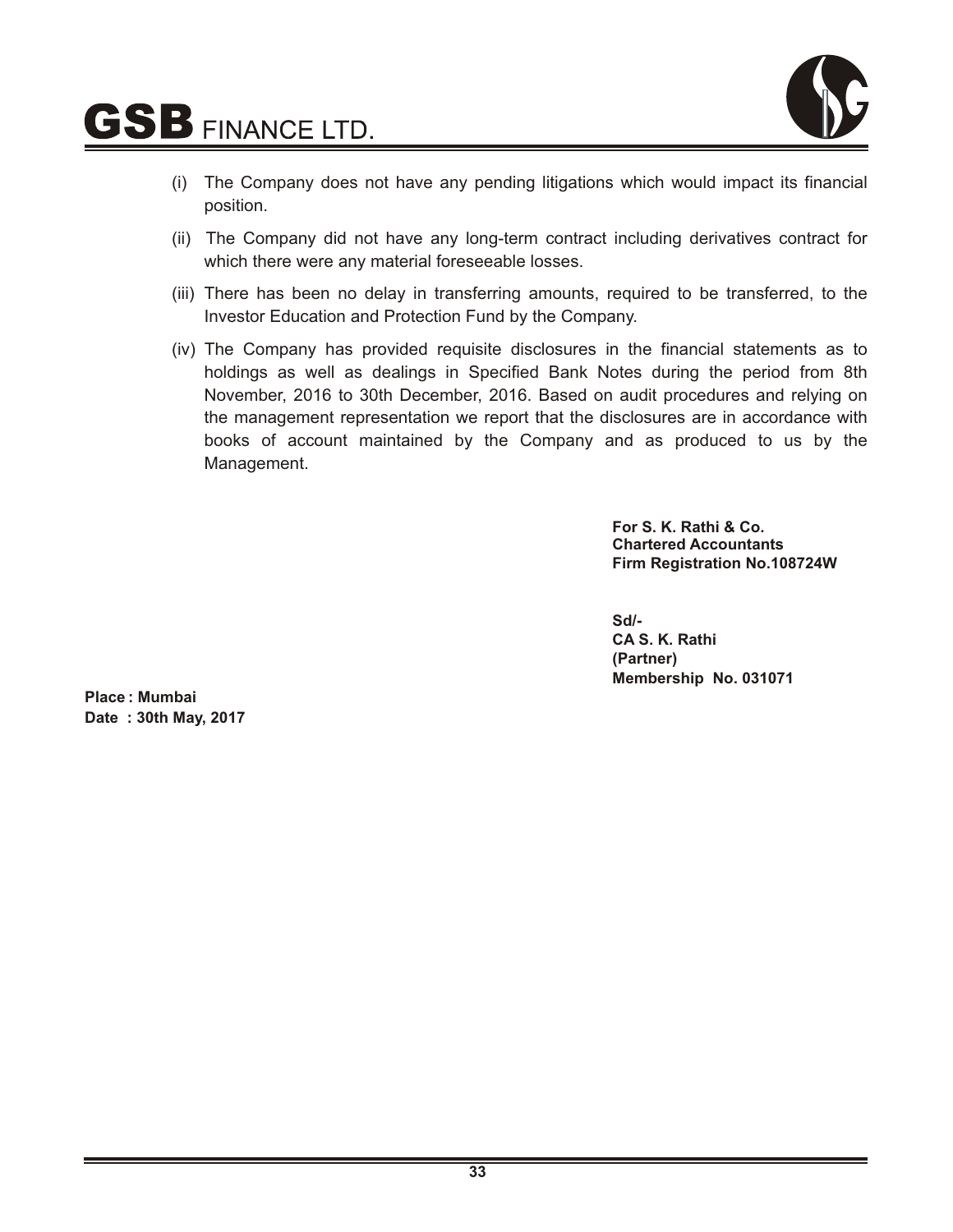

# **ANNEXURE-A TO THE INDEPENDENT AUDITORS' REPORT**

Annexure referred to in point I under the heading of "Report on Other Legal and Regulatory Requirements" of our report of even date to the members of GSB Finance Limited on the financial statements for the year ended 31st March, 2017, we report that:

# **(1) In respect of its Fixed Assets**

- a) The company is maintaining proper records showing full , including quantitative details and situation of fixed assets;
- b) Fixed assets have been physically verified by the management at reasonable intervals; and no material discrepancies were noticed on such verification
- c) The title deeds of immovable properties are held in the name of the company

# **(2) In respect of its Inventory**

Physical verification of inventory has been conducted at reasonable intervals by the management and no material discrepancies were noticed

# **(3) In respect of its Loans and Advances to parties covered U/s 189**

The company has not granted any loans, secured or unsecured to companies, firms, Limited Liability Partnerships or other parties covered in the register maintained under section 189 of the Companies Act, 2013.

- a) as the company has not granted any loans to parties covered under section 189 clause 3(iii)(a) which deals with terms and conditions of the grant of such loans is not applicable;
- b) as the company has not granted any loans to parties covered under section 189 clause 3(iii)(b) which deals with schedule of repayment of principal and payment of interest is not applicable;
- c) as the company has not granted any loans to parties covered under section 189 the question of amount being overdue does not arise;

# **(4) Compliance with provision of Section 185 and Section 186**

In our opinion and according to the information and explanations given to us, the Company has not granted any loans or provided any guarantee or security to the parties covered under Section 185 and hence provisions of Clause 3(iv) of the aforesaid Order in this regard are not applicable to the Company.

Further, the Company has complied with provision of Section 186 of the Act in respect of the investments made by it.

# **(5) Rules followed while accepting Deposits**

The company has not accepted any deposits. Hence, clause 3(v) which deals with directives issued by the Reserve Bank of India and the provisions of sections 73 to 76 or any other relevant provisions of the Companies Act, 2013 and the rules framed there under, are not applicable

# **(6) Maintenance of Cost Record**

The Company is not required to maintain cost records pursuant to the Rules made by the Central Government for the maintenance of cost records under sub-section (l) of section 148 of the Companies Act.

# **(7) Statutory Dues**

a) The company is regular in depositing undisputed statutory dues including income-tax, salestax, service tax, duty of customs, duty of excise, value added tax, cess and any other statutory dues to the appropriate authorities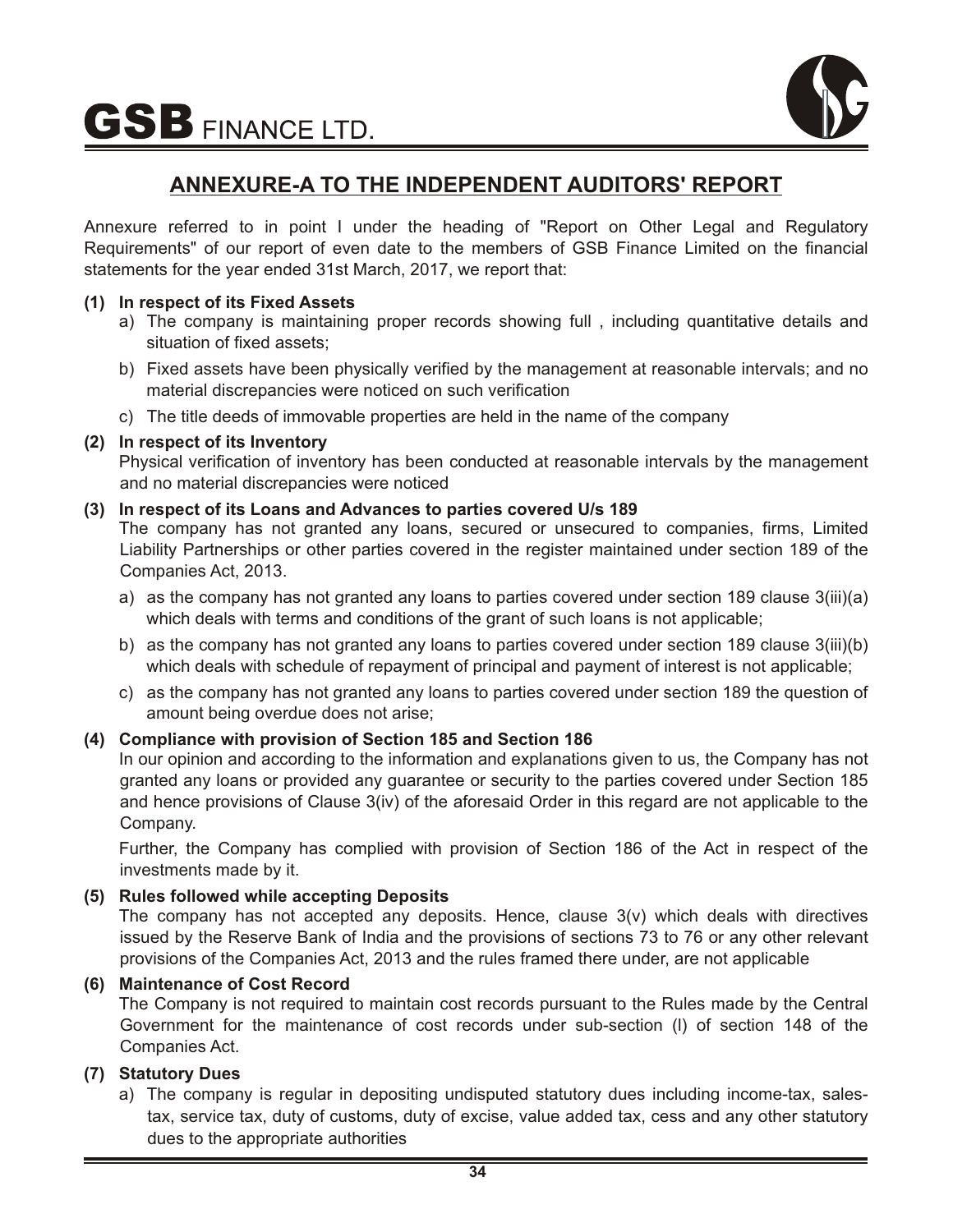

b) As per the records of the company, there are no dues of income tax or sales tax or service tax or duty of customs or duty of excise or value added tax have not been deposited on account of any dispute

# **(8) Repayment of Loans taken from Bank or Financial Institutions**

The company has not taken any loans or borrowing from a financial institution, bank, Government or debenture holders

# **(9) Utilization of moneys raised by Public Offers**

No Moneys raised by way of initial public offer or further public offer (including debt instruments) and no term loans were raised therefore this clause is not applicable.

# **(10) Reporting of Fraud**

During the course of our examination of the books and records of the Company, carried out in accordance with the generally accepted auditing practices in India, and according to the information and explanations given to us, we have neither come across any instance of material fraud by the Company or on the Company by its officers or employees, noticed or reported during the year, nor we have been informed of any such case by the management

# **(11) Managerial Remuneration**

Managerial remuneration has been paid or provided in accordance with the requisite approvals mandated by the provisions of section 197 read with Schedule V to the Companies Act;

# **(12) Nidhi Company**

The company is not a Nidhi Company. Hence, clause 3(xii) will not be applicable

# **(13) Transaction with Related Parties**

The Company has entered into the transaction with the related parties in compliance with the provisions of the Section 177 and 188 of the Act. The details of such related party transactions have been disclosed in the standalone financial statements as required under Accounting Standard (AS)18, Related Party Disclosures specified under Section 133 of the Act, read with Rule 7 of the Companies (Accounts) Rules, 2014.

# **(14) Preferential allotment of shares**

The Company has not made any preferential allotment or private placement of shares or fully or partly convertible debentures during the year under review and hence provisions of Clause 3(xiv) of the aforesaid Order are not applicable to the Company.

# **(15) Non Cash Transaction**

The Company has not entered into any non-cash transactions with its directors or the persons connected with him and hence provisions of Clause 3(xv) of the aforesaid Order are not applicable to the Company.

# **(16) Registration U/s 45-IA of RBI Act, 1934**

The company is registered under section 45-IA of the Reserve Bank of India Act, 1934 and the registration is enforce for the same.

**For S. K. Rathi & Co. Chartered Accountants Firm Registration No.108724W**

**Sd/- CA S. K. Rathi (Partner) Membership No. 031071**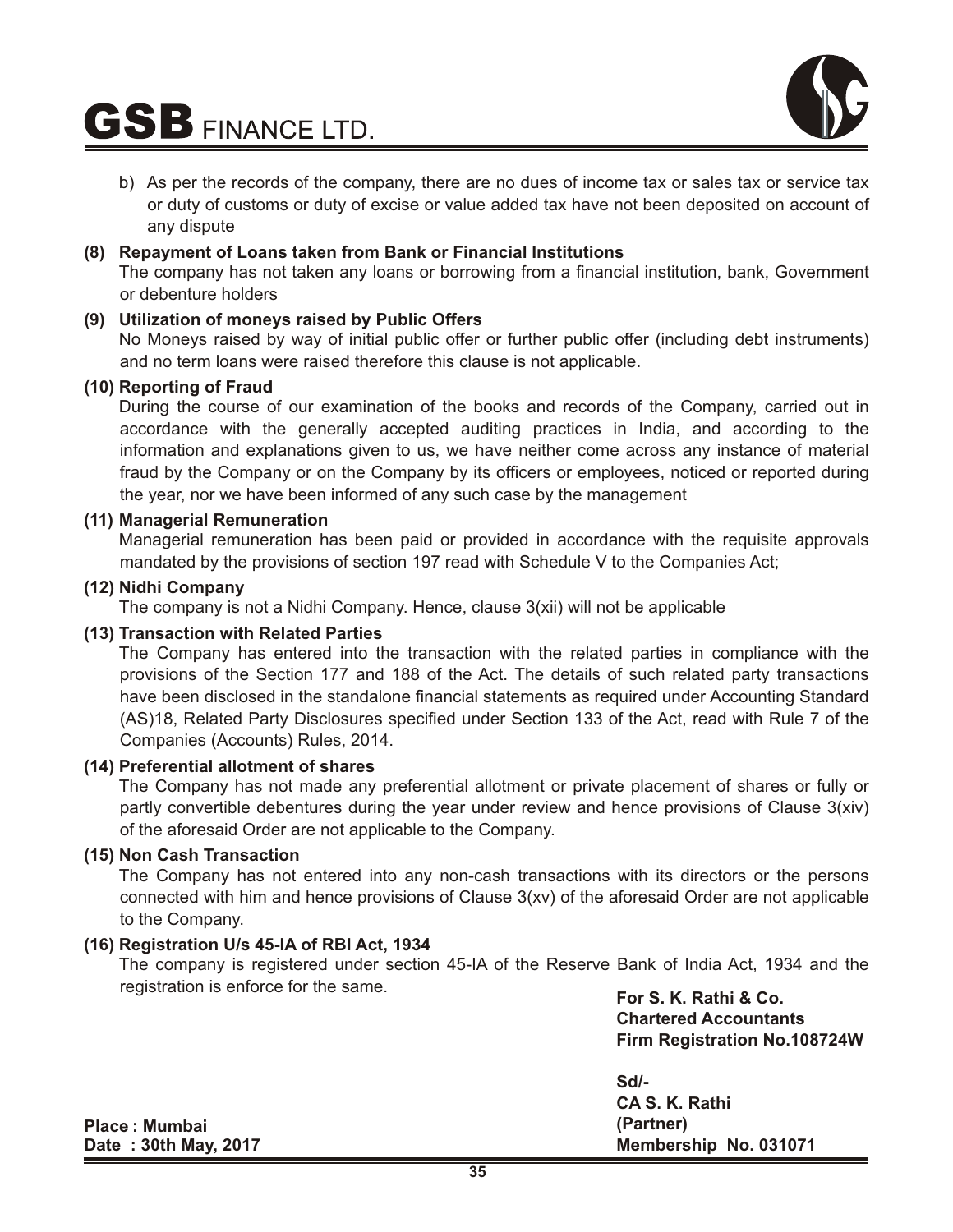

# **ANNEXURE B- TO THE INDEPENDENT AUDITOR'S REPORT**

Report on the Internal Financial Controls under Clause (i) of Sub-section 3 of Section 143 of the Companies Act, 2013 ("the Act")

We have audited the internal financial controls over financial reporting of GSB Finance Limited ("the Company") as of March 31, 2017 in conjunction with our audit of the standalone financial statements of the Company for the year ended on that date.

# **Management's Responsibility for Internal Financial Controls**

The Company's management is responsible for establishing and maintaining internal financial controls based on the internal control over financial reporting criteria established by the Company considering the essential components of internal control stated in the Guidance Note on Audit of Internal Financial Controls Over Financial Reporting (the "Guidance Note") issued by the Institute of Chartered Accountants of India(ICAI). These responsibilities include the design, implementation and maintenance of adequate internal financial controls that were operating effectively for ensuring the orderly and efficient conduct of its business, including adherence to company's policies, the safeguarding of its assets, the prevention and detection of frauds and errors, the accuracy and completeness of the accounting records, and the timely preparation of reliable financial information, as required under the Companies Act, 2013.

# **Auditors' Responsibility**

Our responsibility is to express an opinion on the Company's internal financial controls over financial reporting based on our audit. We conducted our audit in accordance with the Guidance Note and the Standards on Auditing, issued by ICAI and deemed to be prescribed under section 143(10) of the Companies Act, 2013, to the extent applicable to an audit of internal financial controls, both applicable to an audit of Internal Financial Controls and, both issued by the Institute of Chartered Accountants of India. Those Standards and the Guidance Note require that we comply with ethical requirements and plan and perform the audit to obtain reasonable assurance about whether adequate internal financial controls over financial reporting was established and maintained and if such controls operated effectively in all material respects.

Our audit involves performing procedures to obtain audit evidence about the adequacy of the internal financial controls system over financial reporting and their operating effectiveness. Our audit of internal financial controls over financial reporting included obtaining an understanding of internal financial controls over financial reporting,

assessing the risk that a material weakness exists, and testing and evaluating the design and operating effectiveness of internal control based on the assessed risk. The procedures selected depend on the auditor's judgment, including the assessment of the risks of material misstatement of the financial statements, whether due to fraud or error.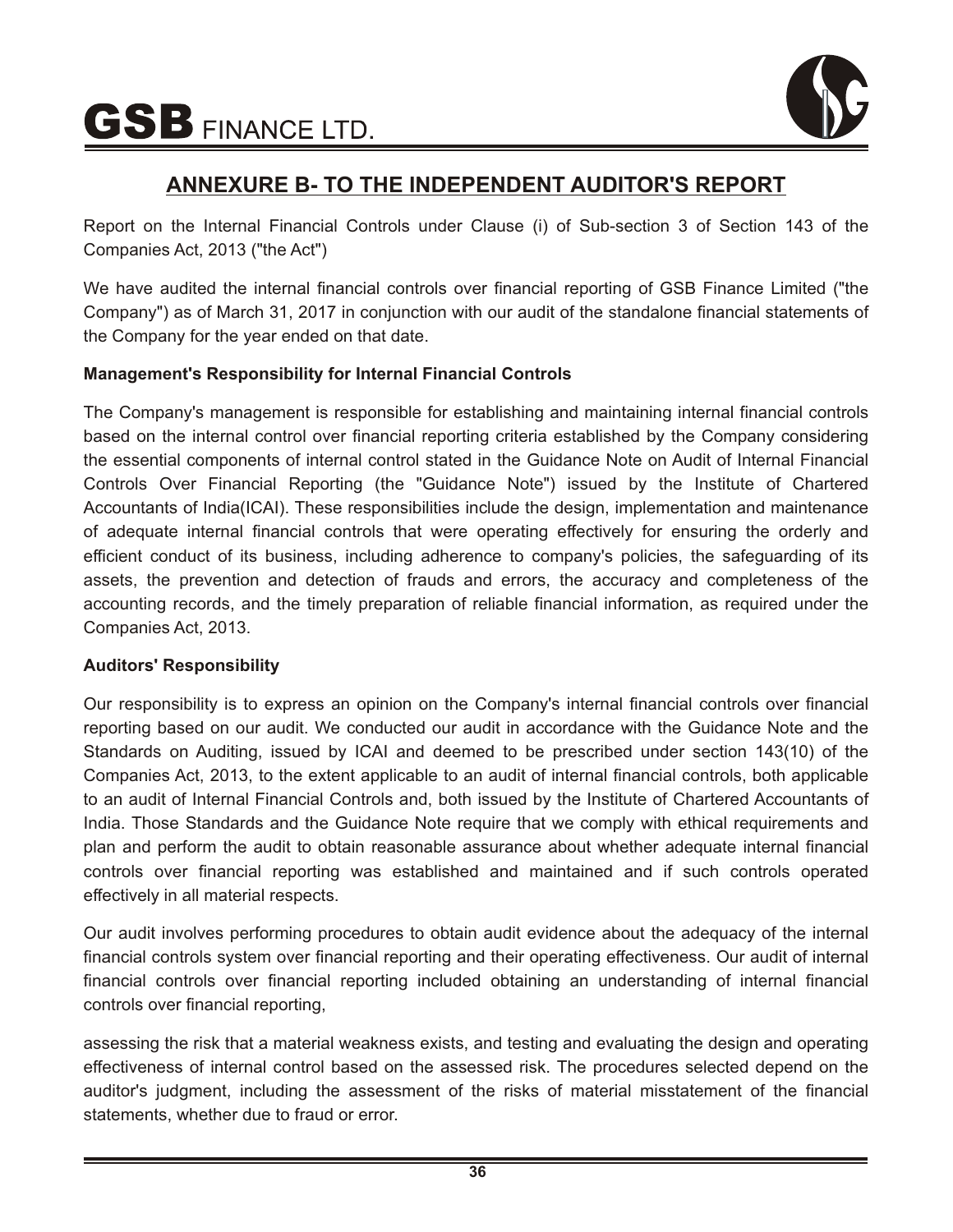

We believe that the audit evidence we have obtained is sufficient and appropriate to provide a basis for our audit opinion on the Company's internal financial controls system over financial reporting.

# **Meaning of Internal Financial Controls Over Financial Reporting**

A company's internal financial control over financial reporting is a process designed to provide reasonable assurance regarding the reliability of financial reporting and the preparation of financial statements for external purposes in accordance with generally accepted accounting principles. A company's internal financial control over financial reporting includes those policies and procedures that (1) pertain to the maintenance of records that, in reasonable detail, accurately and fairly reflect the transactions and dispositions of the assets of the company; (2) provide reasonable assurance that transactions are recorded as necessary to permit preparation of financial statements in accordance with generally accepted accounting principles, and that receipts and expenditures of the company are being made only in accordance with authorisations of management and directors of the company; and (3) provide reasonable assurance regarding prevention or timely detection of unauthorised acquisition, use, or disposition of the company's assets that could have a material effect on the financial statements.

# **Inherent Limitations of Internal Financial Controls Over Financial Reporting**

Because of the inherent limitations of internal financial controls over financial reporting, including the possibility of collusion or improper management override of controls, material misstatements due to error or fraud may occur and not be detected. Also, projections of any evaluation of the internal financial controls over financial reporting to future periods are subject to the risk that the internal financial control over financial reporting may become inadequate because of changes in conditions, or that the degree of compliance with the policies or procedures may deteriorate.

# **Opinion**

In our opinion, the Company has, in all material respects, an adequate internal financial controls system over financial reporting and such internal financial controls over financial reporting were operating effectively as at March 31, 2017, based on the internal control over financial reporting criteria established by the Company considering the essential components of internal control stated in the Guidance Note issued by the Institute of Chartered Accountants of India.

> **For S. K. Rathi & Co.** Chartered Accountants **Firm Registration No.108724W**

**Sd/- CA S. K. Rathi (Partner) Membership No. 031071**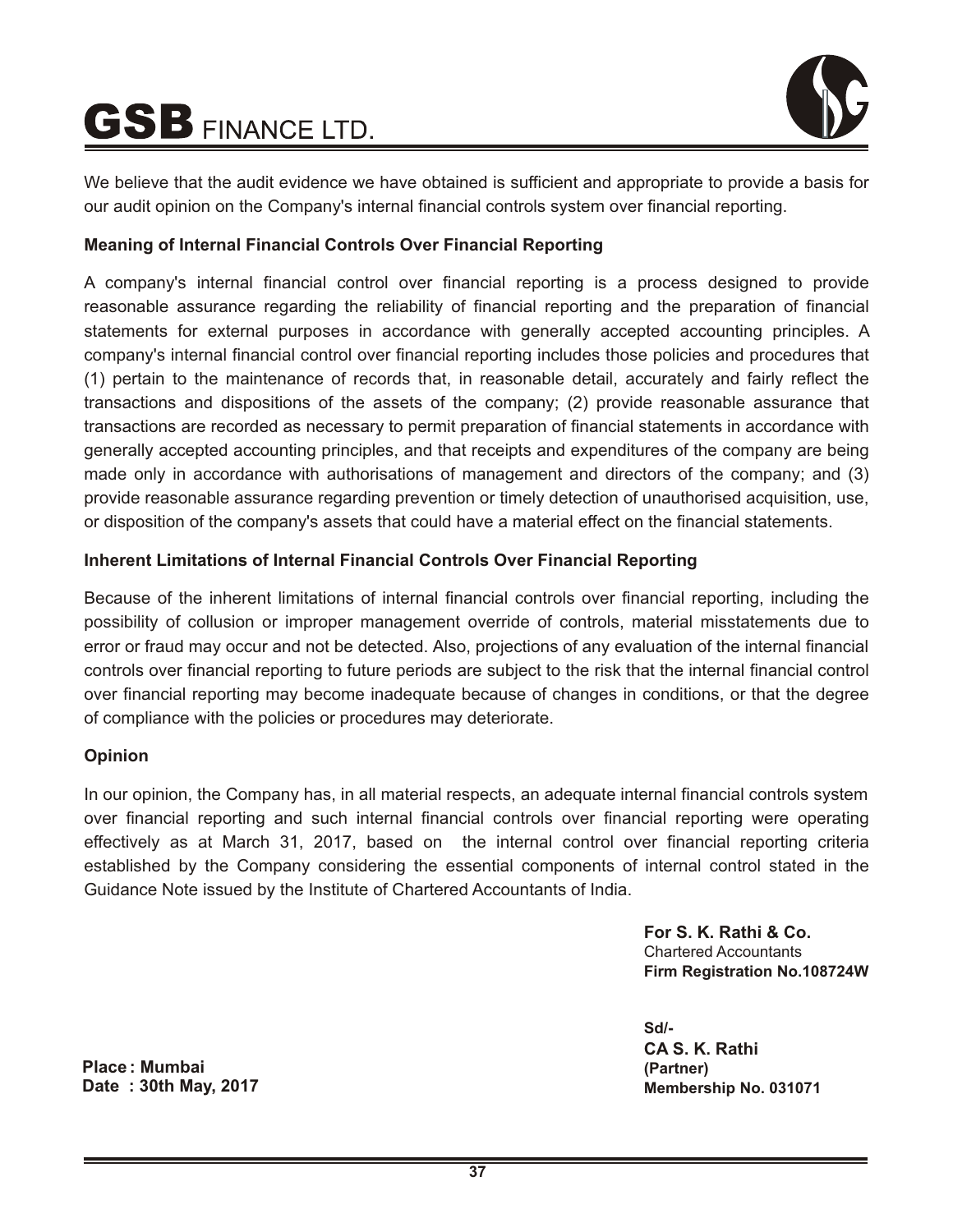

# **AUDITORS' CERTIFICATE ON COMPLIANCE WITH THE CONDITIONS OF CORPORATE GOVERNANCE UNDERSEBI (Listing Obligations and Disclosure Requirements) Regulations 2015 and as per the Listing Agreement**

To, The Members, GSB Finance Ltd.,

We have examined the compliance of the conditions of Corporate Governance by GSB Finance Ltd.('the Company') for the year ended 31st March, 2017, as stipulated in Clause 49 of the Listing Agreement ('Listing Agreement') of the Company with the Stock exchanges for the period 01st April, 2015 to 30th November, 2015 and as per the relevant provisions of SEBI (Listing Obligations and Disclosure Requirements) Regulations 2015 (Listing Regulations) as referred to in Regulation 15(2) of the Listing Regulations for the period .

The compliance of conditions of corporate governance is the responsibility of the management. Our examination was limited to review of the procedures and implementations thereof, adopted by the Company for ensuring the compliance of the conditions of the Corporate Governance. It is neither an audit nor an expression of an opinion on the financial statements of the company.

In our opinion and to the best of our information and according to the explanations given to us, and bases on representations made by directors and Management , we certify that the Company has complied with the conditions of Corporate Governance as stipulated in the above mentioned Listing Agreement/Listing Regulations, as applicable.

We further state that, such compliance is neither an assurance as to the future viability of the Company, nor of the efficiency or effectiveness with which the management has conducted the affairs of the company.

> **For S. K. Rathi & Co.** Chartered Accountants **Firm Registration No.108724W**

**Sd/- CA S. K. Rathi (Partner) Membership No. 031071**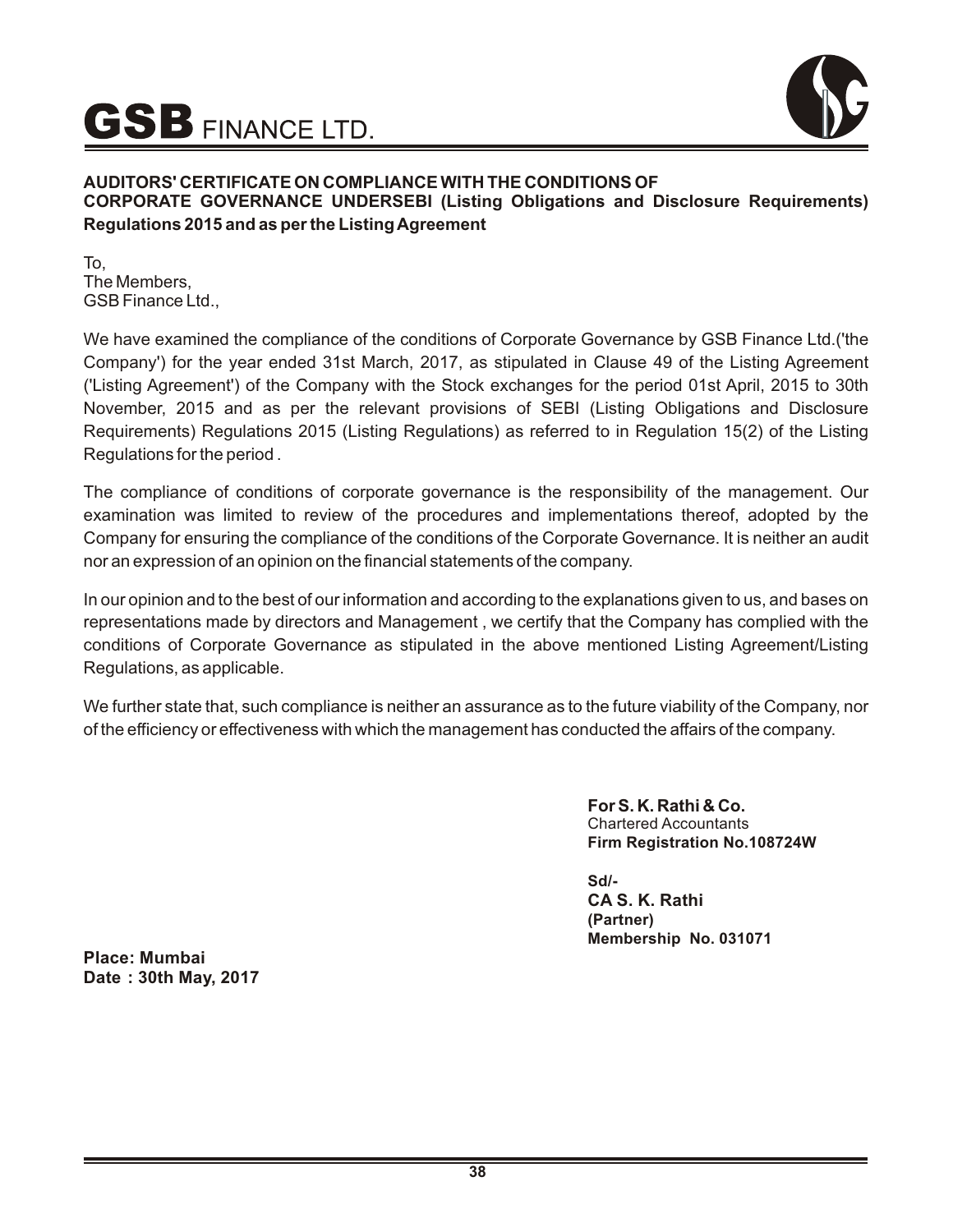

# **Auditor's Report On Quarterly Financial Results and Year to Date Results of the Company Pursuant to the Regulation 33 of the SEBI (Listing Obligations and Disclosure Requirements) Regulations, 2016**

To, The Board of Directors, GSB Finance Limited

We have audited the quarterly financial results of **GSB FINANACE LTD.** for the quarter ended 31/03/2017 and the year to date results for the period 01/04/2016 to 31/03/2017, attached herewith, being submitted by the company pursuant to the requirement of Regulation 33 of the SEBI (Listing Obligations and Disclosure Requirements) Regulations, 2016. These quarterly financial results as well as the year to date financial results have been prepared on the basis of the interim financial statements, which are the responsibility of the company's management. Our responsibility is to express an opinion on these financial results based on our audit of such interim financial statements, which have been prepared in accordance with the recognition and measurement principles laid down in Accounting Standard 25 for Interim Financial Reporting prescribed, under Section 133 of the Companies Act, 2013 read with relevant rules issued there under and other accounting principles generally accepted in India.

We conducted our audit in accordance with the auditing standards generally accepted in India. Those standards require that we plan and perform the audit to obtain reasonable assurance about whether the financial results are free of material misstatement. An audit includes examining, on a test basis, evidence supporting the amounts disclosed as financial results. An audit also includes assessing the accounting principles used and significant estimates made by management. We believe that our audit provides a reasonable basis for our opinion.

In our opinion and to the best of our information and according to the explanations given to us these quarterly financial results as well as the year to date results:

- i) are presented in accordance with the requirements of Regulation 33 of the SEBI (Listing Obligations and Disclosure Requirements) Regulations, 2016 in this regard; and
- ii) give a true and fair view of the net profit and other financial information for the quarter ended 31/03/2017 as well as the year to date results for the period from 01/04/2016 to 31/03/2017

**For S. K. Rathi & Co.** Chartered Accountants **Firm Registration No.108724W**

**Sd/- CA S. K. Rathi (Partner) Membership No. 031071**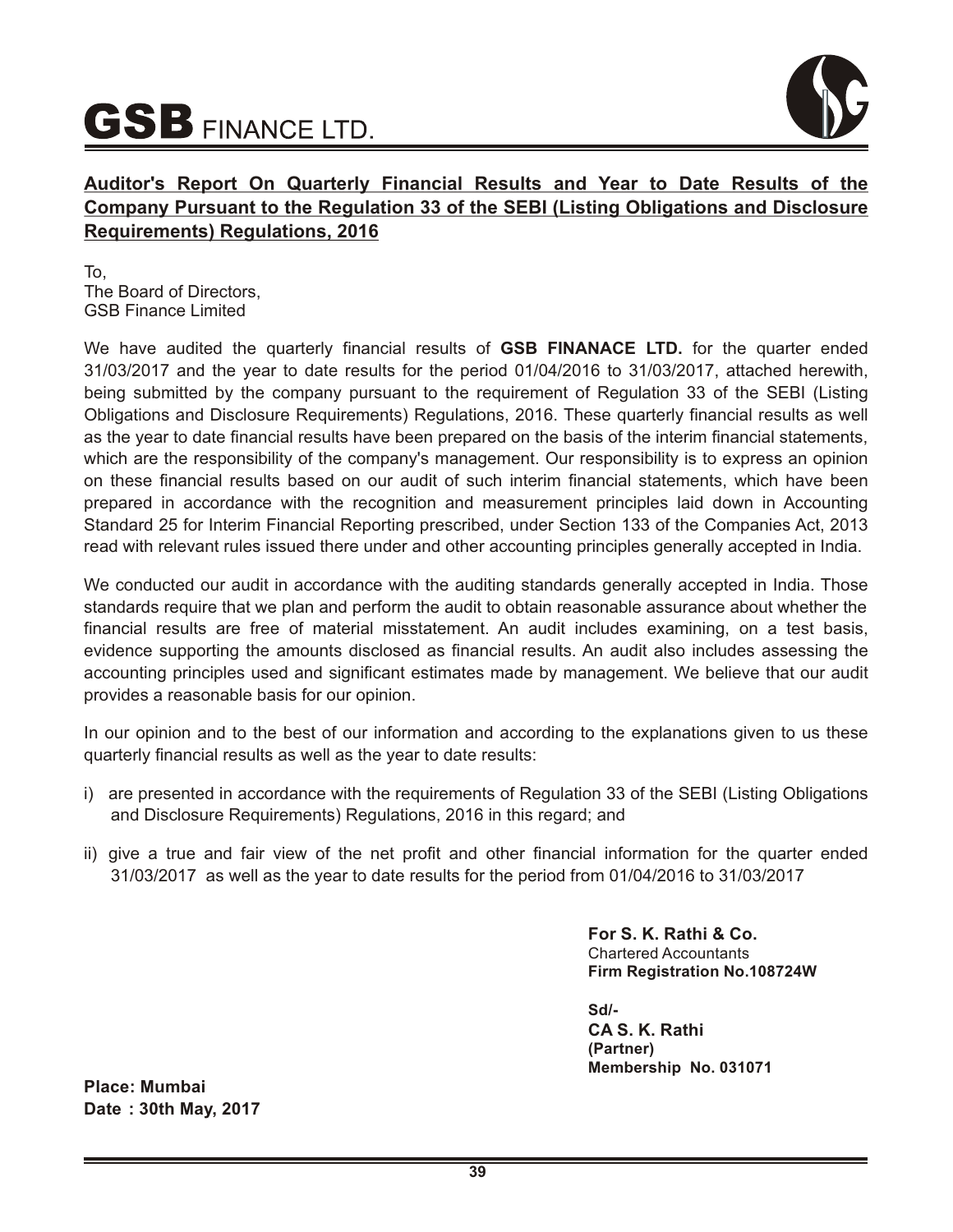

To, The Board of Directors **GSB Finance Ltd.,** Mumbai

As required by the Non-Banking Financial Companies Auditor's Report (Reserve Bank) Directions 1998 as per RBI Notification No. DFC 114/DGSPT)-98 dated 02.01.1998 issued by the Reserve Bank of India and on the basis of such examinations of the books and records of the Company as we considered appropriate and according to the information and explanation given to us during the course of our audit of the Company for the Accounting year ended on 31st March, 2017, we report that:

- (I) The Company incorporated prior to 09.01.1997 has applied for Registration as provided in Section 45-IA of the Reserve Bank of India Act, 1934 (2 of 1934). As informed to us the Company has received the Registration Certificate No. **B-13.01732 Dt. 05.12.2004** under Non-Banking Financial Companies (Reserve Bank) Directions 1998 issued vide Notification No. DFC 114/DG (SPT) dated January 02, 1998 issued by RBI, Regional Office at Mumbai., Further, that company is entitled to continue to hold such Registration in terms of its asset/income pattern as on 31st March, 2017.
- (ii) The Board of Directors of the Company has passed a resolution for non-acceptance of any public deposits and the Company has not accepted any public deposits during the year under reference i.e. Financial Year 2016-17.
- (iii) The Company has complied with the prudential norms relating to income recognition, accounting standards, asset classification and provisioning of bad and doubtful debts as applicable to it.
- (iv) The Company submitted NBS -9 to RBI.

**For S. K. Rathi & Co.** Chartered Accountants **Firm Registration No.108724W**

**Sd/- (CA S. K. Rathi) (Partner) Membership No. 031071**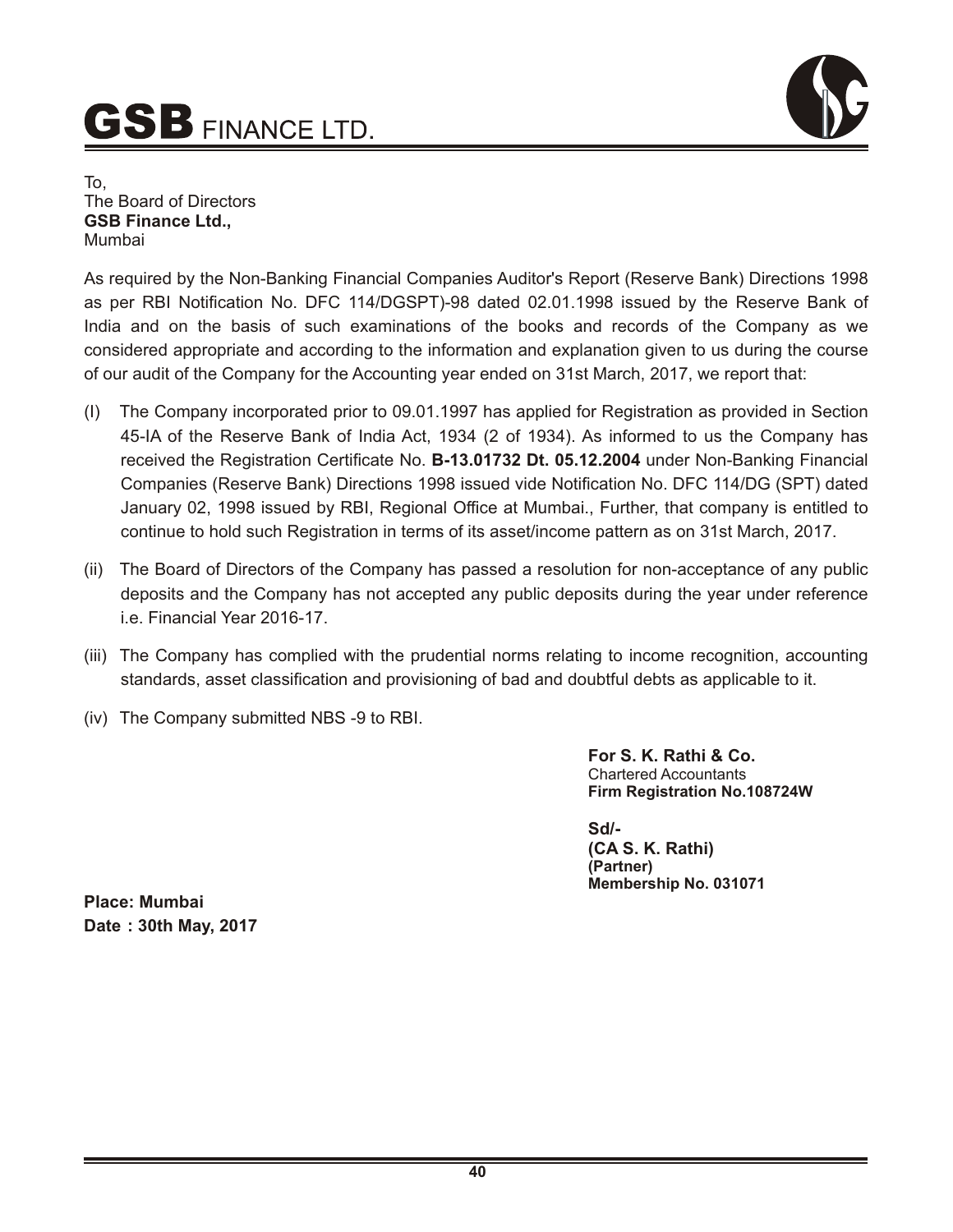

# **BALANCE SHEET AS AT 31st MARCH, 2017**

|    | <b>Particulars</b>                                                | <b>Note</b><br><b>No</b> | Figures as at the<br>end of current<br>reporting period | Figures as at the<br>end of previous<br>reporting period |
|----|-------------------------------------------------------------------|--------------------------|---------------------------------------------------------|----------------------------------------------------------|
|    |                                                                   |                          | ₹                                                       | ₹                                                        |
| ı. | <b>EQUITY AND LIABILITIES</b>                                     |                          |                                                         |                                                          |
|    | <b>Shareholder's Funds</b><br>(1)<br>(a) Share Capital            | $\overline{2}$           | 60,000,000                                              | 60,000,000                                               |
|    | (b) Reserves and Surplus                                          | 3                        | 53,540,031                                              | 45,808,645                                               |
|    | (2) Non-Current Liabilities<br>(a) Deferred tax Liabilities (Net) | 4                        | 87,435                                                  | 120,873                                                  |
|    |                                                                   |                          |                                                         |                                                          |
|    | (3) Current Liabilities<br>(a) Short term borrowings              | 5                        |                                                         | 5,000,000                                                |
|    | (b) Trade payables                                                | $\,6$                    | 7,287,232                                               | 91,699                                                   |
|    | (c) Other current liabilities                                     | $\overline{7}$           | 24,784                                                  | 14,900                                                   |
|    | (d) Short-term provisions                                         | 8                        | 2,786,940                                               | 835,760                                                  |
|    | <b>Total</b>                                                      |                          | 123,726,422                                             | 111,871,877                                              |
| Ш. | <b>ASSETS</b>                                                     |                          |                                                         |                                                          |
|    | (1) Non-current assets                                            |                          |                                                         |                                                          |
|    | (a) Fixed assets                                                  |                          |                                                         |                                                          |
|    | Tangible assets<br>(i)<br>(b) Non-current investments             | 9<br>10                  | 836,415<br>684,100                                      | 974,444<br>184,100                                       |
|    | <b>Other Non- Current Assets</b><br>(c)                           | 11                       | 1,000                                                   | 1,000                                                    |
|    | <b>Current assets</b><br>(2)                                      |                          |                                                         |                                                          |
|    | (a) Inventories                                                   | 12                       | 20,740,843                                              | 11,753,846                                               |
|    | (b) Trade receivables                                             | 13                       | 1,424,900                                               | 98,540                                                   |
|    | (c) Cash and cash equivalents                                     | 14                       | 405,924                                                 | 440,388                                                  |
|    | (d) Short-term loans and advances                                 | 15                       | 99,633,240                                              | 98,419,558                                               |
|    | <b>Total</b>                                                      |                          | 123,726,422                                             | 111,871,877                                              |
|    | <b>Significant Accounting Policies and Notes on Accounts</b>      | 1                        |                                                         |                                                          |

# AS PER OUR REPORT OF EVEN DATED

For **S. K. RATHI & CO.** Chartered Accountants

**Sd/- (CA S. K. Rathi) Partner** M. No. 031071 FRN: 108724W

**Place : MUMBAI. Date : 30th May, 2017** For and on behalf of the Board, **For GSB Finance Ltd.** 

**Sd/- (Girdharilal Biyani)**  Chairman & CFO DIN No.: 00523132

**Sd/- (Ramakant Biyani)**  Mg. Director DIN No.: 00523178

 $\sim$   $\sim$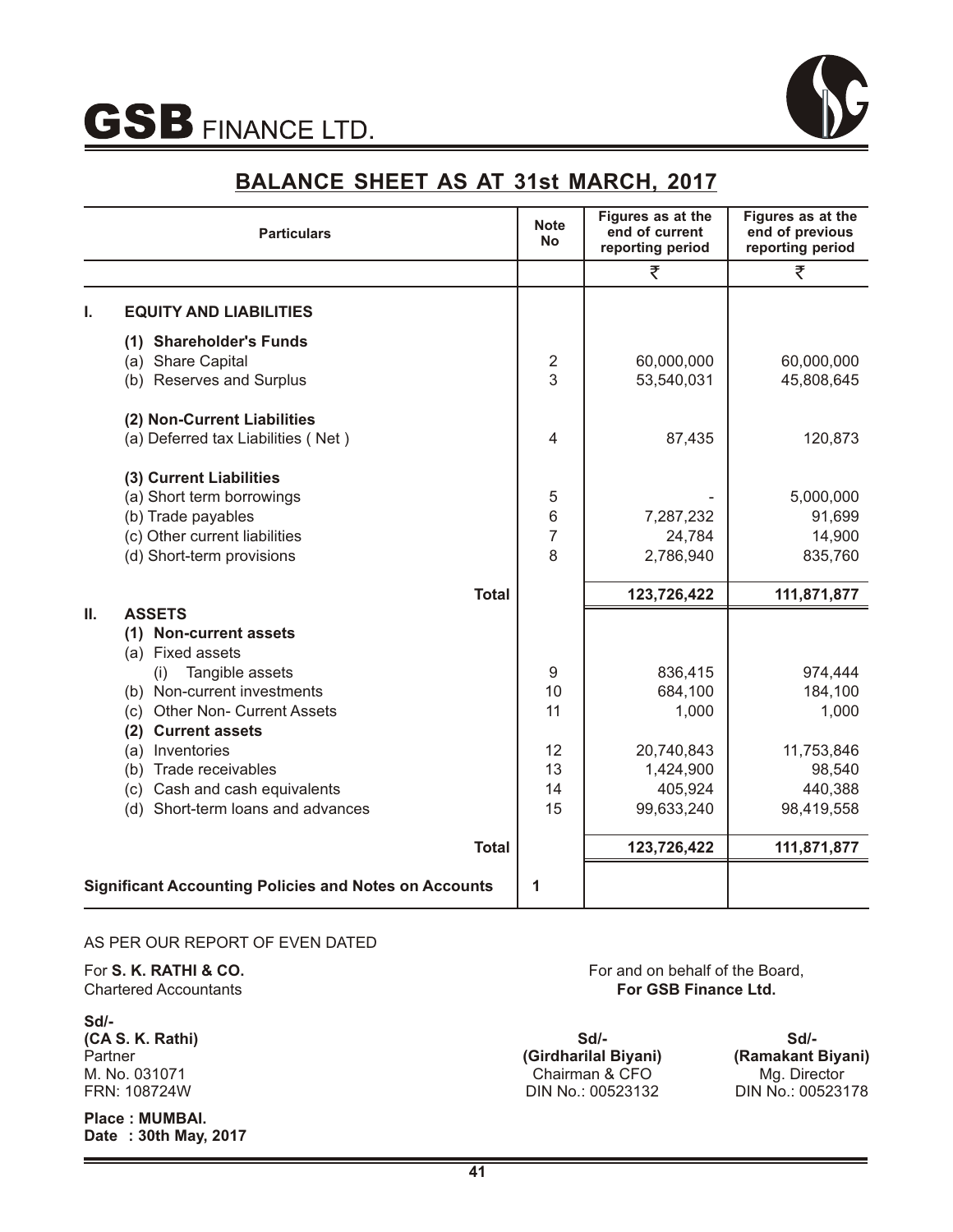

# **PROFIT AND LOSS STATEMENT FOR THE YEAR ENDED 31st MARCH 2017**

|           | <b>Particulars</b>                                                                                                                                                                                 | <b>Note</b><br><b>No</b>              | Figures as at the<br>end of current<br>reporting period                               | Figures as at the<br>end of previous<br>reporting period                        |
|-----------|----------------------------------------------------------------------------------------------------------------------------------------------------------------------------------------------------|---------------------------------------|---------------------------------------------------------------------------------------|---------------------------------------------------------------------------------|
| I.<br>II. | Revenue from operations<br>Other Income                                                                                                                                                            | 16<br>17                              | 94,991,023<br>8,077,648                                                               | 148,710,333<br>8,490,938                                                        |
|           | III. Total Revenue (I +II)                                                                                                                                                                         |                                       | 103,068,671                                                                           | 157,201,271                                                                     |
| IV.       | <b>Expenses:</b>                                                                                                                                                                                   |                                       |                                                                                       |                                                                                 |
|           | Purchase of Stock-in-Trade<br>Changes in Stock-in-Trade<br>Employee benefit expense<br><b>Financial costs</b><br>Depreciation and amortization expense<br>Other expenses<br><b>Loan Provisions</b> | 18<br>19<br>20<br>21<br>9<br>22<br>23 | 95,937,158<br>$-8,986,997$<br>2,076,231<br>284,017<br>193,030<br>1,817,244<br>113,150 | 149,964,101<br>98,224<br>2,062,443<br>115,088<br>192,648<br>1,803,980<br>55,810 |
|           | <b>Total Expenses</b>                                                                                                                                                                              |                                       | 91,433,833                                                                            | 154,292,294                                                                     |
| V.        | Profit before exceptional and extraordinary items<br>and tax                                                                                                                                       | $(III - IV)$                          | 11,634,838                                                                            | 2,908,977                                                                       |
| VI.       | <b>Exceptional Item</b>                                                                                                                                                                            |                                       |                                                                                       |                                                                                 |
| VII.      | Profit before tax                                                                                                                                                                                  | $(V - VI)$                            | 11,634,838                                                                            | 2,908,977                                                                       |
| VIII.     | Tax expenses:<br>(1)<br>Current tax<br>(2)<br>Deferred tax<br>Deferred Tax (Expenses)/ Savings<br>Deferred Tax Assets W/off<br>(4)<br><b>Transfer to Statutory Reserves</b>                        |                                       | (3,936,890)<br>33,438<br>(1,547,000)                                                  | (868,000)<br>30,400<br>(83, 789)<br>(400,000)                                   |
| Х.        | Profit/(Loss) for the period                                                                                                                                                                       |                                       | 6,184,386                                                                             | 1,587,588                                                                       |
| Х.        | Earning per equity share:                                                                                                                                                                          |                                       |                                                                                       |                                                                                 |
|           | <b>Basic</b><br>(1)<br>(2)<br><b>Diluted</b>                                                                                                                                                       |                                       | 1.03<br>1.03                                                                          | 0.26<br>0.26                                                                    |

# AS PER OUR REPORT OF EVEN DATED

For **S. K. RATHI & CO.** Chartered Accountants

**Sd/- (CA S. K. Rathi) Partner** M. No. 031071 FRN: 108724W

**Place : MUMBAI. Date : 30th May, 2017** For and on behalf of the Board, **For GSB Finance Ltd.** 

**Sd/- (Girdharilal Biyani)**  Chairman & CFO DIN No.: 00523132

**Sd/- (Ramakant Biyani)**  Mg. Director DIN No.: 00523178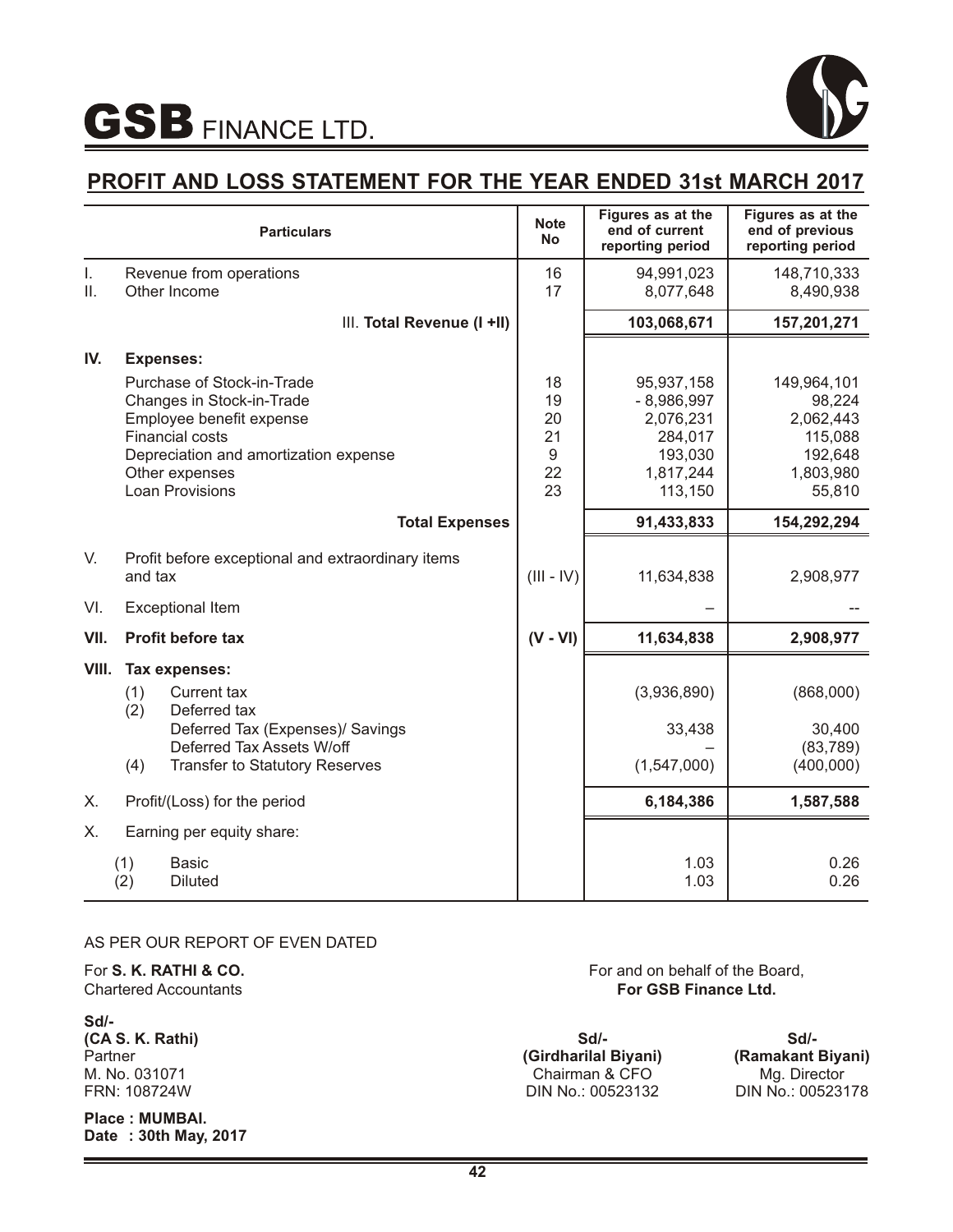



# **CASH FLOW STATEMENT FOR THE PERIOD ENDED 31st March, 2017**

|             | <b>Particulars</b>                                                           | 2016-17<br>₹       | 2015-16<br>₹        |
|-------------|------------------------------------------------------------------------------|--------------------|---------------------|
| A.          | <b>Cash Flow From Operating Activities :-</b>                                |                    |                     |
|             | Net Profit (Loss) after Tax and extraordinary Items<br><b>ADJUSTMENT FOR</b> | 6,184,386          | 1,587,588           |
|             | <b>Deferred Tax Assets</b>                                                   |                    | 83,789              |
|             | Deferred Tax (Savings)/Expenses                                              | (33, 438)          | (30, 400)           |
|             | Depreciation                                                                 | 193,030            | 192,648             |
|             | <b>Transfer To Statutory Reserves</b><br><b>Dividend Received</b>            | 1,547,000          | 400,000             |
|             |                                                                              | (1,827)            | (57, 607)           |
|             | <b>Operating Profit before Working Capital Changes</b>                       | 7,889,151          | 2,176,017           |
|             | <b>ADJUSTMENT FOR:</b>                                                       |                    |                     |
|             | <b>Trade Receivables</b>                                                     | (1,326,360)        | 757,825             |
|             | Short Term Loans and Advances                                                | (1,213,682)        | (7, 413, 302)       |
|             | Inventories                                                                  | (8,986,997)        | 98,224              |
|             | <b>Trade Payable</b><br><b>Other Current Liabilities</b>                     | 7,195,533          | 14,911              |
|             | <b>Short Term Provisions</b>                                                 | 9,884<br>1,951,180 | (688, 280)<br>9,890 |
|             |                                                                              |                    |                     |
|             | <b>NET CASH FLOW FROM OPERATING ACTIVITIES</b>                               | 5,518,709          | (5,044,714)         |
| B.          | Cash Flow From Investing Activities :-                                       |                    |                     |
|             | <b>Purchase of Fixed Assets</b>                                              | (55,000)           |                     |
|             | Increase In Non-Current Investment                                           | (500,000)          |                     |
|             | Dividend Received.                                                           | 1,827              | 57,607              |
|             | <b>NET CASH FROM INVESTING ACTIVITIES</b>                                    | (553, 173)         | 57,607              |
|             |                                                                              |                    |                     |
| $C_{\cdot}$ | Cash Flow From Finance Activities :-                                         |                    |                     |
|             | Proceeds from Unsecured Loans                                                | (5,000,000)        | 5,000,000           |
|             | <b>NET CASH FLOW FROM FINANCING ACTIVITIES</b>                               | (5,000,000)        | 5,000,000           |
|             | Net (decrease)/ increase in Cash & Cash equivalents                          | (34, 464)          | 12,893              |
|             | Cash & Cash equivalents at the begin of the year                             | 440,388            | 427,494             |
|             | Cash & Cash equivalents at the close of the year                             | 405,924            | 440,388             |

# AS PER OUR REPORT OF EVEN DATED

For **S. K. RATHI & CO.** Chartered Accountants

**Sd/- (CA S. K. Rathi) Partner** M. No. 031071 FRN: 108724W

**Place : MUMBAI. Date : 30th May, 2017** For and on behalf of the Board, **For GSB Finance Ltd.** 

**Sd/- (Girdharilal Biyani)**  Chairman & CFO DIN No.: 00523132

**Sd/- (Ramakant Biyani)**  Mg. Director DIN No.: 00523178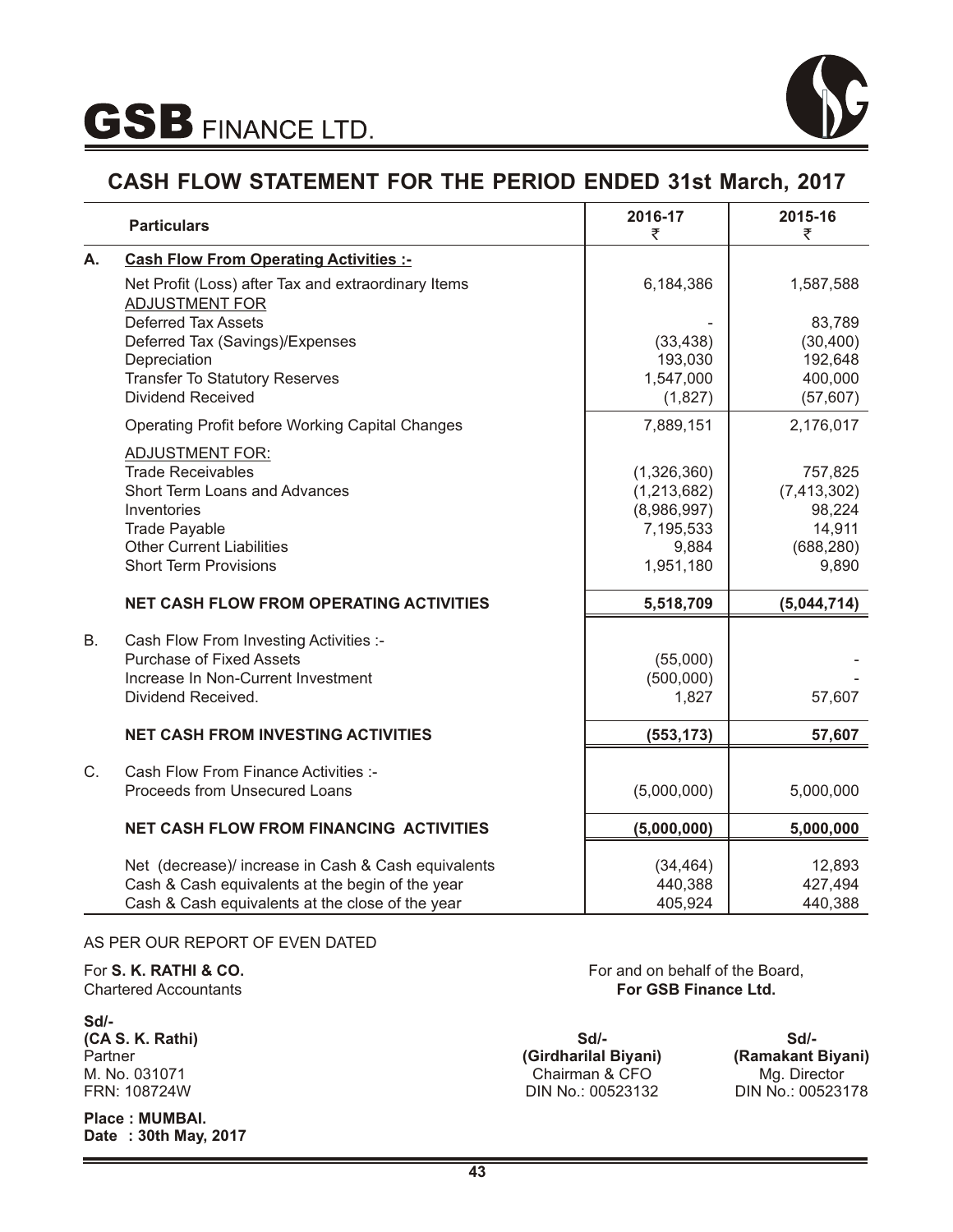

# **NOTE 1 Notes to Financial Statements for the year ended 31 March, 2017**

# **1. SIGNIFICANT ACCOUNTING POLICIES**

# **Basis of preparation**

The financial statements of the company have been prepared in accordance with generally accepted accounting principles in India (Indian GAAP). The company has prepared these financial statements to comply in all material respects with the accounting standards notified under the Companies (Accounting Standards) Rules, 2006, (as amended) and the relevant provisions of the Companies Act, 2013 and the guidelines issued by the Reserve Bank of India ('RBI') as applicable to a Non-Banking Finance Company. The financial statements have been prepared on an accrual basis and under the historical cost convention.

The accounting policies adopted in the preparation of financial statements are consistent with those of previous year.

### **Use of Estimates:**

The preparation of financial statements in conformity with Indian GAAP requires the management to make judgments, estimates and assumptions that affect the reported amounts of revenue, expenses, assets and liabilities and the disclosure of contingent liabilities, at the end of the reporting period. Although these estimates are based on the management's best knowledge of current events and actions, uncertainty about these assumptions and estimates could result in the outcomes requiring a material adjustment to the carrying amounts of assets or liabilities in future periods.

# **Tangible Fixed Assets**

Tangible Fixed Assets are stated at cost less accumulated depreciation and impairment losses, if any. The cost of fixed assets comprises purchase price and any attributable cost of bringing the asset to its working condition for its intended use.

# **Depreciation on Tangible Fixed Assets**

Depreciation on Tangible Fixed Assets is provided on a straight-Line Method at the rates and manner prescribed under Schedule II Part "C" of the Companies Act, 2013.

# **Investments:**

Investments are classified as long term and current in accordance with the Accounting Standard on 'Accounting for Investments' (AS 13) issued by the Institute of Chartered Accountants of India. Long-term investments are valued at acquisition cost unless the fall in value is of permanent nature. Current investments are valued at lower of cost and market value and in case of unquoted shares lower of cost or breakup value.

In accordance with the Revised Schedule III to the Companies Act, 2013, the portion of the Long-Term Investments classified above, and expected to be realized within 12 months of the reporting date, have been classified as current investments.

# **Stock in Trade**

The securities acquired with the intention of short term holding and trading positions are considered as stockin-trade and disclosed as current assets. Stock in trade of shares being current in nature is valued lower of the cost or fair market price. The valuation of the unquoted shares has been made at cost or net assets value whichever is lower.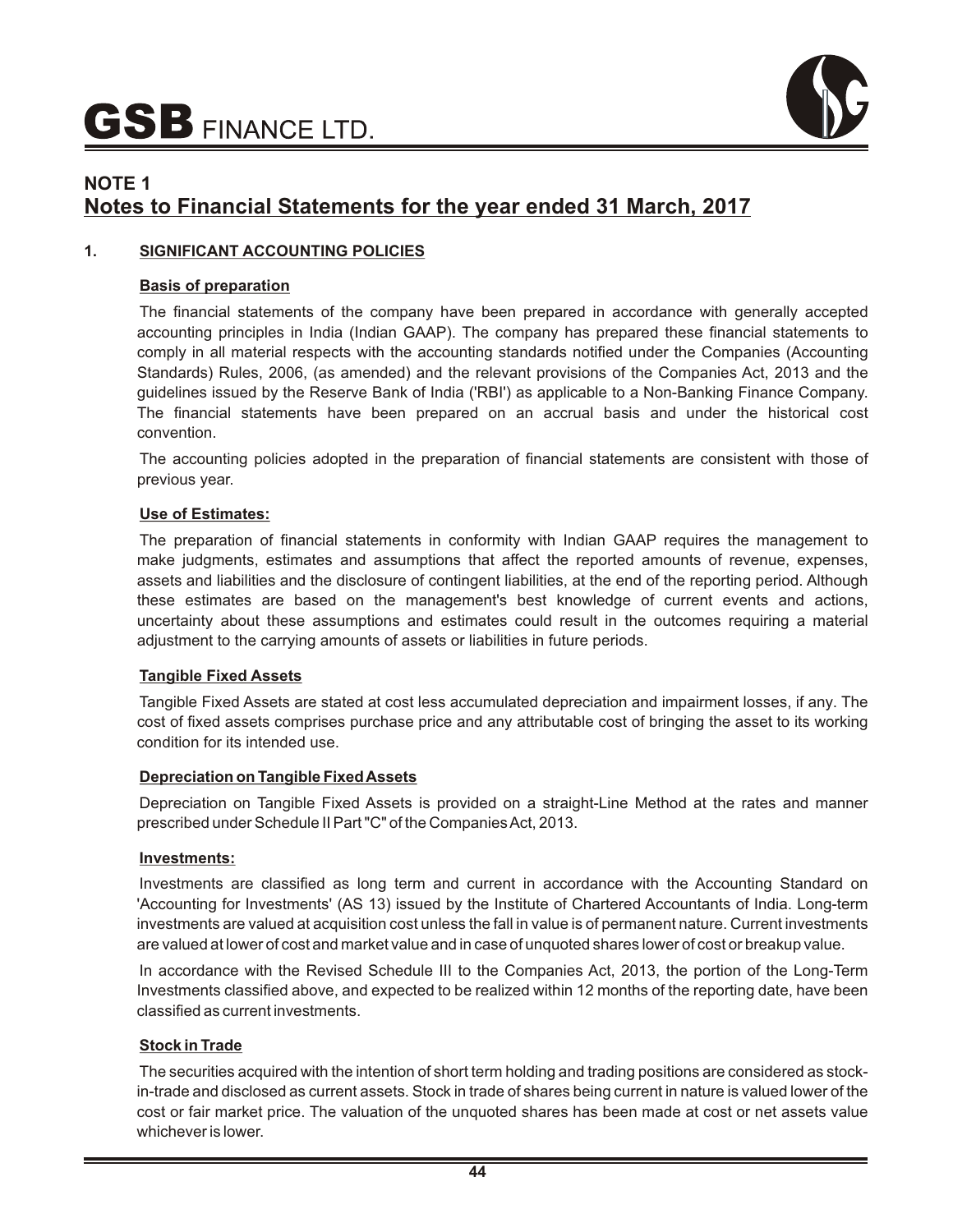

# **Revenue Recognition**

Revenue /Income is generally accounted for on accrual basis as they are earned or incurred except for dividend, which is accounted for on cash basis.

# **Retirement and other employee benefits**

The Company has adopted the revised Accounting Standard 15 - Accounting for Employee Benefits. The accounting policy followed by the Company in respect of its employee benefit schemes is set out below:

**Gratuity:** Short term employee benefits are accounted in the period during which the services have been rendered. Defined contribution plans such as Provident Fund Act 1952 is not applicable to the Company

# **Leave Encashment:**

The employees of the Company are entitled to leave as per the leave policy of the Company however no carry forward is permitted and the same if any remain balance is enchased at the end of the year.

# **Income Taxes**

Income tax expenses comprises of current tax (i.e. amount of tax for the period determined in accordance with the income-tax law) & the deferred tax charge or benefit (reflecting the tax effect of timing differences between accounting income and taxable income for the period).

# **Deferred Taxation:**

The deferred tax charge or benefit and the corresponding deferred tax liabilities and assets are recognized using the tax rates that have been enacted or substantially enacted as at the balance sheet date. Deferred tax assets are recognized only to the extent there is reasonable certainty that the asset can be realized in future; however, where there is unabsorbed depreciation or carried forward loss under taxation laws, deferred tax assets are recognized only if there is a virtual certainty of realisation of the assets. Deferred tax assets are reviewed as at each balance sheet date and written down or written up to reflect the amount that is reasonable/virtually certain (as the case may be) to be realised.

# **Earnings per Share**

The Company reports basic and diluted earnings per share in accordance with Accounting Standard 20 - Earning per Share prescribed by the Companies (Accounting Standards) Rules, 2006.?

# **Provisions**

The company creates a provision when there is present obligation as a result of a past event that probably requires an outflow of resources and a reliable estimate can be made of the amounts of the obligation. Provisions are not discounted to their present value and are determined based on the best estimate required to settle the obligation at the reporting date. These estimates are reviewed at each reporting date and adjusted to reflect the current best estimates. If it is no longer probable that the outflow of resources would be required to settle the obligation, the provision is reversed.

# **Contingent Liabilities / Assets**

Acontingent liability is a possible obligation that arise from past events whose existence will be confirmed by the occurrence or non-occurrence of one or more uncertain future events beyond the control of the company or a present obligation that is not recognized because it is not probable that an outflow of resources will be required to settle the obligation. A contingent liability also arises in extremely rare cases where there is a liability that cannot be recognized because it cannot be measured reliably. The company does not recognize a contingent liability but discloses its existence in the financial statements. Contingent assets are not recognised in the financial statements. However contingent assets are assessed continually and if it is virtually certain that an economic benefit will rise, asset and related income are recognised in the period in which the change occurs.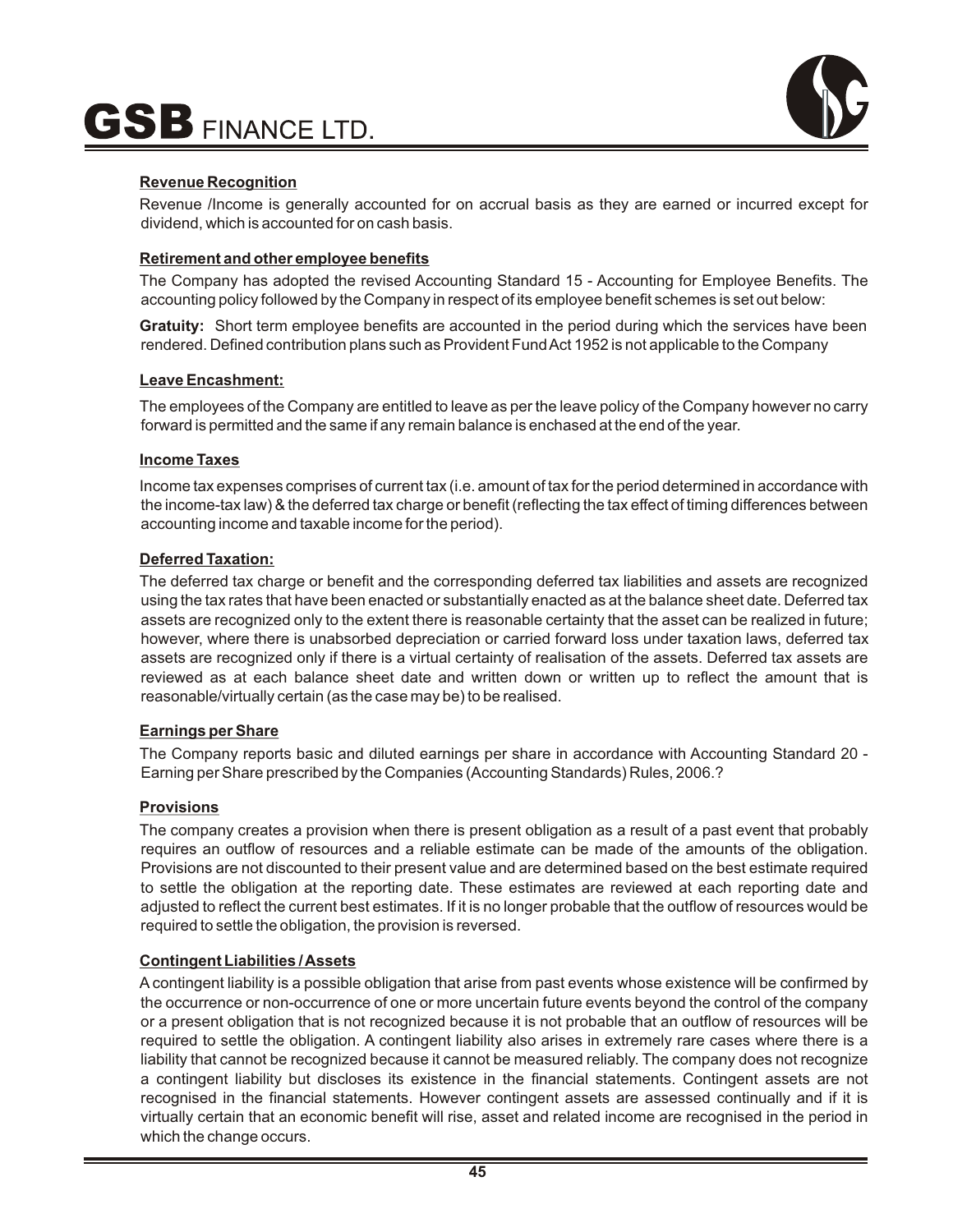

# **Cash and Cash Equivalents**

Cash and Cash Equivalents for the purposes of cash flow statement comprise cash at bank and in hand and short term investments with an original maturity of three months or less, as per Accounting Standard 3 "Cash Flows".

# 2. Particulars of goods traded in (Shares, Units etc.). (Figures in Lacs)

|                      | <b>Previous Year</b><br><b>Current Year</b> |        |             |             |
|----------------------|---------------------------------------------|--------|-------------|-------------|
|                      | Qty. (Nos.)<br>Value (Rs.)                  |        | Qty. (Nos.) | Value (Rs.) |
| Op. Stock            | 11.17                                       | 117.53 | 11.18       | 118.52      |
| Purchases            | 18.81                                       | 928.35 | 26.32       | 1,460.90    |
| Sales                | 17.42                                       | 842.22 | 26.33       | 1,487.10    |
| <b>Closing Stock</b> | 12.56                                       | 212.47 | 11.17       | 117.53      |

- 3. Details of dues to Micro and Small Enterprises as defined under the MSMED Act, 2006 Based on the intimation received by the Company, none of the suppliers have confirmed to be registered under "The Micro, Small and Medium Enterprises Development ('MSMED') Act, 2006". Accordingly, no disclosures relating to amounts unpaid as at the yearend together with interest paid /payable are required to be furnished.
- 4. The previous year figures have been regrouped and reclassified wherever necessary to make them comparable with the current year figures
- 5. In the opinion of the Board, the Current Assets, Loans & Advances are realizable in the ordinary course of business at least equal to the amount at which they are stated in the Balance Sheet. The provision for all known liabilities is adequate and not in excess of the amount reasonably necessary.
- 6. No Person was employed by the company either throughout the year or for a part of the year under review whose remuneration for the year in the aggregate was not more than Rs.102,00,000/- (Previous year Rs.60,00,000/-) or for any part of that year at a rate which in the aggregate was not more than Rs.8,50,000/- ( Previous year Rs.500,000/-) per month
- 7. The Company has not accepted any deposits from public during the year.
- 8. These accounts are not signed by Secretary as the company has no secretary as on date, the accounts were approved by the directors.
- 9. Company recognizes deferred tax credit & debit in the accounts on prudent basis.
	- [A] Tax effect due to -

| The Company Act, 2013                       |          |
|---------------------------------------------|----------|
| WDV as per Companies Act and Income Tax Act | 2,94,570 |
| Deferred Tax Liabilities                    | 91.022   |
| Deferred Tax Liabilities: Op. Bal.          | 1.24.460 |
| Deferred Tax Savings                        | 33.438   |
| Deferred Tax Assets                         | 3587     |
| Deferred Tax Assets (Net): Op. Bal.         | 3587     |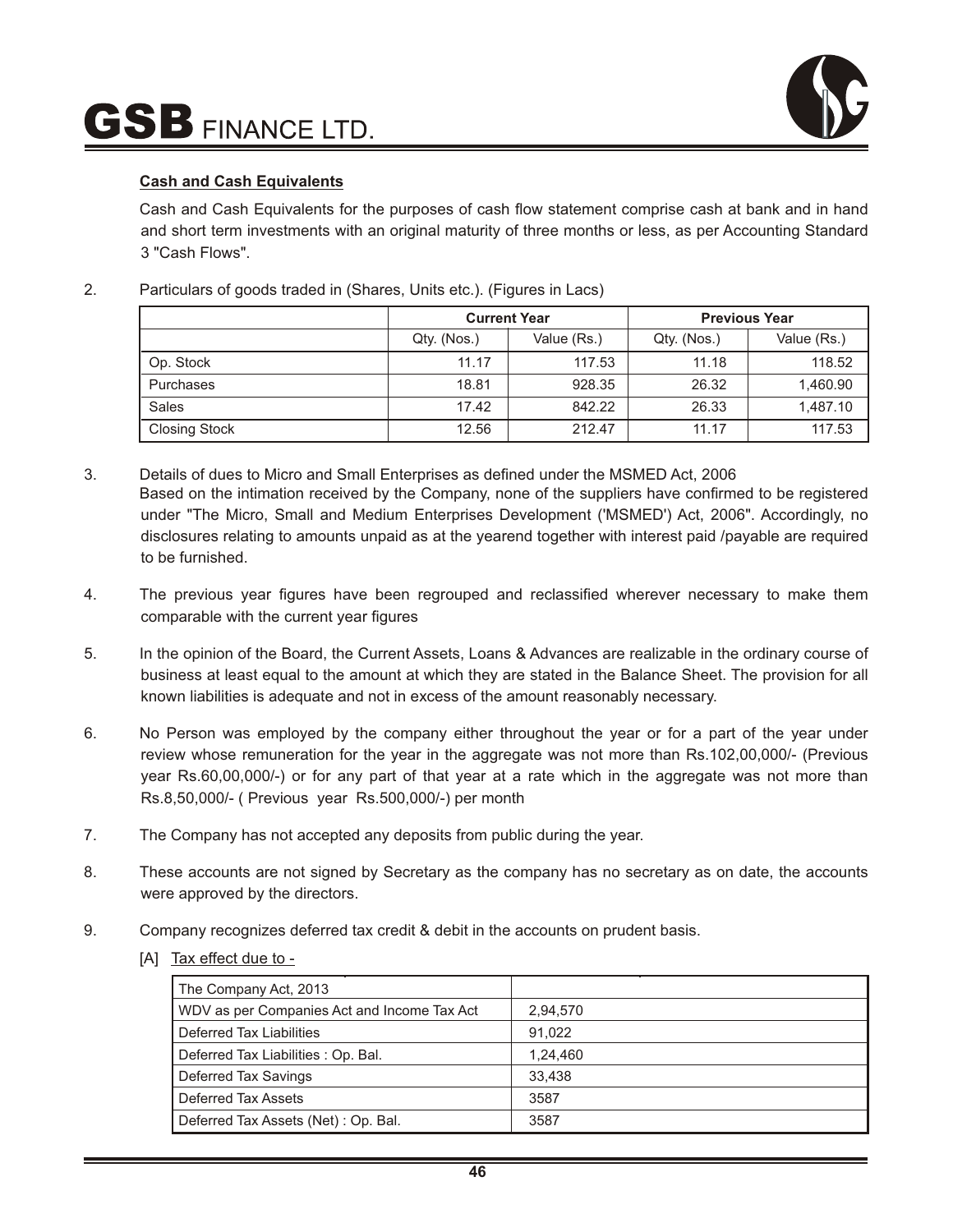

# [B] Tax effect due to current year loss to be carry forward

Company recognized Deferred Tax Assets at Rs. 3,587/- (P.Y. 3,587/-) on Unabsorbed Loss Carried Forward as per Income Tax as company has made profit in current year which justify the chances of recovering carried forward loss in future, on prudent basis as per Accounting Standard 22 issued by ICAI .Deferred tax Assets w/off during the year Rs. Nil -

# 10. Related Party Disclosures

List of related Parties

- i) Associates
	- a) GSB Capital Markets Ltd.,
	- b) GSB Securities Pvt. Ltd.,
	- c) GSB Share Custodian Services Ltd.
- ii) Key Management Personnel
	- a) Shri Girdharilal S. Biyani, Chairman
	- b) Shri Ramakant. S. Biyani, Managing Director
	- c) Shri Suyash Ramakant Biyani, Director
- iii) Transaction during the year with related parties-

| Sr.<br>No. | <b>Particulars</b>              | Associates              | Key<br>Managerial<br>Person | Relative of Key<br>Managerial<br>Person | Total                   |
|------------|---------------------------------|-------------------------|-----------------------------|-----------------------------------------|-------------------------|
| 1          | <b>Brokerage Paid</b>           | 10,01,255<br>(468, 564) | Ξ.                          |                                         | 10,01,255<br>(468, 564) |
| 3          | Remuneration to KMP-            |                         |                             |                                         |                         |
|            | a) G.S. Biyani                  |                         | 6,00,000<br>(6,00,000)      |                                         | 6,00,000<br>(6,00,000)  |
|            | R.S. Biyani<br>b)               |                         | 6,00,000<br>(6,00,000)      |                                         | 6,00,000<br>(6,00,000)  |
| 5          | Suyash Biyani (Son of Director) | Ξ.                      | 3,00,000<br>$(\text{-})$    | $(\textnormal{-})$<br>(3,00,000)        | 3,00,000<br>(3,00,000)  |

(Figures in bracket represent previous year's figures)

Note : Related Parties are as disclosed by the Management and relied upon by the Auditors

11. Directors of the company proposed divided Rs. 0.25 (Twenty Five Paise) per share on Rs. 10/- paid up equity shares entailing total dividend pay-out of Rs. 15,00,000/- and Dividend Distribution Tax at Rs. 3,05,415/-, subject to sanction in AGM.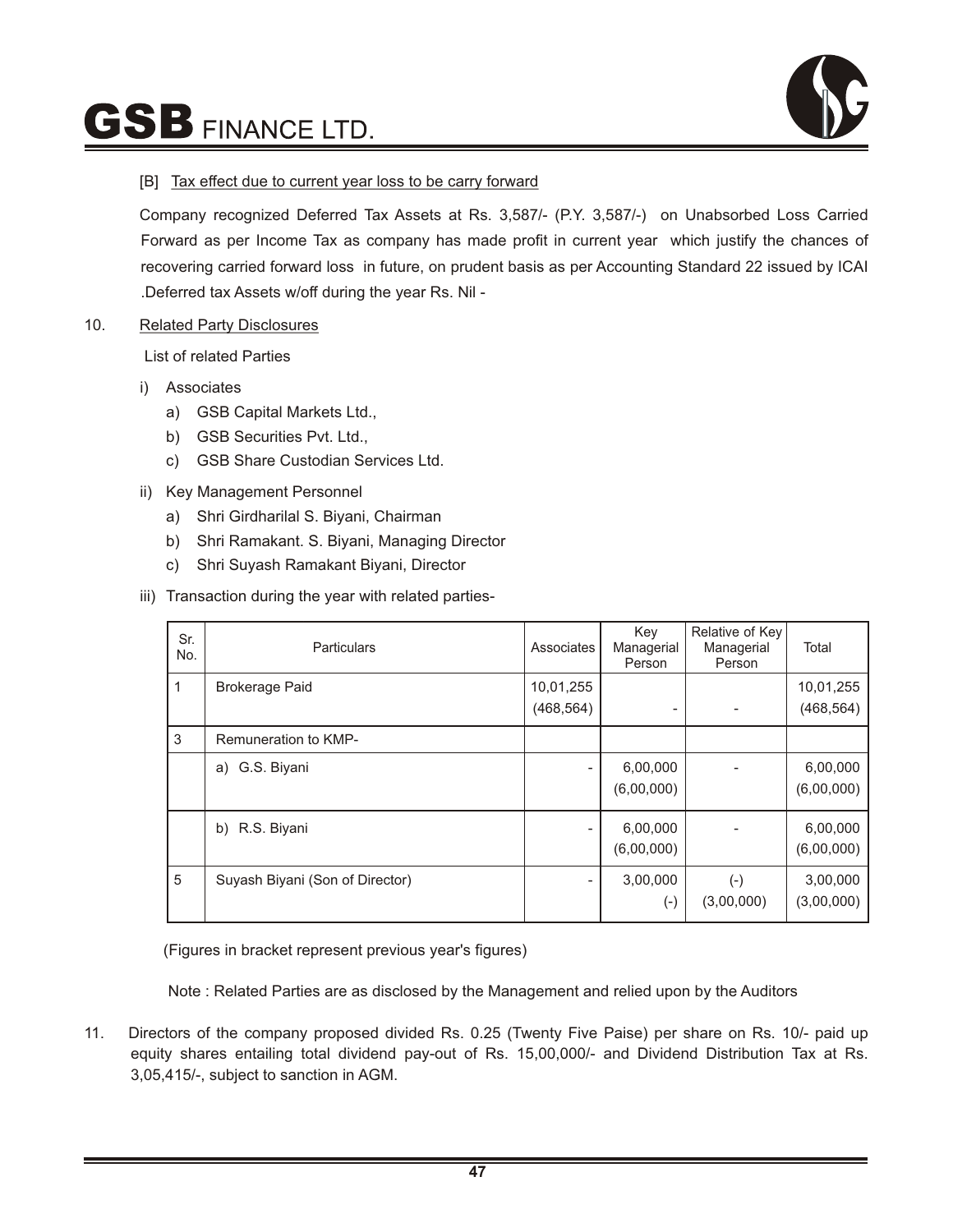

12. Details of "Specified Bank Notes" held during the period from 8th November,2016 to 30th December, 2016:

|                                                              |              | <b>SBNs</b>      |                                | <b>Other Denomination notes</b>     |                                | Total                                 |
|--------------------------------------------------------------|--------------|------------------|--------------------------------|-------------------------------------|--------------------------------|---------------------------------------|
|                                                              | Denomination | Amount           | Denomination                   | Amount                              | Denomination                   | Amount                                |
| Closing balance as at<br>8th November 2016                   | 1000<br>500  | 245000<br>186000 | 100<br>50<br>10                | 1000<br>200<br>10                   | 1000<br>500<br>100<br>50<br>10 | 245000<br>186000<br>1000<br>200<br>10 |
| Transaction between 9th November 2016 and 30th December 2016 |              |                  |                                |                                     |                                |                                       |
| Add:<br>Withdrawal from<br>bank accounts                     |              |                  | 2000<br>500                    | 237000<br>113000                    | 2000<br>500                    | 237000<br>113000                      |
| Add:<br>Receipt for permitted<br>transactions                | 0            | $\Omega$         | $\overline{0}$                 | $\mathbf{0}$                        | $\mathbf 0$                    | $\Omega$                              |
| Add: Receipt for<br>Non-permitted<br>transaction (if any)    | 0            | $\mathbf{0}$     | $\mathbf 0$                    | 0                                   | $\mathbf 0$                    | $\mathbf{0}$                          |
| Add: Paid for<br>permitted transaction                       | $\mathbf 0$  | $\boldsymbol{0}$ | 2000<br>500<br>100<br>50<br>10 | 90000<br>55000<br>1000<br>200<br>10 | 2000<br>500<br>100<br>50<br>10 | 90000<br>55000<br>1000<br>200<br>10   |
| Add: paid for<br>non-permitted<br>transaction                | 0            | $\Omega$         | $\Omega$                       | $\mathbf{0}$                        | $\mathbf{0}$                   | 0                                     |
| Less: Deposited<br>in bank accounts                          | 1000<br>500  | 245000<br>186000 |                                |                                     | 1000<br>500                    | 245000<br>186000                      |
| <b>Closing Balance</b><br>as at 30 December, 2016            | $\mathbf{0}$ | $\Omega$         | 2000<br>500                    | 147000<br>58000                     | 2000<br>500                    | 147000<br>58000                       |

# AS PER OUR REPORT OF EVEN DATED

For **S. K. RATHI & CO.**

Chartered Accountants

**Sd/- (CA S. K. Rathi) Partner** M. No. 031071 FRN: 108724W

**Place : MUMBAI. Date : 30th May, 2017** For and on behalf of the Board, **For GSB Finance Ltd.** 

**Sd/- (Girdharilal Biyani)**  Chairman & CFO DIN No.: 00523132

**Sd/- (Ramakant Biyani)**  Mg. Director DIN No.: 00523178

<u> 1989 - John Barnett, fransk politiker (</u>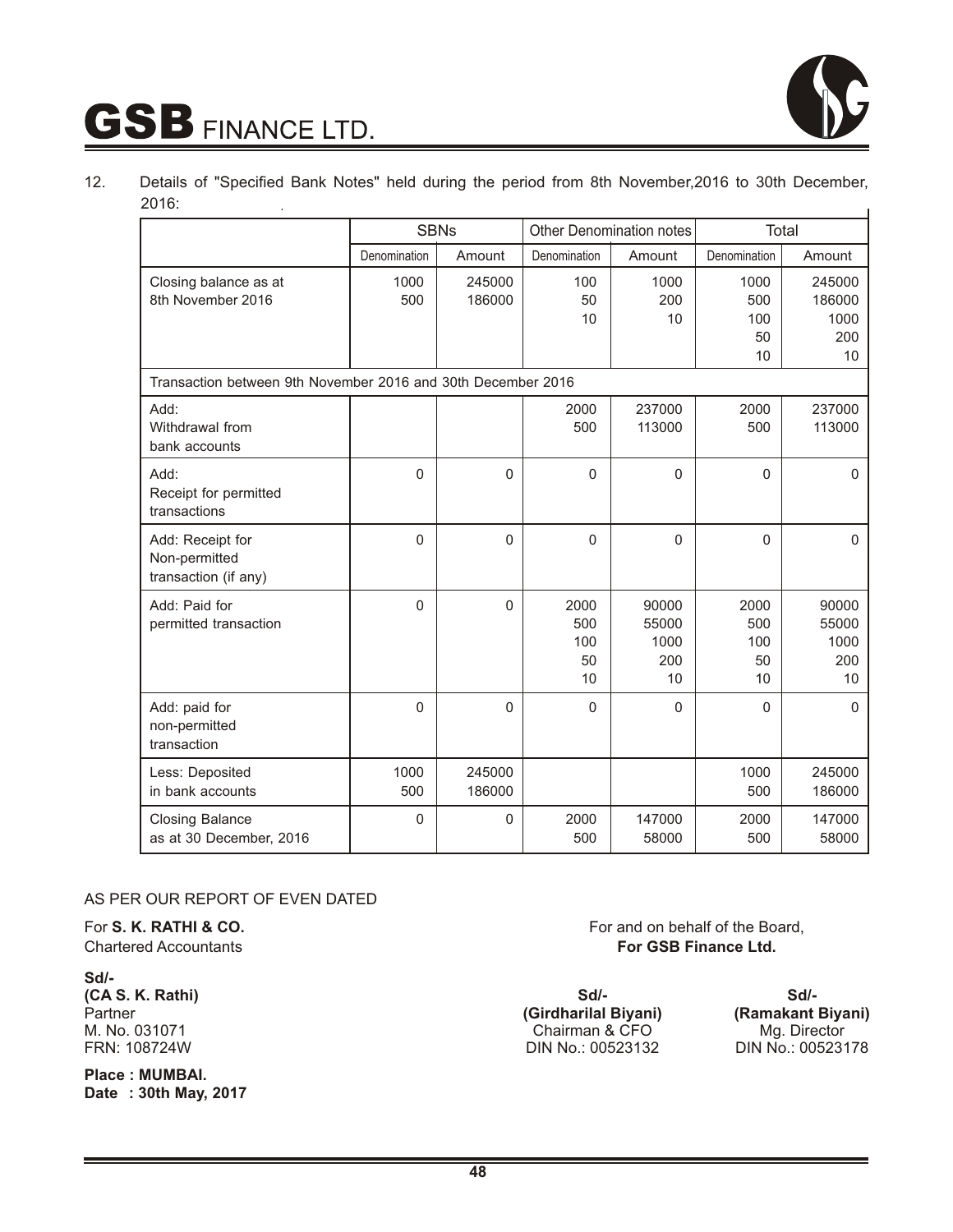

# **NOTE: 2 SHARE CAPITAL**

| <b>PARTICULARS</b>                                                     | As at 31st March<br>2017 | As at 31st March<br>2016 |
|------------------------------------------------------------------------|--------------------------|--------------------------|
|                                                                        |                          |                          |
| <b>Authorised Capital</b>                                              |                          |                          |
| 60,00,000 Equity Shares @ 10.00/- Each                                 | 60,000,000               | 60,000,000               |
| Issued, Subscribed And Paid Up<br>60,00,000 Equity Shares @ 10.00 Each | 60,000,000               | 60,000,000               |
| <b>Total</b>                                                           | 60,000,000               | 60,000,000               |

# **The Details Of Shareholder Holding More than 5% Shares**

| <b>NAME OF SHARE HOLDERS</b>          |      | As at 31st March<br>2017 |      | As at 31st March<br>2016 |  |
|---------------------------------------|------|--------------------------|------|--------------------------|--|
| <b>PARTICULARS</b>                    | %    | No.                      | $\%$ | No.                      |  |
| 1. Shri Girdhari S. Biyani            | 5.82 | 349103                   | 5.82 | 349103                   |  |
| 2. Shri Ramakant S. Biyani            | 9.13 | 547547                   | 9.13 | 547547                   |  |
| 3. Smt. Neelam Ramakant Biyani        | 7.69 | 461533                   | 7.69 | 461533                   |  |
| 4. Smt. Sushma Girdhari Biyani        | 7.23 | 433576                   | 7.23 | 433576                   |  |
| 5. GSB Capital Markets Ltd.           | 9.50 | 570000                   | 9.50 | 570000                   |  |
| 6. GSB Securities Pvt. Ltd.           | 9.50 | 570000                   | 9.50 | 570000                   |  |
| 7. GSB Shares Custodian Services Ltd. | 6.25 | 375098                   | 6.25 | 375098                   |  |

| The Reconciliation of the Number of Shares Outstanding is set out below: |  |  |  |  |
|--------------------------------------------------------------------------|--|--|--|--|
| 6000000<br>6000000<br><b>Opening Balance</b>                             |  |  |  |  |
| 6000000<br>6000000<br>Closing Balance                                    |  |  |  |  |

# **Terms/Rights attached to equity shares:**

The company has only one class of equity share having a par value of Rs. 10 per share. Each holder of equity shares is entitled to one vote per share. The company declares and pays dividends in Indian Rupees. The dividend proposed by the Board of Directors is subject to the approval of the shareholders in the ensuing Annual General Meeting.

During the year ended 31st March 2017, the amount of per share dividend recognized as distributions to equity shareholders was Rs. Nil (31st March 2016 Rs. Nil)

In the event of liquidation of the company, the holders of equity shares will be entitled to receive remaining assets of the company. The distribution will be proportional to the number of equity shares held by the shareholders.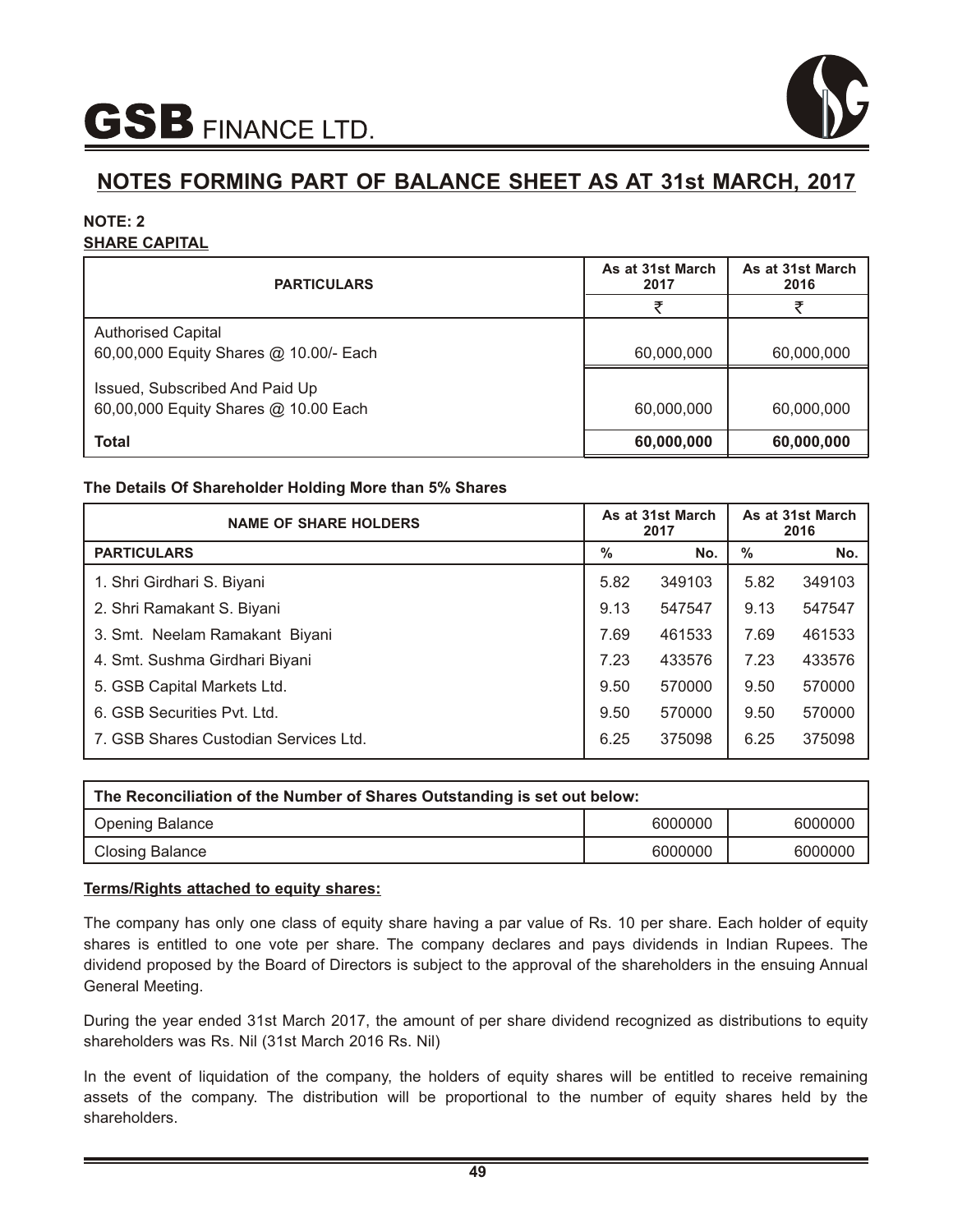

# **NOTE: 3**

# **RESERVES & SURPLUS**

| <b>PARTICULARS</b> |                                                                               | As at 31st March<br>2017 | As at 31st March<br>2016 |
|--------------------|-------------------------------------------------------------------------------|--------------------------|--------------------------|
|                    |                                                                               | ₹                        | ₹                        |
| a.                 | <b>General Reserves</b>                                                       |                          |                          |
|                    | <b>Opening Balance</b>                                                        | 10,000,000               | 10,000,000               |
|                    | <b>Closing Balance</b>                                                        | 10,000,000               | 10,000,000               |
| $\mathbf b$ .      | <b>Profit and Loss A/c</b>                                                    |                          |                          |
|                    | Opening balance<br>Add: Net Profit for the Year                               | 13,235,645<br>6,184,386  | 11,648,057<br>1,587,588  |
|                    | <b>Closing Balance</b>                                                        | 19,420,031               | 13,235,645               |
| c.                 | <b>Statutory Reserves</b>                                                     |                          |                          |
|                    | Opening balance<br>Addition: Transfer from Profit & Loss Account for the Year | 2,25,73,000<br>1,547,000 | 22,173,000<br>400,000    |
|                    | <b>Closing Balance</b>                                                        | 24,120,000               | 22,573,000               |
|                    | <b>Total</b>                                                                  | 53,540,031               | 45,808,645               |

# **NOTE: 4 DEFERRED TAX LIABILITIES/ASSETS**

| <b>PARTICULARS</b>                                    | As at 31st March<br>2017 | As at 31st March<br>2016 |
|-------------------------------------------------------|--------------------------|--------------------------|
|                                                       |                          |                          |
| <b>Deferred Tax Liabilities</b><br>Deferred Tax Asset | 91,022<br>(3,587)        | 124,460<br>(3, 587)      |
| <b>Total</b>                                          | 87,435                   | 120,873                  |

# **NOTE: 5 SHORT - TERM BORROWINGS**

| <b>PARTICULARS</b>                                                 | As at 31st March<br>2017 | As at 31st March<br>2016 |
|--------------------------------------------------------------------|--------------------------|--------------------------|
|                                                                    |                          |                          |
| <b>Other Loans (Unsecured)</b><br>G. DAS Capital Markets Pvt. Ltd. | --                       | 5,000,000                |
| <b>Total</b>                                                       | --                       | 5,000,000                |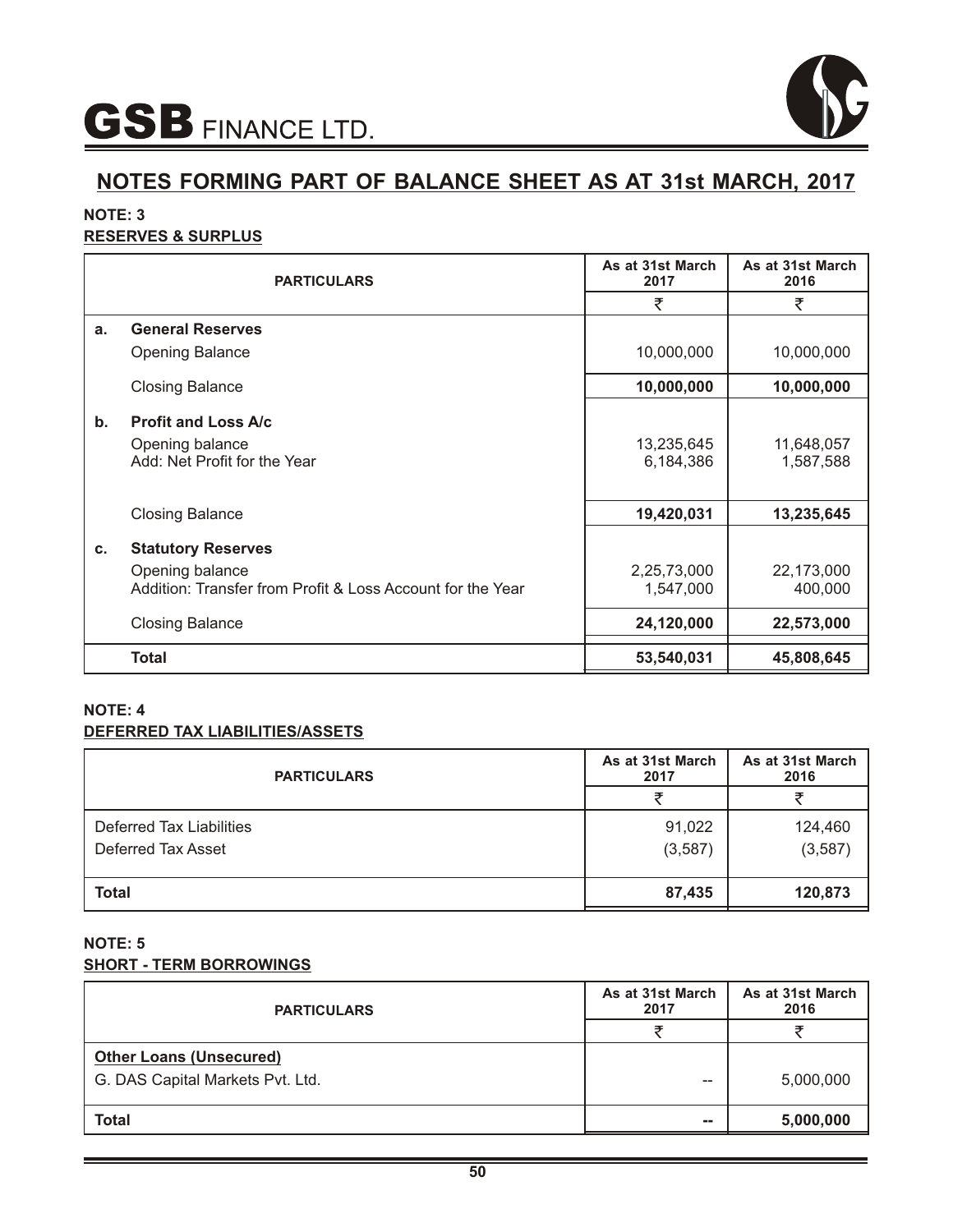

# **NOTE: 6 TRADE PAYABLES**

| <b>PARTICULARS</b>                           | As at 31st March<br>2017 | As at 31st March<br>2016 |
|----------------------------------------------|--------------------------|--------------------------|
|                                              |                          |                          |
| <b>Sundry Creditors &amp; Other Payables</b> |                          |                          |
| Kotak Security Pvt. Ltd. (F & O)             | 82,462                   |                          |
| Mukesh C. Patani                             | 7,120,000                |                          |
| <b>Outstanding Expenses</b>                  | 84,770                   | 91,699                   |
| <b>Total</b>                                 | 7,287,232                | 91,699                   |

# **NOTE: 7 OTHER CURRENT LIABILITIES**

| <b>PARTICULARS</b>                  | As at 31st March<br>2017 | As at 31st March<br>2016 |
|-------------------------------------|--------------------------|--------------------------|
|                                     |                          |                          |
| <b>TDS On Director Remuneration</b> | 12,500                   | 10,000                   |
| <b>TDS On Interest Paid</b>         | 7,164                    |                          |
| TDS On Professional Charges         | 5,120                    | 4,900                    |
| <b>Total</b>                        | 24,784                   | 14,900                   |

# **NOTE: 8 SHORT TERM PROVISIONS**

| <b>PARTICULARS</b>                                   |     | As at 31st March<br>2017 | As at 31st March<br>2016 |
|------------------------------------------------------|-----|--------------------------|--------------------------|
|                                                      |     | ₹                        | ₹                        |
| <b>Contingent Provisions against Standard Assets</b> | (A) | 381,330                  | 268,180                  |
| <b>Provisions For Taxation-</b>                      |     |                          |                          |
| Provisions For Taxation: Brought Forward             |     | 567,580                  | 613,500                  |
| Less: Paid against the above                         |     | (567, 580)               | 613,500                  |
| <b>Balance</b>                                       |     |                          |                          |
| Add: Provision for the Year                          |     | 3,936,890                | 868,000                  |
| Less: MAT credit Entitlement                         |     | (1,531,280)              | 300,420                  |
|                                                      | (B) | 2,405,610                | 567,580                  |
| Total (A+B)                                          |     | 2,786,940                | 835,760                  |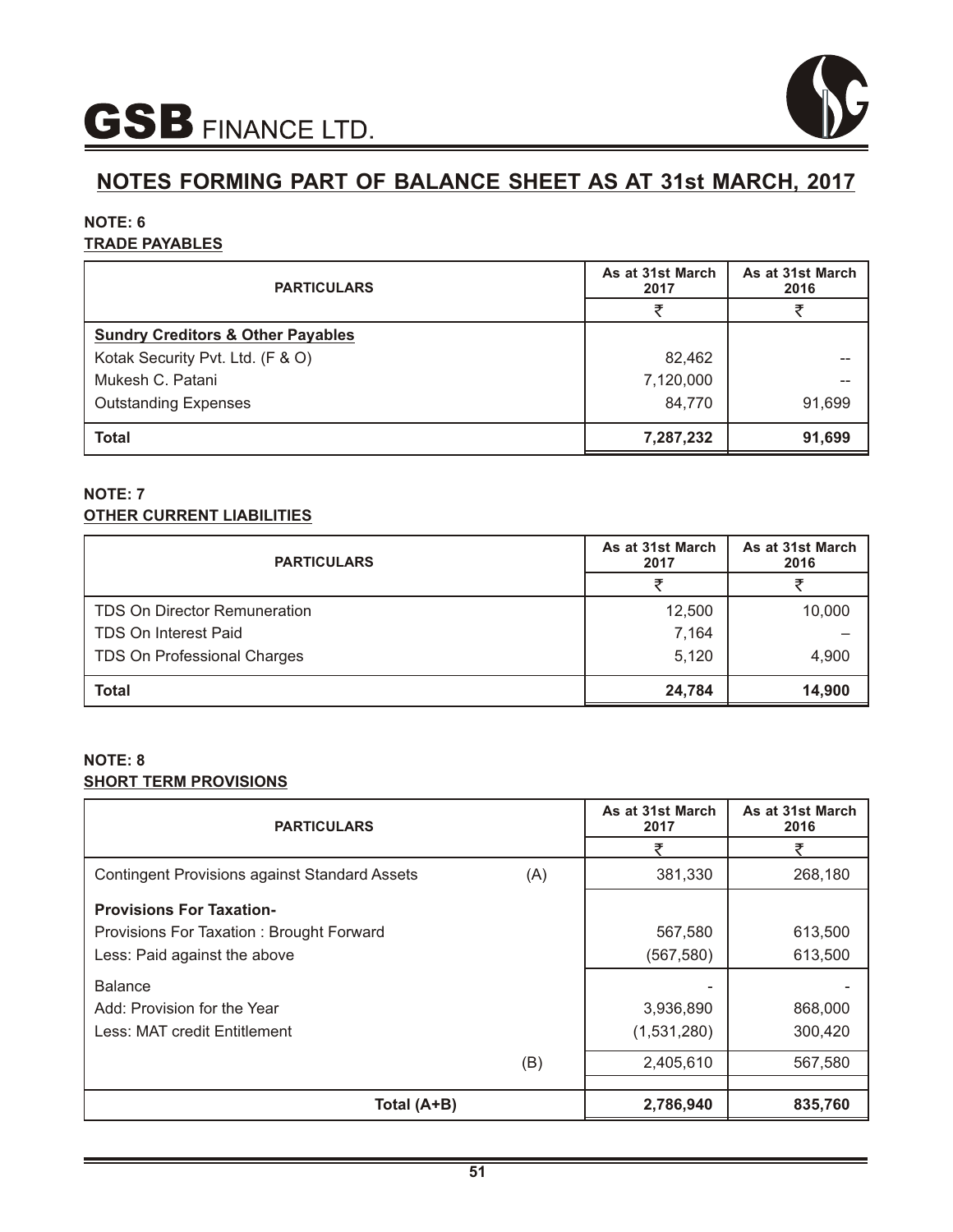# NOTES FORMING PART OF BALANCE SHEET AS AT 31st MARCH, 2017 **NOTES FORMING PART OF BALANCE SHEET AS AT 31st MARCH, 2017**

# **NOTE : 9**

# STATEMENT OF FIXED ASSETS AS ON 31ST MARCH, 2017 **STATEMENT OF FIXED ASSETS AS ON 31ST MARCH, 2017**

**GSB** FINANCE LTD.

|                                       | Depreciation |                     |                 | GROSS BLOCK      |                             |                     |                                  | DEPRECIATION                            |                                  |                     | NET BLOCK           |
|---------------------------------------|--------------|---------------------|-----------------|------------------|-----------------------------|---------------------|----------------------------------|-----------------------------------------|----------------------------------|---------------------|---------------------|
| <b>PARTICULAR</b>                     | Rate         | 01.04.2016<br>AS ON | <b>ADDITION</b> | <b>DEDUCTION</b> | 31.03.2017<br>OLdn<br>TOTAL | 01.04.2016<br>AS ON | <b>THE YEAR</b><br><b>DURING</b> | <b>ADJUSTMENTS</b><br>FOR<br>DEDUCTIONS | 31.03.2017<br><b>RAN<br/>DEB</b> | 31.03.2017<br>AS ON | 01.04.2016<br>AS ON |
| (A) TANGIBLE ASSETS                   |              |                     |                 |                  |                             |                     |                                  |                                         |                                  |                     |                     |
| Office Premises                       | 1.58%        | 4,81,913            |                 | ï                | 4,81,913                    | 2,58,647            | 5,617                            |                                         | 2,64,264                         | 2,17,649            | 2,23,266            |
| Office Equipment                      | 19.00%       | 33,179              |                 | ï                | 33,179                      |                     |                                  | ı                                       |                                  | 33,179              | 33,179              |
| Furniture & Fixture                   | 9.50%        | 41,631              |                 | ı                | 41,631                      | 5,580               | 3,955                            |                                         | 9,535                            | 32,096              | 36,051              |
| Fire Fighting Equipment               | $6.33\%$     | 270                 |                 | $\blacksquare$   | 270                         |                     |                                  | ı                                       |                                  | 270                 | 270                 |
| Electrical Equipments                 | 9.50%        | 94,653              |                 | ı                | 94,653                      | 49,675              | 16,745                           |                                         | 66,420                           | 28,233              | 44,978              |
| Air - conditioning Machines           | 6.33%        | 383,572             | 55,000          | ı                | 438,572                     | 206,079             | 34,297                           |                                         | 240,376                          | 198,196             | 177,493             |
| Motor Car                             | 11.88%       | 886,392             |                 | ı                | 886,392                     | 427,185             | 132,416                          |                                         | 559,601                          | 326,791             | 459,207             |
| (B) Intangible Assets                 |              | Ξ                   | Ξ               | Ē                | Ξ                           | Ē                   | Ξ                                | Ξ                                       | $\bar{\bar{z}}$                  | Ξ                   | ₹                   |
| Total                                 |              | 1,921,611           | 55,000          |                  | 1,976,611                   | 947,166             | 193,030                          |                                         | 1,140,196                        | 836,415             | 974,444             |
| Previous Year (As at 31st March 2016) |              | 1,921,611           |                 |                  | 1,921,611                   | 754,519             | 192,648                          |                                         | 947,166                          | 974,444             | 1,167,092           |

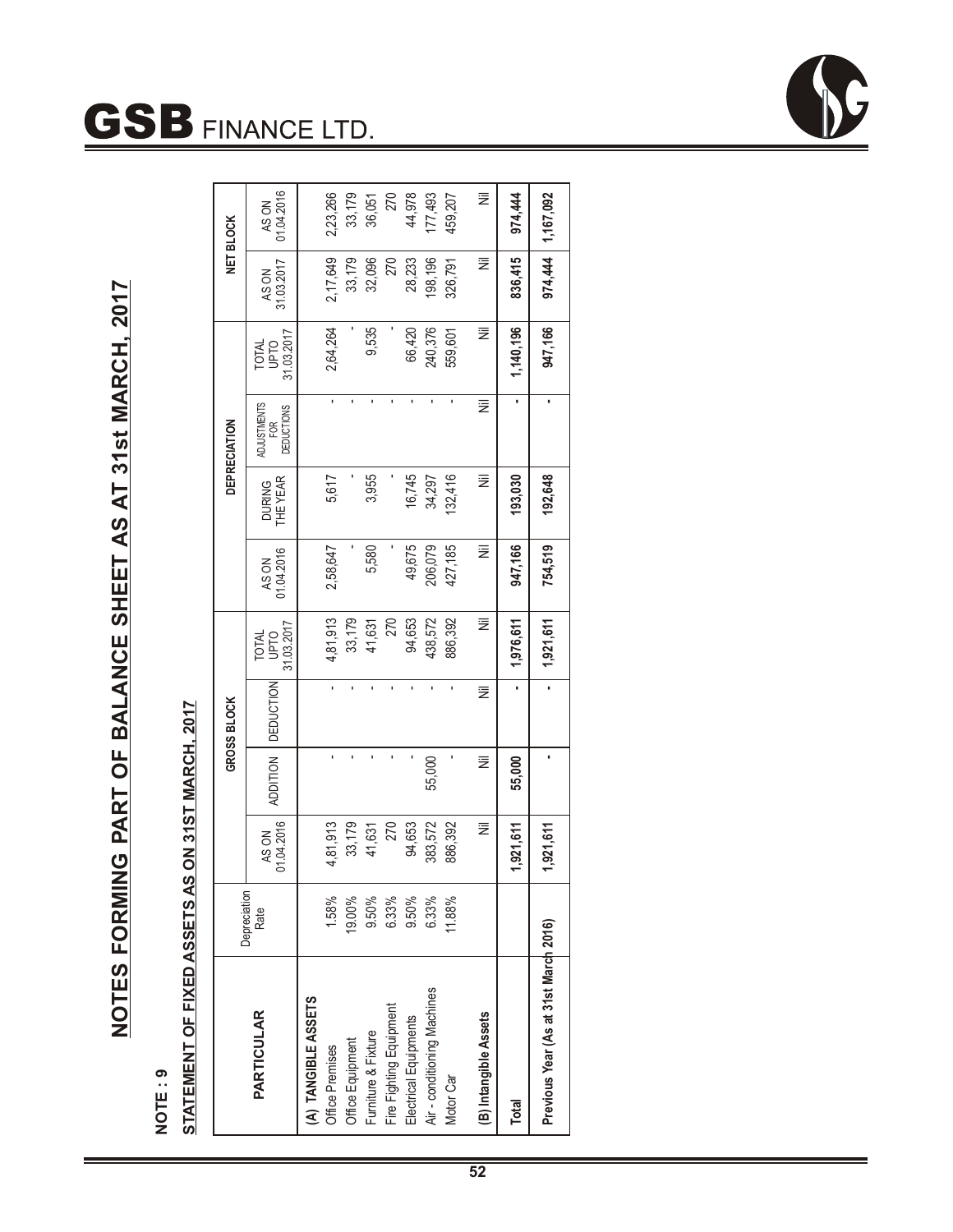

# **NOTE: 10**

# **NON CURRENT INVESTMENTS**

| <b>PARTICULARS</b>                                                                                                                                                                       | As at 31st March<br>2017 | As at 31st March<br>2016 |
|------------------------------------------------------------------------------------------------------------------------------------------------------------------------------------------|--------------------------|--------------------------|
|                                                                                                                                                                                          |                          |                          |
| Non-Current - (Non-Traded Investment)<br>250 Equity Shares (Unquoted) of Western Co-operative Bank Ltd.<br>having face value of Rs. 10 each fully paid up                                | 2.500                    | 2,500                    |
| Lease Hold Rights - Prestige Holiday Resorts Time Shares<br>[(Unquoted) having face value of Rs. 60000 each fully paid up ]                                                              | 60,000                   | 60,000                   |
| Lease Hold Rights - Sterling Holiday Resort Time Shares [(Unquoted)<br>having face value of Rs.121600 each fully paid up ]<br>50, 000 Equity Shares( Unquoted) in Venkateshwara Business | 121.600                  | 121.600                  |
| Finance Pyt Ltd                                                                                                                                                                          | 500,000                  |                          |
| Total                                                                                                                                                                                    | 684.100                  | 184.100                  |

### **NOTE: 11 OTHER NON CURRENT ASSETS**

| <b>PARTICULARS</b>                                                                                                                            | As at 31st March<br>2017 | As at 31st March<br>2016 |
|-----------------------------------------------------------------------------------------------------------------------------------------------|--------------------------|--------------------------|
|                                                                                                                                               |                          |                          |
| <b>LONG TERM TRADE RECEIVABLES</b><br>Sundry Debtors- More Than Six Months<br>(Unsecured but Considered Good)<br>Refco-Sify Securities (Cash) | 1.000                    | 1,000                    |
| Total                                                                                                                                         | 1,000                    | 1,000                    |

### **NOTE: 12 INVENTORIES**

| <b>PARTICULARS</b>                             | As at 31st March<br>2017 | As at 31st March<br>2016 |
|------------------------------------------------|--------------------------|--------------------------|
|                                                |                          |                          |
| <b>Stock In Trade:</b><br><b>Equity Shares</b> | 20,740,843               | 11,753,846               |
| <b>Total</b>                                   | 20,740,843               | 11,753,846               |

### **NOTE: 13 TRADE RECEIVABLES**

| <b>PARTICULARS</b>                                                                   | As at 31st March<br>2017 | As at 31st March<br>2016 |
|--------------------------------------------------------------------------------------|--------------------------|--------------------------|
|                                                                                      |                          |                          |
| <b>Trade Receivables</b><br>(Unsecured but Considered Good)<br><b>Sundry Debtors</b> | 1,418,372                | 92,156                   |
| <b>Prepaid Expenses</b>                                                              | 6,528                    | 6,384                    |
| <b>Total</b>                                                                         | 1,424,900                | 98,540                   |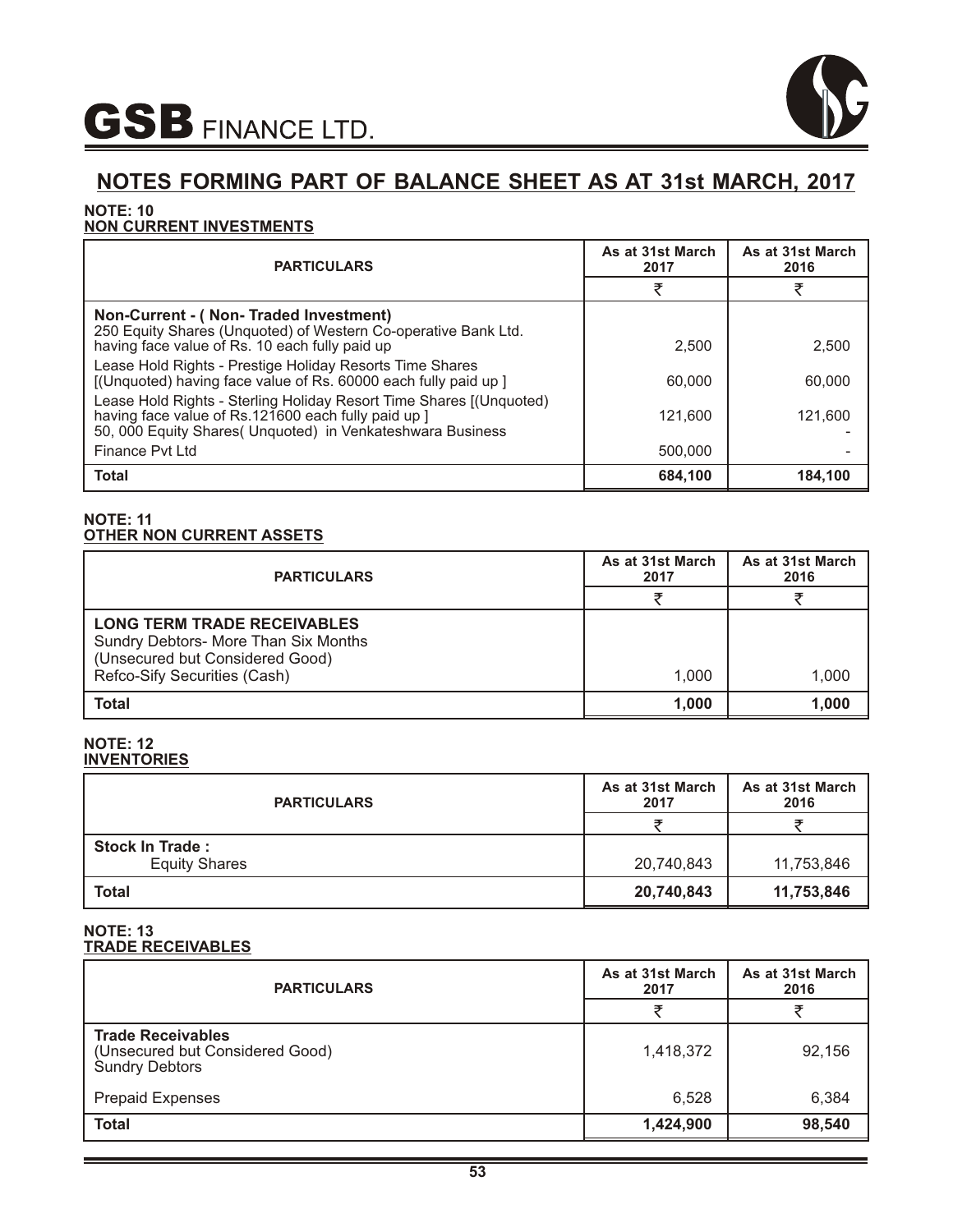

### **NOTE: 14 CASH & CASH EQUIVALENTS**

| <b>PARTICULARS</b>                                                               | As at 31st March<br>2017 | As at 31st March<br>2016 |
|----------------------------------------------------------------------------------|--------------------------|--------------------------|
|                                                                                  |                          |                          |
| <b>Balances With Bank</b><br>Bank Of India, Stock Exchange Br. (008620100007070) | 15,753                   | 150,554                  |
| <b>Total</b>                                                                     | 15,753                   | 150,554                  |
| Cash In Hand                                                                     | 390,171                  | 289,834                  |
| <b>Total</b>                                                                     | 390,171                  | 289,834                  |
| <b>Grand Total</b>                                                               | 405,924                  | 440,388                  |

### **NOTE: 15 SHORT-TERM LOANS AND ADVANCES**

| <b>PARTICULARS</b>                                                                                  | As at 31st March<br>2017 | As at 31st March<br>2016 |
|-----------------------------------------------------------------------------------------------------|--------------------------|--------------------------|
|                                                                                                     | ₹                        |                          |
| <b>Loans and Advances to Other than Related Parties</b><br>(a)<br>(Unsecured but considered good) - | 91,742,818               | 89,666,709               |
| Balance with Revenue authorities (Note 15.1)                                                        | 3,814,044                | 3,145,191                |
| <b>MAT Entitlement</b>                                                                              | 4,076,378                | 5,607,658                |
| <b>Total</b>                                                                                        | 99,633,240               | 98,419,558               |

# **NOTE: 15.1 BALANCE WITH REVENUE AUTHORITIES**

| <b>PARTICULARS</b>                               | As at 31st March<br>2017 | As at 31st March<br>2016 |
|--------------------------------------------------|--------------------------|--------------------------|
|                                                  |                          |                          |
| Tax Refundable 1997-98/2001-2002                 | 332,013                  | 332,013                  |
| Income Tax Refundable A.Y. 2012-13               | 887,467                  | 887,467                  |
| Income Tax Refundable A.Y. 2014-15               | 695,610                  | 695,610                  |
| Income Tax Refundable. A.Y.2015-16               | 395,383                  | 395,383                  |
| Income Tax Refundable, A.Y.2016-17               | 267,138                  |                          |
| TDS On Interest Received (AY 2016-17) - Adjusted |                          | 834,718                  |
| TDS On Interest Received AY 2017-18              | 736,433                  |                          |
| Advance Tax                                      | 500,000                  |                          |
| <b>Total</b>                                     | 3,814,044                | 3,145,191                |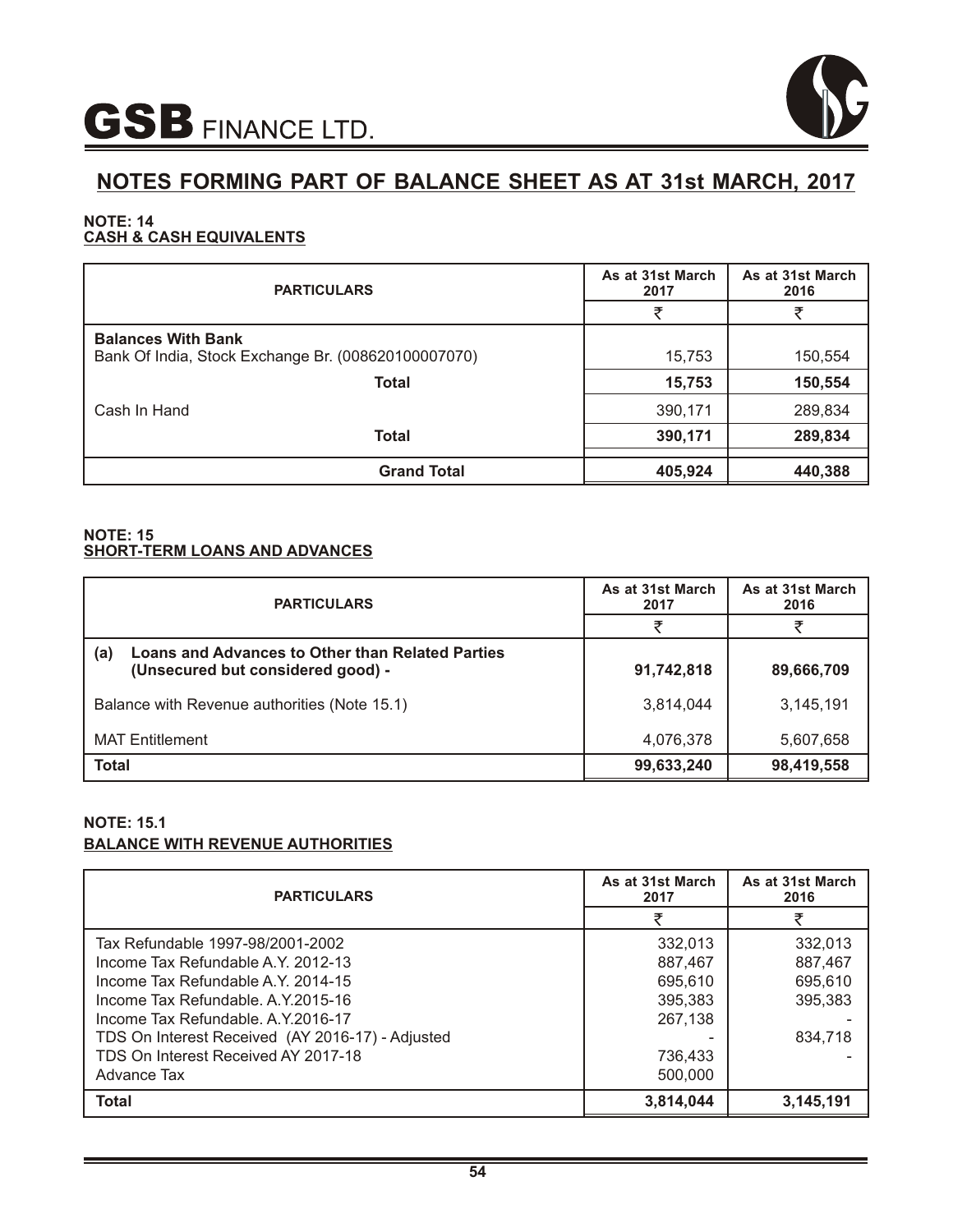

# **NOTES FORMING PART OF PROFIT & LOSS STATEMENT AS AT 31st MARCH, 2017**

# **NOTE: 16**

# **REVENUE FROM OPERATIONS**

| <b>PARTICULARS</b>                                                     | As at 31st March<br>2017             | As at 31st March<br>2016 |
|------------------------------------------------------------------------|--------------------------------------|--------------------------|
|                                                                        |                                      |                          |
| Sales Of Shares<br>Drivatives Gains (Net)<br><b>Speculation Profit</b> | 84,222,560<br>6,943,542<br>3,824,921 | 148,710,333              |
| Total                                                                  | 94,991,023                           | 148,710,333              |

# **NOTE: 17 OTHER INCOME**

| <b>PARTICULARS</b>            | As at 31st March<br>2017 | As at 31st March<br>2016 |
|-------------------------------|--------------------------|--------------------------|
|                               | チ                        | ₹                        |
| Dividend                      | 1,827                    | 57,607                   |
| Sundry Balances W/Off         | 16,633                   |                          |
| <b>Total</b>                  | 18,460                   | 57,607                   |
| <b>INTEREST RECEIVED</b>      |                          |                          |
| Interest on Income Tax Refund |                          | 86,158                   |
| Interest Received             | 8,059,188                | 8,347,173                |
| <b>Total</b>                  | 8,059,188                | 8,433,331                |
| <b>Grand Total</b>            | 8,077,648                | 8,490,938                |

# **NOTE: 18 COST OF PURCHASE**

| <b>PARTICULARS</b>                                  | As at 31st March<br>2017 | As at 31st March<br>2016 |
|-----------------------------------------------------|--------------------------|--------------------------|
|                                                     | ₹                        | ₹                        |
| Purchase Of Shares                                  | 92,835,406               | 146,089,711              |
| Eq. Derivatives (Losses/Gain) (Net Of Gains)        |                          | 1,880,116                |
| <b>Speculation Gain/Loss</b>                        |                          | 207,506                  |
| Commodities Derivatives (Losses/Gain) (Net of Gain) |                          | 474,535                  |
| Demat / Holding Delivery Charges                    | 18,527                   | 21,978                   |
| <b>Other Charges</b>                                | 371,190                  | 89,714                   |
| <b>Education Cess</b>                               | 10,455                   |                          |
| Security Transaction tax                            | 1,742,442                | 794,547                  |
| Service Tax                                         | 154,753                  | 96,656                   |
| <b>Stamp Charges</b>                                | 430,878                  | 148,301                  |
| <b>Turn Over Charges</b>                            | 373,507                  | 161,037                  |
| Total                                               | 95,937,158               | 149,964,101              |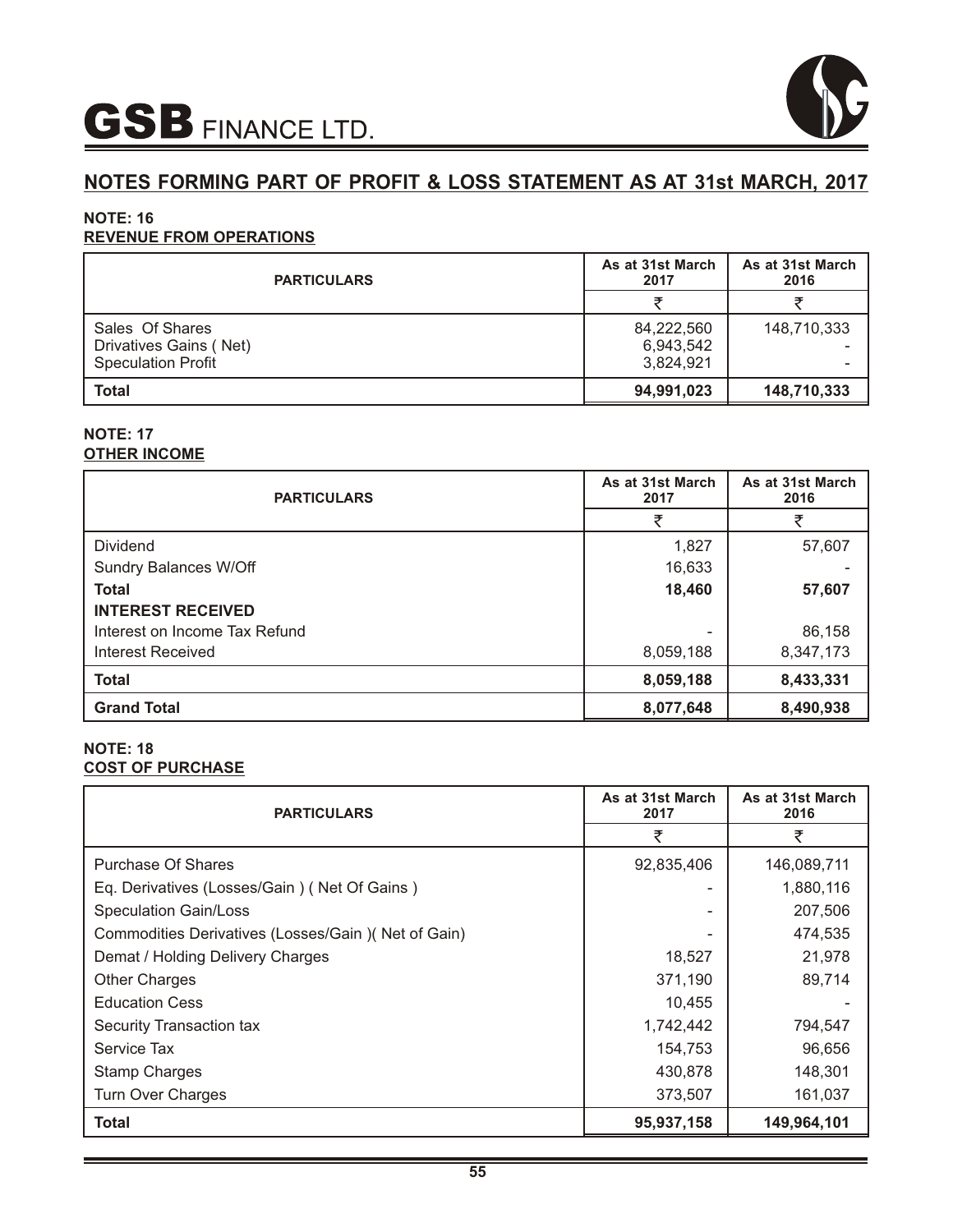

# **NOTES FORMING PART OF PROFIT & LOSS STATEMENT AS AT 31st MARCH, 2017**

# **NOTE: 19**

# **INCREASE / DECREASE IN STOCK**

| <b>PARTICULARS</b>           | As at 31st March<br>2017 | As at 31st March<br>2016 |
|------------------------------|--------------------------|--------------------------|
|                              | ₹                        | ₹                        |
| <b>Opening Stock</b>         |                          |                          |
| Stock In Trade               | 11,753,846               | 11,852,070               |
| <b>Sub Total</b>             | 11,753,846               | 11,852,070               |
| <b>Less: Closing Stock</b>   |                          |                          |
| Stock In Trade               | 20,740,843               | 11,753,846               |
| <b>Sub Total</b>             | 20,740,843               | 11,753,846               |
| (INCREASE)/DECREASE IN STOCK | (8,986,997)              | 98,224                   |

# **NOTE: 20 EMPLOYEES BENEFIT EXPENSES**

| <b>PARTICULARS</b>               | As at 31st March<br>2017 | As at 31st March<br>2016 |
|----------------------------------|--------------------------|--------------------------|
|                                  |                          |                          |
| <b>Remuneration To Directors</b> | 1,325,000                | 1,200,000                |
| Salary & Bonus                   | 670,650                  | 751,600                  |
| Professional Tax - Salary        | 10,025                   | 13,525                   |
| <b>Staff Welfare Expenses</b>    | 70,556                   | 97,318                   |
| Total                            | 2,076,231                | 2,062,443                |

# **NOTE: 21 FINANCE COSTS**

| <b>PARTICULARS</b>           | As at 31st March<br>2017 | As at 31st March<br>2016 |
|------------------------------|--------------------------|--------------------------|
|                              |                          |                          |
| Interest On Tds Late Payment | 371                      | 452                      |
| Interest Paid For Other      | 283,646                  | 114,636                  |
| Total                        | 284,017                  | 115,088                  |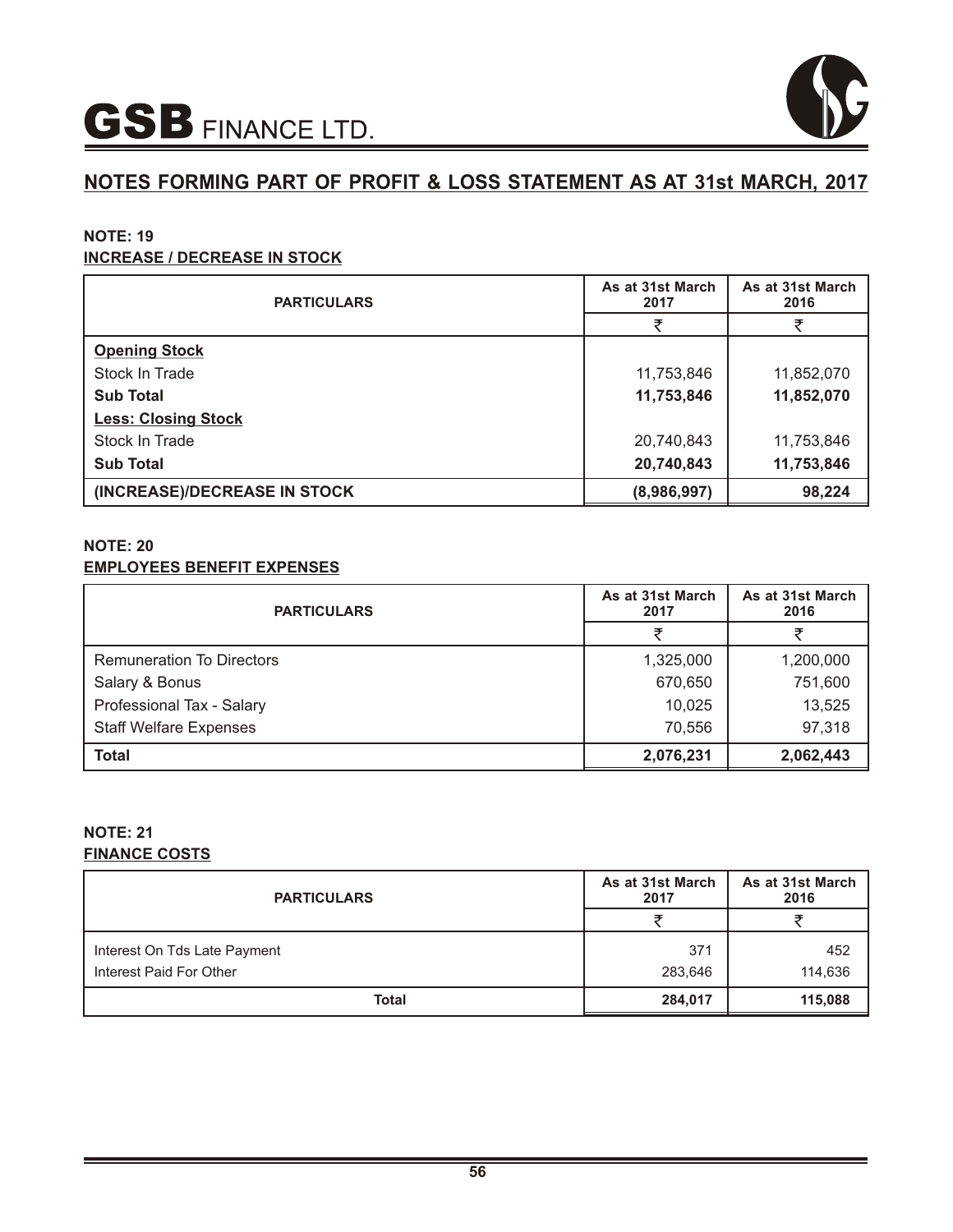

# **NOTES FORMING PART OF PROFIT & LOSS STATEMENT AS AT 31st MARCH, 2017**

### **NOTE: 22 OTHER EXPENSES**

| <b>PARTICULARS</b>                                             | As at 31st March<br>2017 | As at 31st March<br>2016 |
|----------------------------------------------------------------|--------------------------|--------------------------|
|                                                                | ₹                        | ₹                        |
| <b>Advertisement &amp; Publicity</b>                           | 44,061                   | 44,523                   |
| Annual Fees Stock Exchange                                     | 229,287                  | 228,000                  |
| Non - Refundable Membership Fees to Association Of Mutual Fund | 101,500                  |                          |
| <b>Bank Commission/Charges</b>                                 | 1,914                    | 26,146                   |
| <b>Conveyance Expenses</b>                                     | 94,918                   | 92,603                   |
| Depositry Charges                                              | 71,592                   | 55,059                   |
| Director's Fees                                                | 6,000                    | 8,000                    |
| Donation                                                       | 2,601                    |                          |
| <b>Electricity Charges</b>                                     | 126,970                  | 160,382                  |
| <b>General Expenses</b>                                        | 140,968                  | 138,864                  |
| <b>Internal Audit Fees</b>                                     | 34,500                   | 34,399                   |
| Legal & Professional Fees                                      | 57,950                   | 56,393                   |
| Motor Car Expenses ( Inc. Insurance Charges)                   | 136,796                  | 108,052                  |
| Newspaper & Periodicals                                        | 19,341                   | 21,224                   |
| Payment To Auditors For Audit Fees                             | 37,200                   | 35,750                   |
| Payment To Auditors For Other Services                         | 5,000                    | 5,000                    |
| Payment To Auditors For Tax Audit Fees                         | 9,000                    | 8,250                    |
| Postage & Courier Charges                                      | 121,528                  | 136,920                  |
| <b>Printing &amp; Stationery Expenses</b>                      | 160,037                  | 165,233                  |
| Profession Tax(Company)                                        | 2,500                    | 2,500                    |
| <b>ROC Fees</b>                                                | 1,200                    |                          |
| Repairs & Maintenance (Incl. Computer Maintenance)             | 9,085                    | 450                      |
| <b>Sales Promotion Expenses</b>                                | 51,218                   | 35,979                   |
| <b>Share Registrar Fees</b>                                    | 97,444                   | 68,346                   |
| Telephone & Mobile Expenses                                    | 146,315                  | 202,080                  |
| <b>Travelling Expenses</b>                                     | 90,219                   | 139,827                  |
| <b>Water Charges</b>                                           | 18,100                   | 30,000                   |
| <b>Total</b>                                                   | 1,817,244                | 1,803,980                |

### **NOTE: 23 LOAN PROVISIONS**

| <b>PARTICULARS</b>                           | As at 31st March<br>2017 | As at 31st March<br>2016 |
|----------------------------------------------|--------------------------|--------------------------|
|                                              |                          |                          |
| Provision For Contingency On Standard Assets | 113.150                  | 55,810                   |
| <b>Total</b>                                 | 113.150                  | 55,810                   |

For **S. K. RATHI & CO.** Chartered Accountants

**Sd/- (CA S. K. Rathi)** Partner Membership No.: 031071 FRN : 108724W

**Place : MUMBAI. Date : 30th May, 2017** For and on behalf of the Board, **For GSB Finance Ltd.** 

**Sd/- (Girdharilal Biyani)** Chairman & CFO DIN No.: 00523132

**Sd/- (Ramakant Biyani)** Mg. Director DIN No.: 00523178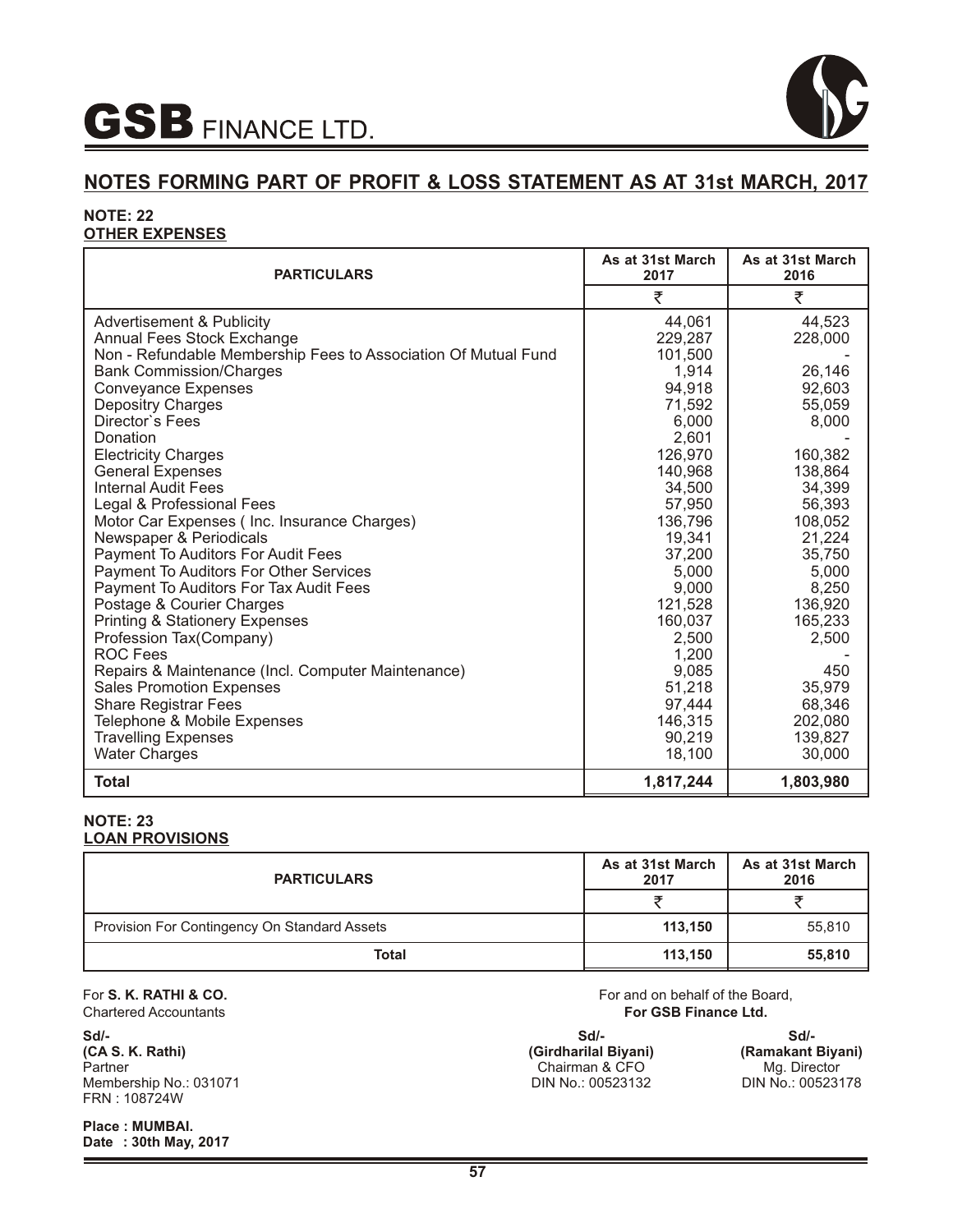| EQUITY SHARES (QUOTED)                     |                    |                | <b>OPENING STOCK</b> |                     |                    |                     | CLOSING STOCK              |                          |                    |
|--------------------------------------------|--------------------|----------------|----------------------|---------------------|--------------------|---------------------|----------------------------|--------------------------|--------------------|
| SCRIP                                      | alue<br>Face<br>⋗  | Quantity       | Value                | Quantity<br>Closing | Cost<br>Rate       | Amount<br>Cost      | Market<br>Rate             | Market<br>Value          | Lower<br>Value     |
| Equity Quoted-<br>Adani Ports              | 220100000205000120 | 5              | 15,853               | 5                   | 163.43             | 15852.7             | 339.60                     | 32,941.20                | 15,853             |
| Balaji Telefilms Ltd.<br>Bharat Bijlee Ltd |                    | 25             | 1646.25              | 1000                | 914.75             | 914750              | 915.40                     | 915,400.00               | 914,750            |
| Bhansali Engineering Polymers              |                    | ٠              |                      | 50000               | 32.83              | 1641500             | 34.70                      | 1,735,000.00             | ,641,500           |
| Guj.Nre Coke Ltd. (Pref.                   |                    | 15             |                      |                     |                    |                     | 2.60                       | 39.00                    |                    |
| Indian Overseas Bank Ltd                   |                    | $\supseteq$    | 423.5                |                     | 42.35              | 423.5               | 26.65                      | 266.50                   | 267                |
| ndia Tourism Development Corp              |                    |                |                      | 1500                | 404.4876           | 606731.4            | 212.80                     | 319,200.00               | 319,200            |
| Medicamen Biotech Ltd.                     |                    |                |                      | 200                 | 84.995             | 16999               | 288.05                     | 57,610.00                | 16,999             |
| Mahanagar Telephone Nigam Ltd.             |                    | ٠              |                      | 50000               | 25.23              | 1261500             | 24.00                      | 1,200,000.00             | ,200,000           |
| On Mobile<br>NCC Ltd.                      |                    |                |                      | 2500<br>10000       | 83.83726<br>81.16  | 209593.15<br>811600 | 90.35<br>81.95             | 204,875.00<br>903,500.00 | 204,875<br>811,600 |
| Ruby Mills Ltd                             |                    | 200            | 37,938.00            | 200                 | 189.69             | 37938               | 326.25                     | 65,250.00                | 37,938             |
| Siyaram Ltd.                               |                    | $\overline{C}$ | 8,750.00             | $\Rightarrow$       | 1,035.21           | 10352.1             | ,694.70                    | 16,947.00                | 10,352             |
| Skil Infra                                 |                    |                |                      | 15000               | 25.88              | 388200              | 19.60                      | 294,000.00               | 294,000            |
| Srei Infrastructure Finance Ltd            |                    |                |                      | 10000               | 85.98              | 859800              | 82.95                      | 829,500.00               | 829,500            |
| Suven Life Sciences Ltd                    |                    |                |                      | 8                   | 202.51             | 12150.6             | 165.40                     | 9,924.00                 | 9,924              |
| Symphony Ltd.                              |                    |                |                      | 1840                | ,540.84            | 2835145.6           | 529.15                     | 2,813,636.00             | 2,813,636          |
| Today'S Writing Ltd.                       |                    | 5000           | 11,300.00            | 5000                | 3.31               | 16550               | 2.69                       | 13,450.00                | 13,450             |
| Sub-Total (A)                              |                    | 5357           | 75,910.46            | 147432              |                    | 9639086.06          |                            | 9,411,538.70             | 9,133,843          |
| Equity Unquoted                            |                    |                |                      |                     |                    |                     |                            |                          |                    |
| In Related Parties Group Companies:        |                    |                |                      |                     |                    |                     |                            |                          |                    |
| GSB Capital Market Ltd                     | 999999             | 285500         | 2855000              | 285500              | 10.00              | 2,855,000.00        | 20.00                      | 5,710,000.00             | 2,855,000          |
| GSB Capital Market Ltd. (Bonus)            |                    | 67583          |                      | 67583               | <b>Bonus</b>       |                     | 20.00                      | 1,351,660.00             |                    |
| GSB Capital Market Ltd.                    |                    | 120000         | 2400000              | 120000              | 20.00              | 2,400,000.00        | 20.00                      | 2,400,000.00             | 2,400,000          |
| GSB Commodities Pvt                        |                    | 90000          | 900000               | 90000               | 10.00              | 900,000.00          | 10.00                      | 900,000.00               | 900,000            |
| GSB Securities Pvt Ltd                     |                    | 355000         | 3550000              | 355000              | $10.00$<br>$10.00$ | 3,550,000.00        | $10.00$<br>$10.00$         | 3,550,000.00             | 3,550,000          |
| GSB Share Custodian Services Ltd           |                    | 190200         | 1902000              | 190200              |                    | 1,902,000.00        |                            | 1,902,000.00             | 1,902,000          |
| Sub-Total (B)                              |                    | 1108283        | 11607000             | 1108283             |                    | 30,869,319.41       |                            | 34,603,796.20            | 11,607,000         |
| GRAND TOTAL (A+B)                          |                    |                |                      |                     |                    |                     |                            |                          | 20,740,843         |
| Previous Year (As at 31st March 2016)      |                    |                |                      |                     |                    |                     |                            |                          | 11,753,846         |
|                                            |                    |                |                      |                     |                    |                     |                            |                          |                    |
|                                            |                    |                |                      |                     |                    |                     | For and on Behalf of Board |                          |                    |
|                                            |                    |                |                      |                     |                    |                     | For GSB Finance Ltd.       |                          |                    |

STATEMENT OF STOCK IN TRADE AS ON 31st MARCH, 2017 **STATEMENT OF STOCK IN TRADE AS ON 31st MARCH, 2017** **Sd/-**<br>**(Ramakant Biyani)**<br>Mg. Director<br>DIN No.: 00523178 **(Ramakant Biyani)**  Mg. Director DIN No.: 00523178

**Sd/-**<br>**(Girdhari Biyani)**<br>Chairman & CFO<br>DIN No.: 00523132 **(Girdhari Biyani)** Chairman & CFO DIN No.: 00523132



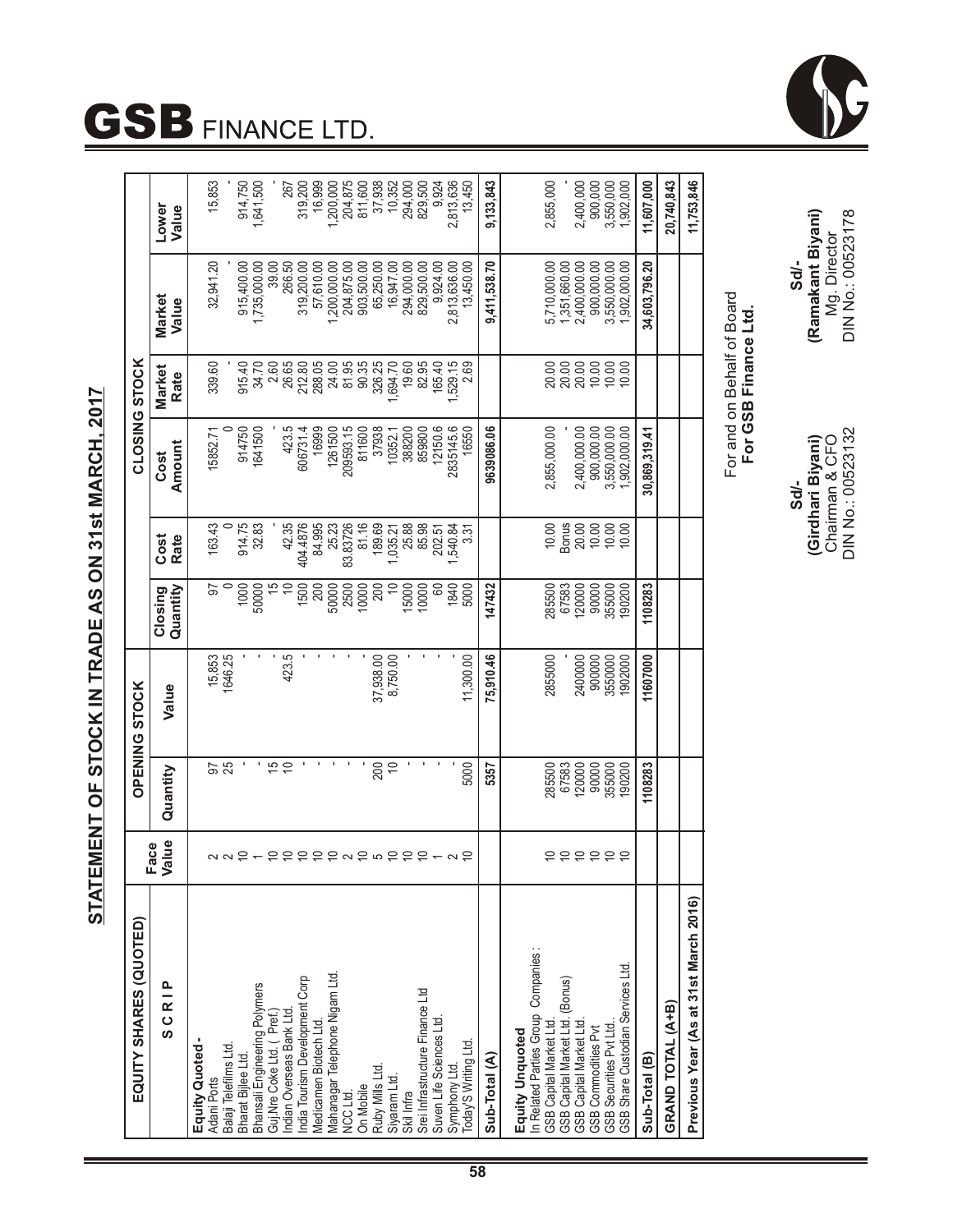



# **GSB Finance Limited**

(CIN L99999MH2001PLC134193) Corporate Office : 78/80, Alli Chamber, Ground Floor, Tamarind Lane, Fort Mumbai - 400 001.

# **ATTENDANCE SLIP**

Folio No./DP ID/ Client ID#

No. of Equity Shares Held

I/We hereby record my/our presence at the **34th Annual General Meeting** of the Company being held at 78/80, Ali Chambers, Tamarind Lane, Fort, Mumbai - 400 001 on the **Tuesday, 26th September, 2017, at 4.00 p.m**

Name of Shareholder (In Block letter)

Name of proxy/ Authorized Representatives attending\* (In Block letter)

\* Strike out whichever is not applicable

# Applicable for Shareholders holding Shares in Dematerialized Form.

Signature of the attending Shareholder/ Proxy/Authorized Representative\*

\*Note: Please fill attendance slip and hand it over at the entrance of the meeting hall.

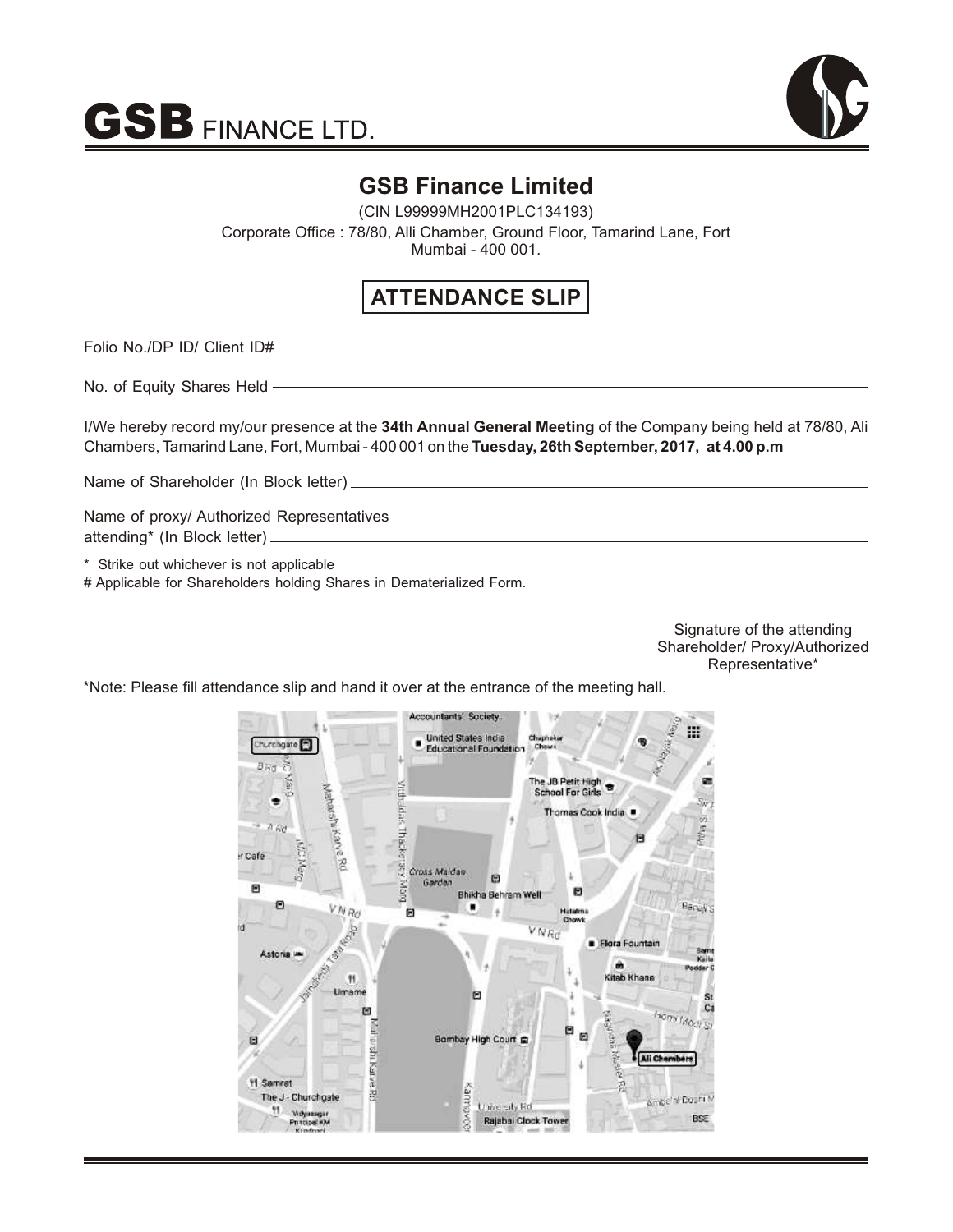



# **Form No. MGT-11**

# **Proxy form**

[Pursuant to section 105(6) of the Companies Act, 2013 and rule 19(3) of the Companies(Management & Administration)Rules, 2014\]

# **GSB Finance Limited**

# **(CIN L99999MH2001PLC134193)**

Corporate Office: 78/80, Alli Chamber, Ground Floor, Tamarind Lane, Fort, Mumbai - 400 001.

| Name of the member(s): |                                                                                                                                                                                                                            |  |
|------------------------|----------------------------------------------------------------------------------------------------------------------------------------------------------------------------------------------------------------------------|--|
| Registered Address:    |                                                                                                                                                                                                                            |  |
| Email Id:              |                                                                                                                                                                                                                            |  |
| Folio No/Client Id:    | DP ID:                                                                                                                                                                                                                     |  |
|                        | I/We being the Member (s) of ________________________________ shares of the above named company, here by appoint:                                                                                                          |  |
| $1 \quad$              |                                                                                                                                                                                                                            |  |
|                        | Signature: ___________________________________ or failing him                                                                                                                                                              |  |
|                        |                                                                                                                                                                                                                            |  |
|                        | Signature: __________________________ or failing him                                                                                                                                                                       |  |
|                        | 3. Name: 2008. [2016] Address: 2008. [2016] Address: 2008. [2016] Address: 2016. [2016] [2016] [2016] [2016] [                                                                                                             |  |
|                        | Signature: ____________________________ or failing him                                                                                                                                                                     |  |
|                        | proxy to attend and vote (on a poll) for me/us and on my/our behalf at the 34th Annual General Meeting of the<br>company to be held on the Tuesday 26th Contember of 4.00 n m of 70/00. Alli Chamber Cround Floor Temerind |  |

company, to be held on the **Tuesday, 26th September, at 4.00 p.m.** at 78/80, Alli Chamber, Ground Floor, Tamarind Lane, Fort, Mumbai - 400 001 and at any adjournment thereof in respect of such resolutions as are indicated below:

| Signed this  day of , 2017 |                              | Affix            |
|----------------------------|------------------------------|------------------|
|                            |                              | Rs. 1.00         |
| Signature of Shareholder   | Signature of Proxy holder(s) | Revenue<br>Stamp |

### **Note:**

- 1. This form of proxy in order to be effective should be duly completed and deposited at the Registered Office of the Company, not less than 48 hours before the commencement of the Meeting.
- 2. For the Resolutions, Explanatory Statements and Notes, please refer to the Notice of the 34th Annual General Meeting.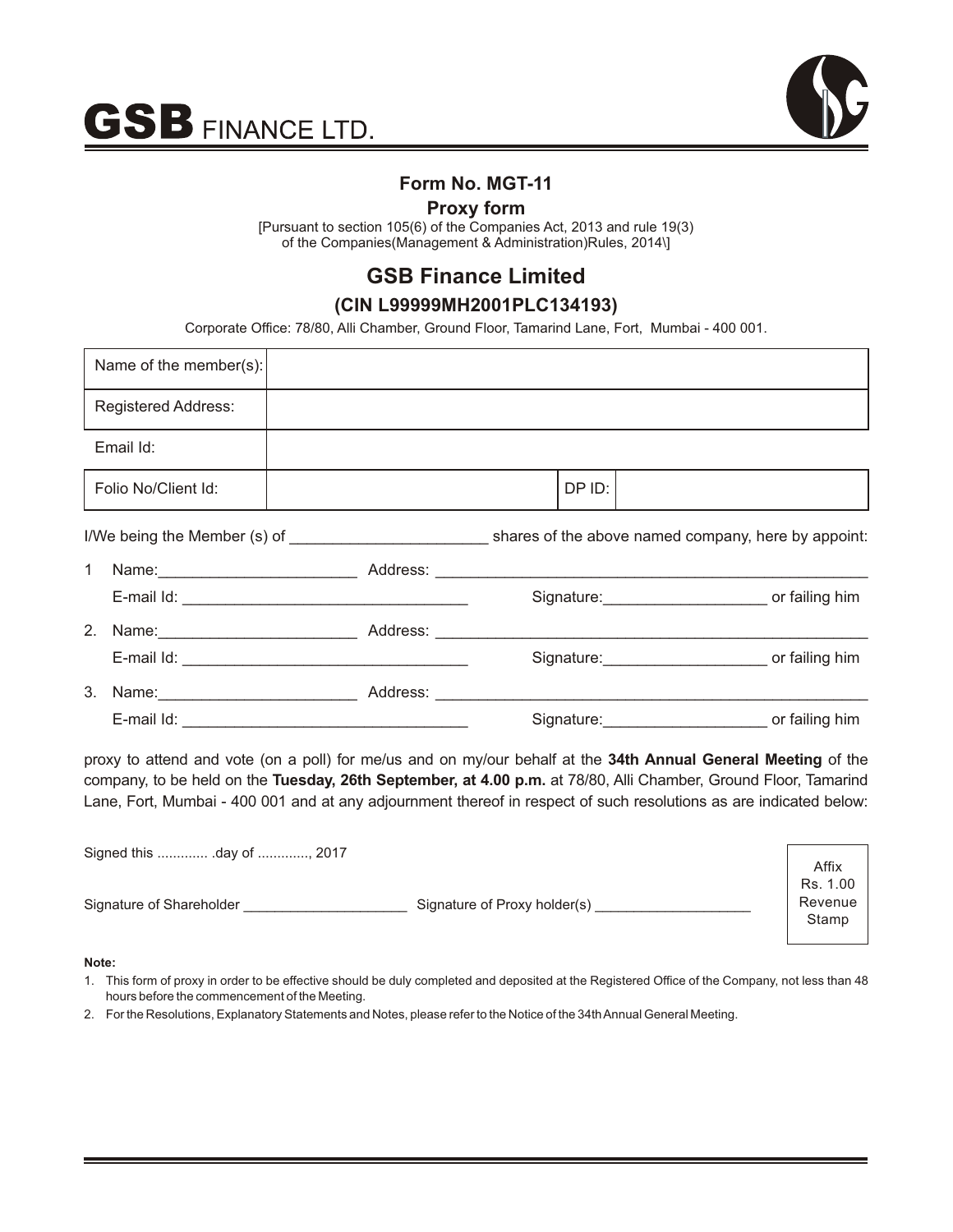# **GSB Finance Limited**

# **(CIN L99999MH2001PLC134193)**

Corporate Office: 78/80, Alli Chamber, Ground Floor, Tamarind Lane, Fort, Mumbai - 400 001.

# **BALLOT PAPER**

' Folio No. / DP ID / Client ID #

No. of Equity Shares Held

I/We hereby record my/our presence at the **34th Annual General Meeting** of the Company being held at 78/80, Ali Chambers, Tamarind Lane, Fort, Mumbai - 400 001 on the **Tuesday, 26th September, 2017**, at **4.00 p.m**

Name of Shareholder (In Block letter)..........................................................................................................................

I/We hereby exercise my/our vote in respect of Resolutions enumerated below to be passed through postal ballot for the business stated in notice of the Company by recording my/our assent or dissent to the said resolutions by placing the tick mark at the appropriate box below :

| Sr.<br>No. | <b>Resolution</b>                                                                                                        | <b>Assent</b> | <b>Dissent</b> |
|------------|--------------------------------------------------------------------------------------------------------------------------|---------------|----------------|
|            | Adoption of financial statements for the year ended 31st March, 2017<br>and the Directors' and Auditors' Reports thereon |               |                |
| 2          | Declare Dividend @ 2.50% on Equity Shares                                                                                |               |                |
| 3          | Re-appointment of Mr. Girdharilal Biyani (DIN 00523132)<br>who retires by rotation                                       |               |                |
| 4          | To appoint M/s H. P. Jadeja & Associates as Auditors of the<br>Company in place of M/s. S. K. Rathi & Co.                |               |                |

Signed this .............. day of ............., 2017

Signature of Shareholder \_\_\_\_\_\_\_\_\_\_\_\_\_\_\_\_\_\_\_\_\_ Signature of Proxy holder(s) \_\_\_\_\_\_\_\_\_\_\_\_\_\_\_\_\_\_\_\_